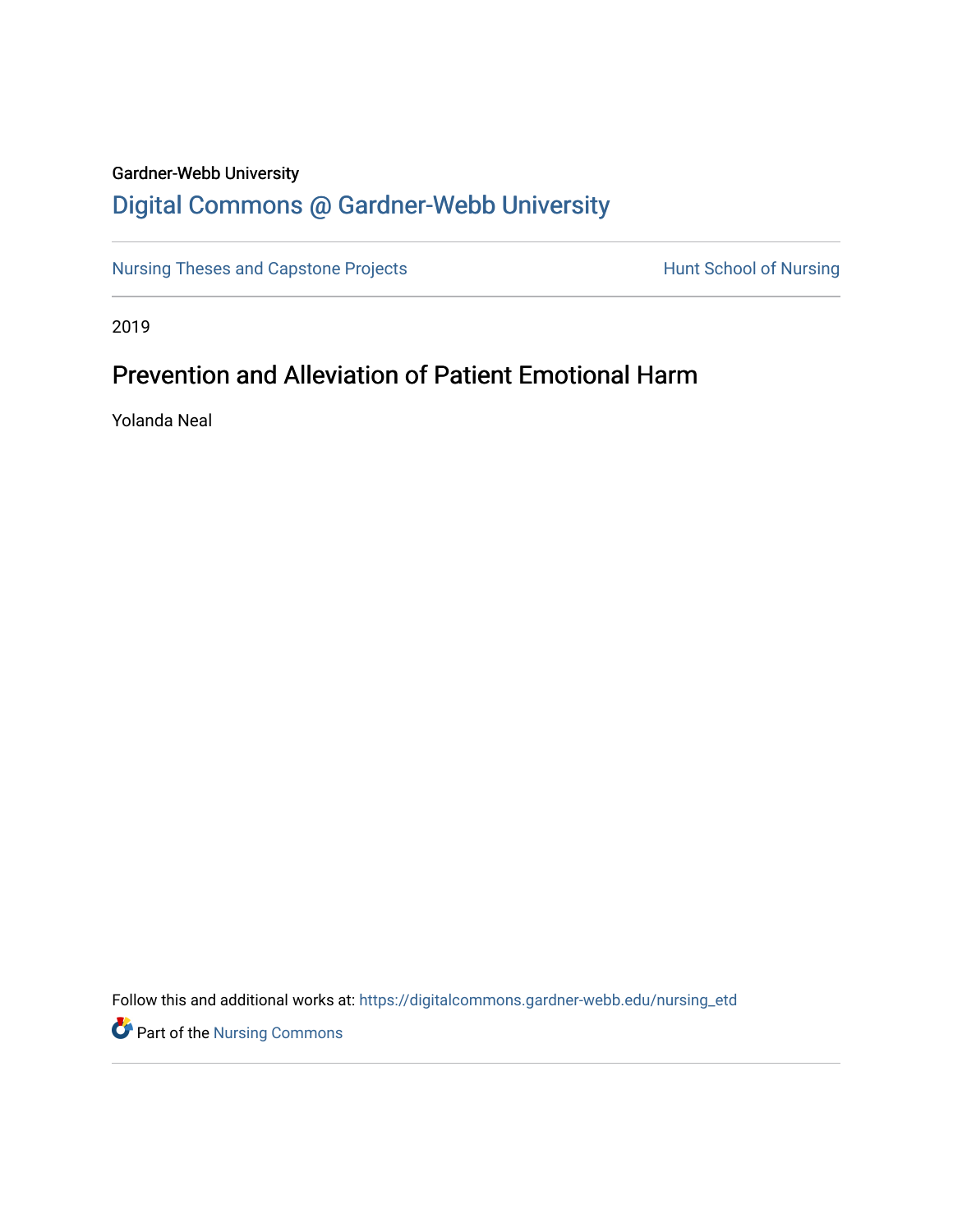Prevention and Alleviation of Patient Emotional Harm

by

Yolanda S. Neal, MSN, RN

A capstone project submitted to the faculty of Gardner-Webb University Hunt School of Nursing in partial fulfillment of the requirements for the degree of Doctor of Nursing Practice

Boiling Springs, NC

2019

\_\_\_\_\_\_\_\_\_\_\_\_\_\_\_\_\_\_\_\_\_\_\_ \_\_\_\_\_\_\_\_\_\_\_\_\_\_\_\_\_\_\_\_\_\_\_\_\_\_\_

\_\_\_\_\_\_\_\_\_\_\_\_\_\_\_\_\_\_\_\_\_\_\_ \_\_\_\_\_\_\_\_\_\_\_\_\_\_\_\_\_\_\_\_\_\_\_\_\_\_\_

Submitted by: Approved by:

Yolanda S. Neal, MSN, RN Gayle Casterline, PhD, RN,

AHN-BC

Date Date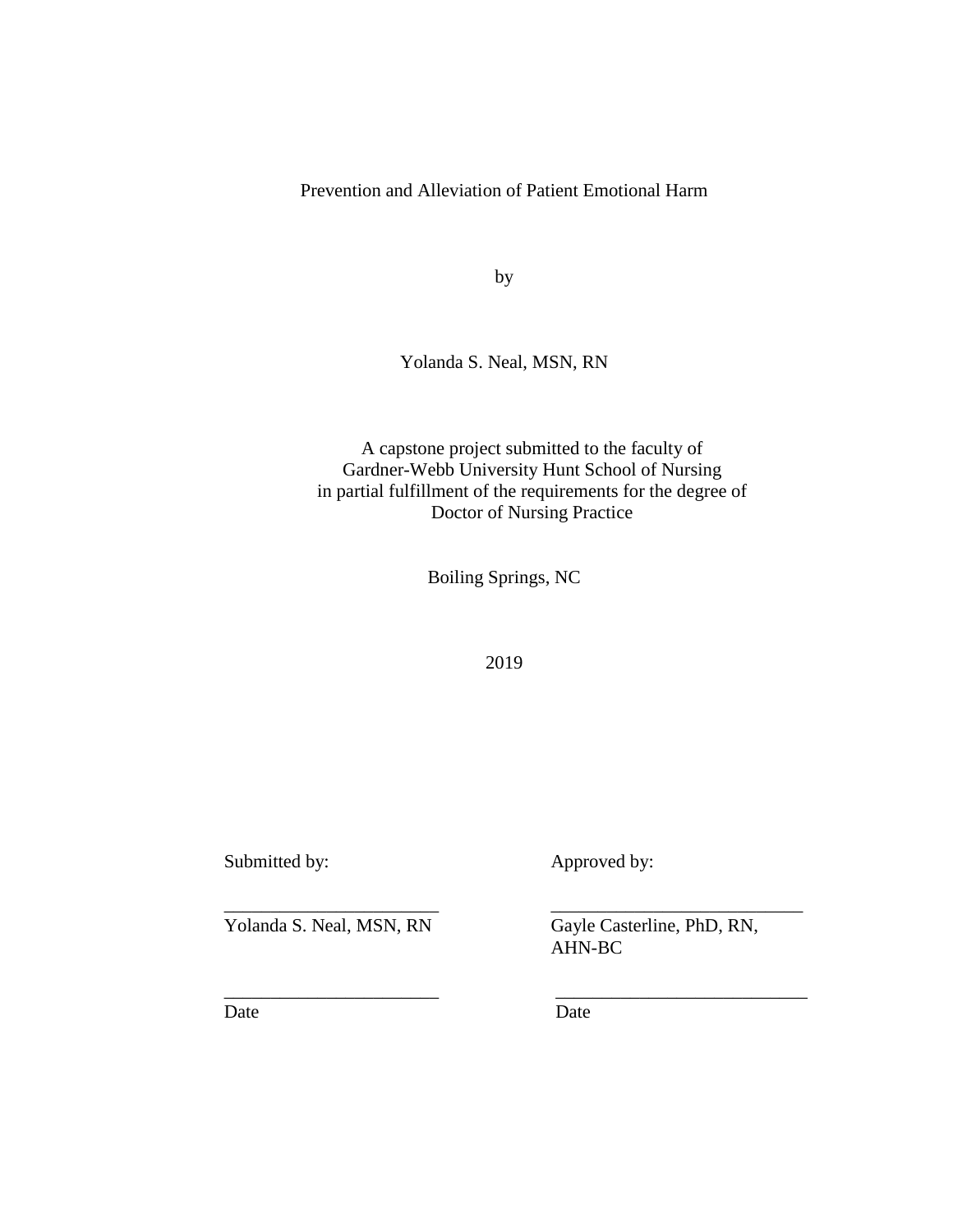# Approval Page

This capstone project has been approved by the following committee members:

\_\_\_\_\_\_\_\_\_\_\_\_\_\_\_\_\_\_\_\_\_\_\_\_\_\_\_\_\_\_ \_\_\_\_\_\_\_\_\_\_\_\_\_\_\_\_\_\_\_\_\_\_

\_\_\_\_\_\_\_\_\_\_\_\_\_\_\_\_\_\_\_\_\_\_\_\_\_\_\_\_\_\_ \_\_\_\_\_\_\_\_\_\_\_\_\_\_\_\_\_\_\_\_\_\_

\_\_\_\_\_\_\_\_\_\_\_\_\_\_\_\_\_\_\_\_\_\_\_\_\_\_\_\_\_\_ \_\_\_\_\_\_\_\_\_\_\_\_\_\_\_\_\_\_\_\_\_\_

Dr. Deborah Allen Date Committee Member

Dr. Victoria Orto Date Committee Member

Judy Milne Date Committee Member

Dr. Gayle Casterline Date Graduate Program Chair

\_\_\_\_\_\_\_\_\_\_\_\_\_\_\_\_\_\_\_\_\_\_\_\_\_\_\_\_\_\_ \_\_\_\_\_\_\_\_\_\_\_\_\_\_\_\_\_\_\_\_\_\_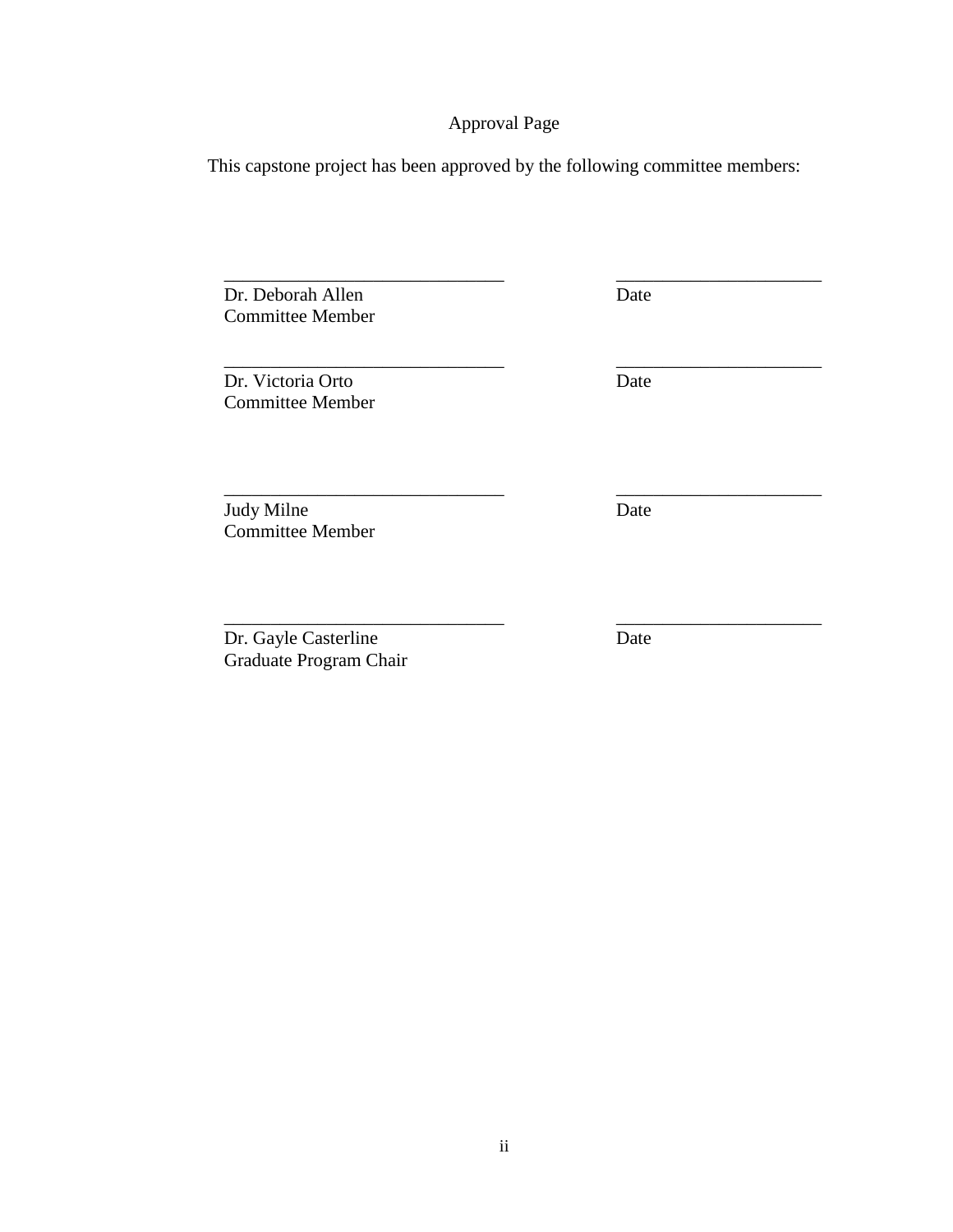### **Abstract**

The healthcare encounter is a setting in which a patient experience or customer service concern can occur. Patients who experience disrespect in this encounter may be less likely to use health care services that improve health outcomes. Emotional harm has been defined as, "something that affects a patient's dignity by the failure to demonstrate adequate respect for the patient as a person. Emotional harm leaves the patient feeling violated, damages the patient-provider relationship and erodes trust", (Sokol-Hessner, Folcarelli, & Sands, 2015, p. 551). Kaplan (2015) suggested that emotional harms experienced by patients can erode trust and damage patient-provider relationships. Such injuries can be severe and long lasting, with adverse effects on the impacted parties' physical health. Failure to acknowledge and systematically address these harms ensure that they continue to occur within the healthcare system (Kaplan, 2015). While emotional harm is a new concept in healthcare, it likely has been experienced by patients, perpetrated by providers, and not recognized or addressed by healthcare organizations. Many healthcare providers are unaware that their actions or inactions can have lasting emotional effects on the patients they serve. The Disrespect as Harm Taskforce was created at the Medical Center to define the concept so that providers might recognize and prevent experiences leading to emotional harm and/or adequately address incidents of emotional harm to assure better patient outcomes. The goal of this DNP project was to develop a policy to prevent and alleviate emotional harm across the Medical Center.

*Keywords:* emotional harm, disrespect, dignity, patient experience

iii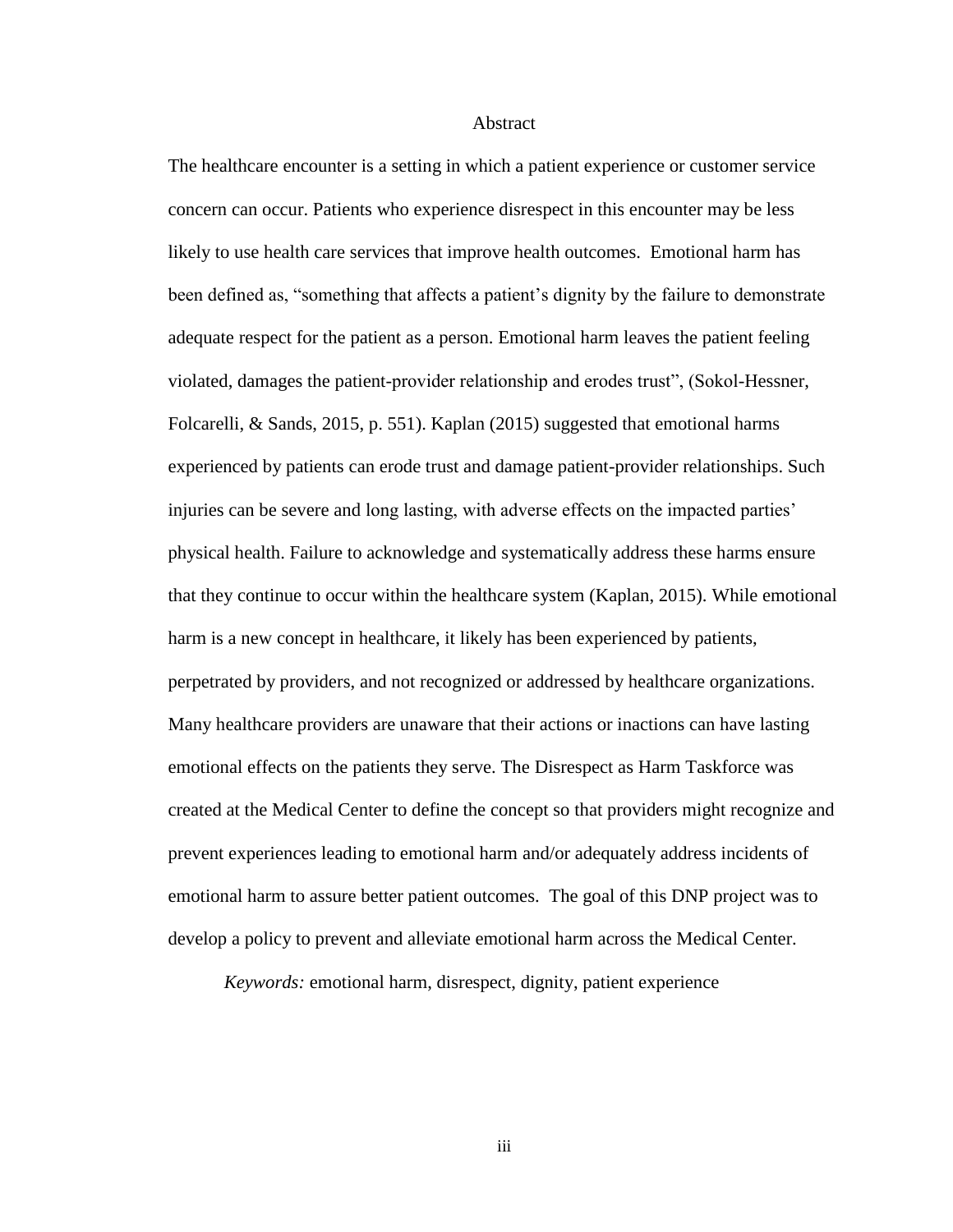# Acknowledgment

I would like to thank Dr. Gayle Casterline for your patience and guidance through this project. Dr. Peggy Walters, your level of trust, provision and support will never be forgotten! Thank you to Dr. Vicky Orto, Carol Swanson, Katie Galbraith, Judy Milne and Dr. Hutch Allen. There have been many people that played important roles in the inception and implementation of this project, for fear of my head not recalling what my heart desires to express, I simply say "THANK YOU!"

To my DNP cohort, we started this process as strangers however leave as sisters. The laughter, tears, text, and prayers made this journey manageable. Judy King, you were charged to put up with me on two fronts. Thank you!

Lastly, but most importantly, to my parents, Raymond and Teresa Neal, I appreciate you beyond words! Thank you for creating children that are not afraid to climb as we know that you are always there to catch us! To my brothers, your love and support sustain me. Family and friends, this has been a challenging journey but thanks to you and God, we did it!

*Blessed is she who has believed that the Lord would fulfill his promises to her! Luke 1:45 NIV*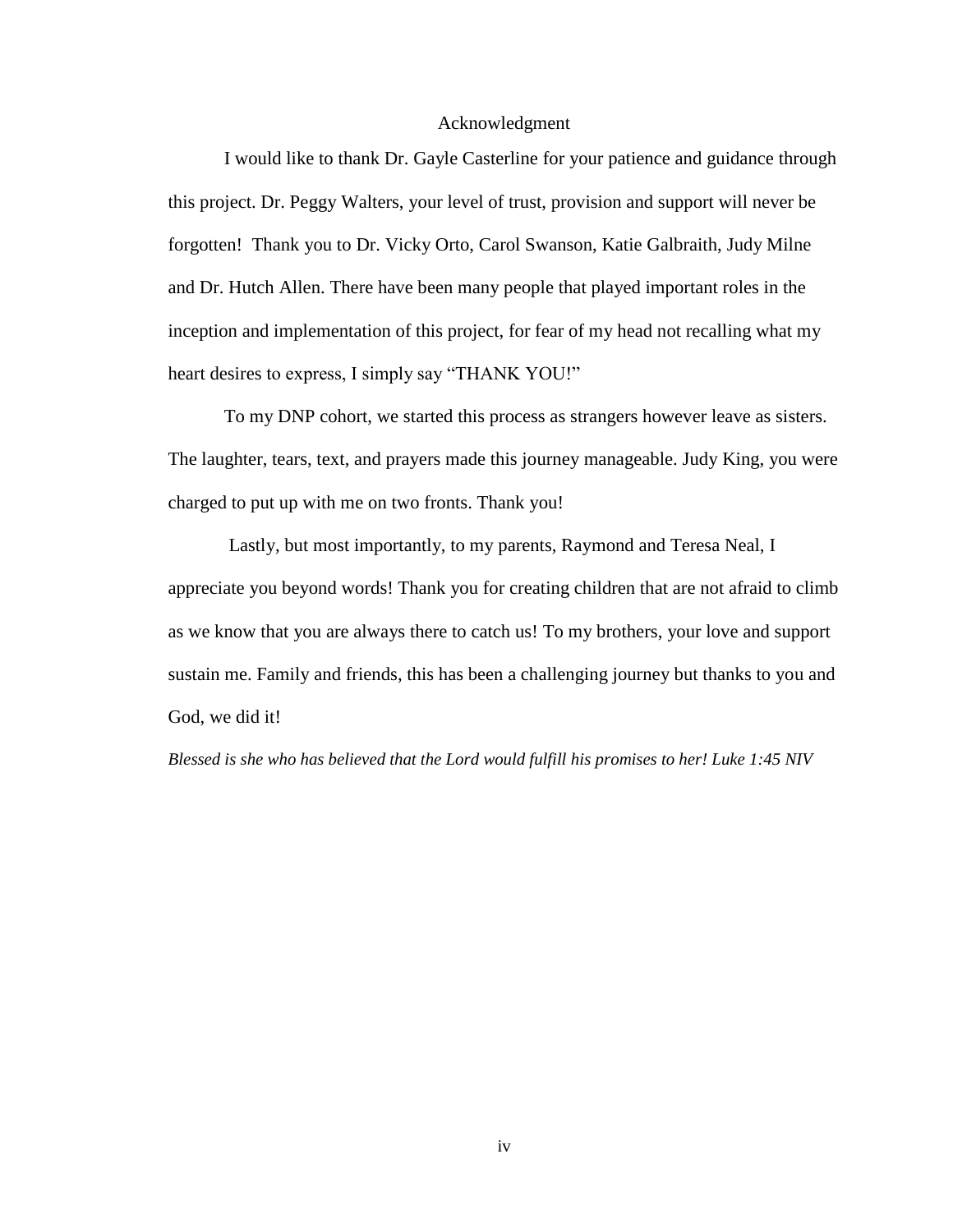# © Yolanda S. Neal 2019

All Rights Reserved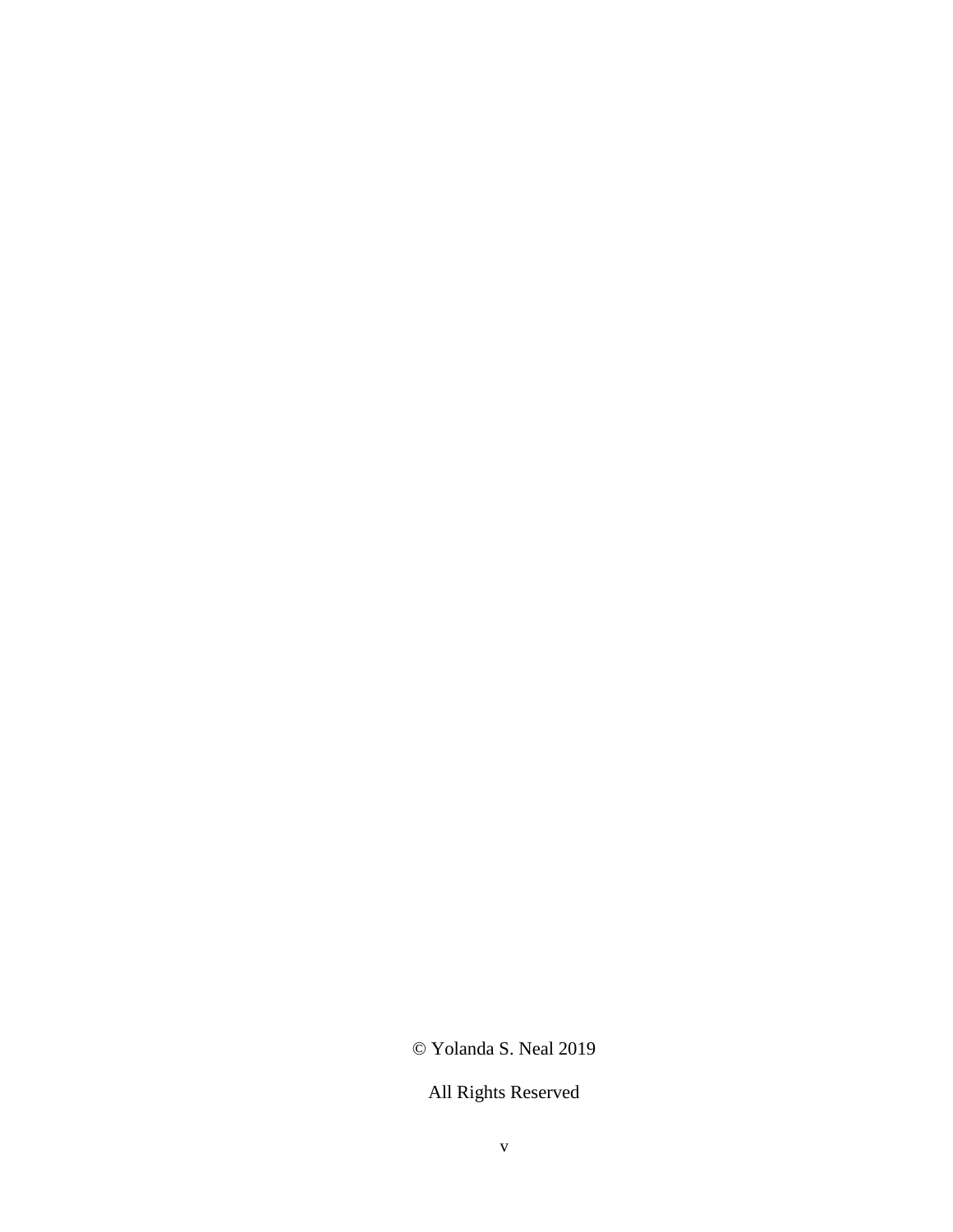| <b>SECTION I: PROBLEM IDENTIFICATION</b> |  |
|------------------------------------------|--|
|                                          |  |
|                                          |  |
|                                          |  |
|                                          |  |
|                                          |  |
|                                          |  |
|                                          |  |
|                                          |  |
|                                          |  |
|                                          |  |
|                                          |  |
|                                          |  |
|                                          |  |
|                                          |  |
| <b>SECTION II: NEEDS ASSESSMENT</b>      |  |
|                                          |  |
|                                          |  |
|                                          |  |
|                                          |  |
|                                          |  |
|                                          |  |

# Table of Contents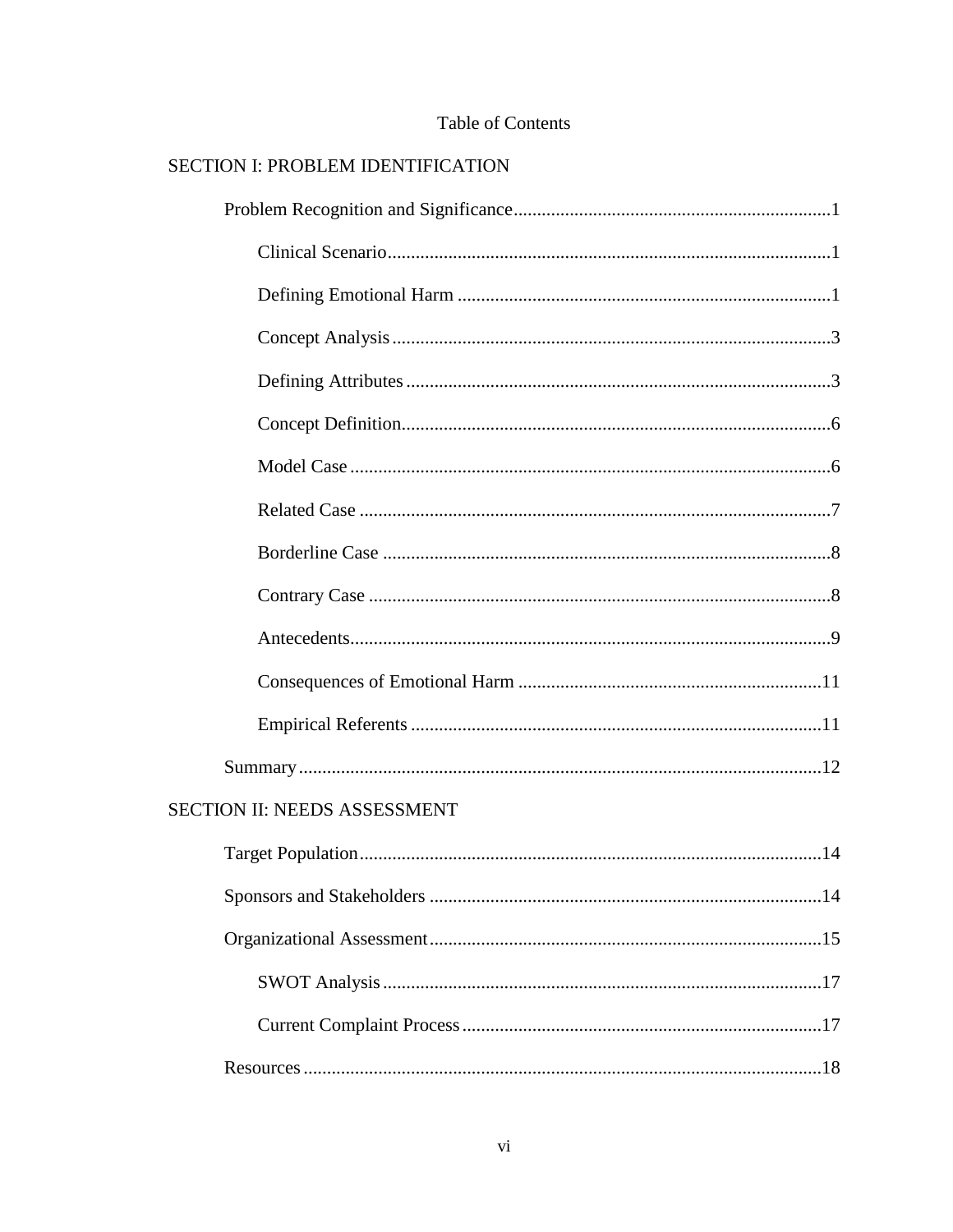| SECTION III: THEORETICAL FRAMEWORK      |
|-----------------------------------------|
|                                         |
| SECTION IV: MEDICAL CENTER'S INITIATIVE |
|                                         |
|                                         |
|                                         |
|                                         |
|                                         |
|                                         |
| <b>SECTION V: SUSTAINABILITY</b>        |
|                                         |
| <b>SECTION VI: CONCLUSION</b>           |
|                                         |
|                                         |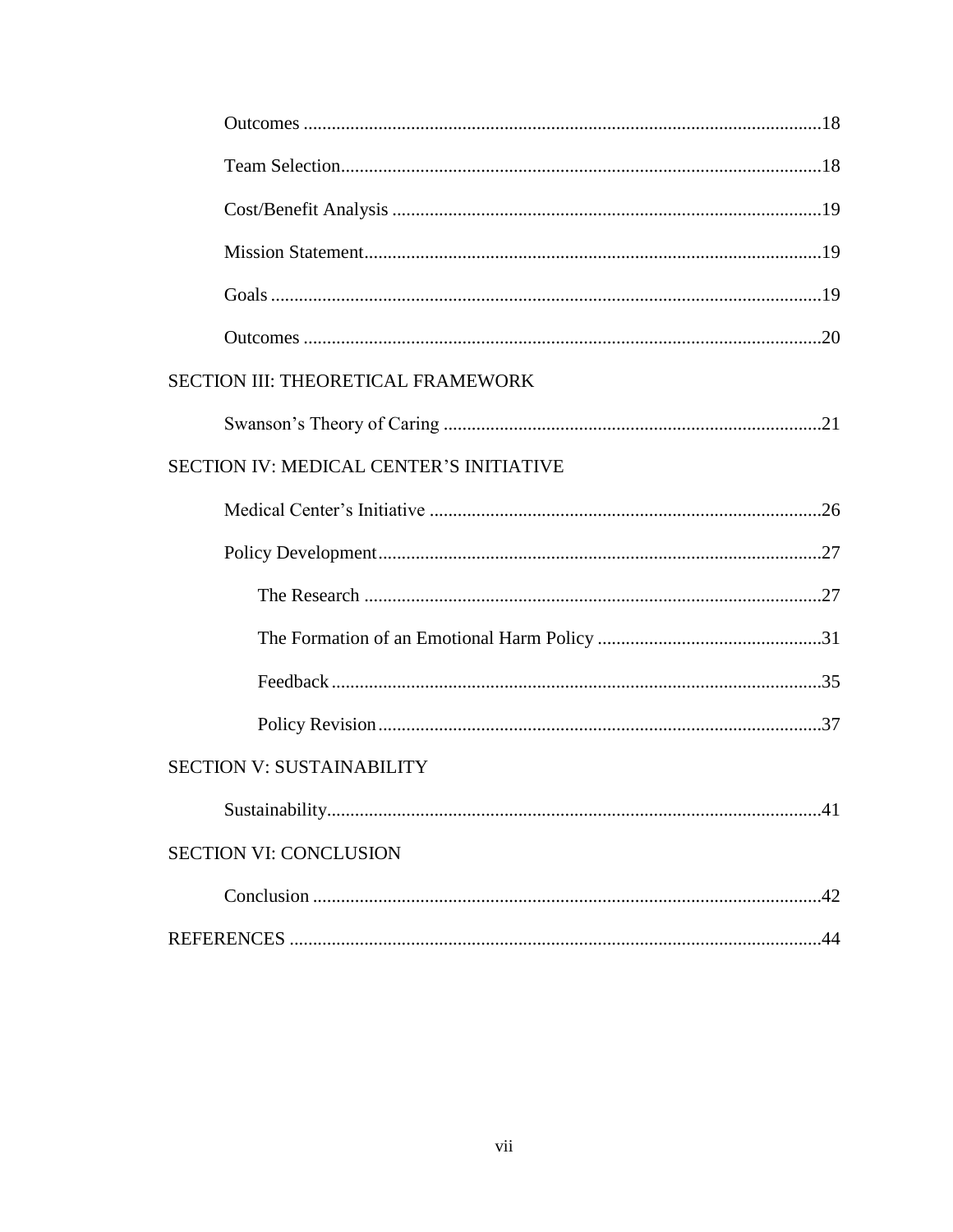# List of Figures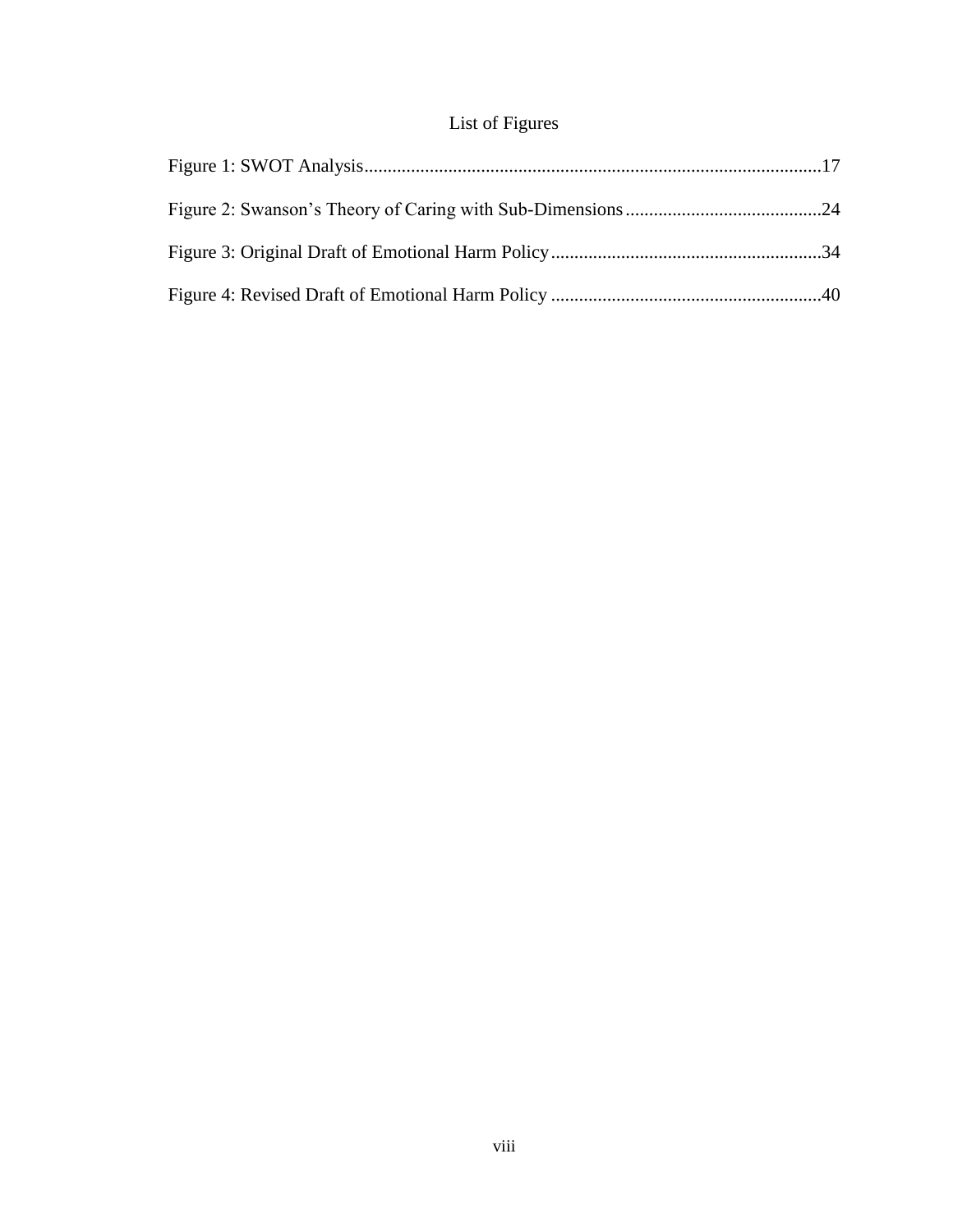### **SECTION I**

# **Problem Identification**

#### **Problem Recognition and Significance**

# **Clinical Scenario**

An experienced physician walked into a hospital room occupied by two middle aged women. The patient in bed one was admitted with chest pain. The patient in bed two was admitted with intractable nausea and weight loss. The physician sat at the end of the first bed. He introduced himself and began discussing the findings of some diagnostic tests. He informed the patient that she had an incurable cancer. The bedside nurse saw the physician leaving the room and checked to see if her patients had any needs. The patient in bed one was visibly upset and told the nurse that she thought that she was having heart problems but was just told that she was dying of cancer. The nurse noted that the patient complained of increased chest fullness. The nurse quickly realized that the physician delivered the diagnosis to the wrong patient! The nurse provided comfort to the patient and contacted the physician to make him aware of the error. The physician returned to the floor and spoke to the patient in bed two, however offered no apologies for the error to the patient in bed one.

#### **Defining Emotional Harm**

The healthcare encounter is a setting in which a patient experience or customer service concern can occur. Patients who experience disrespect in this encounter may be less likely to use health care services that improve health outcomes. Emotional harm has been defined as, "something that affects a patient's dignity by the failure to demonstrate adequate respect for the patient as a person. Emotional harm leaves the patient feeling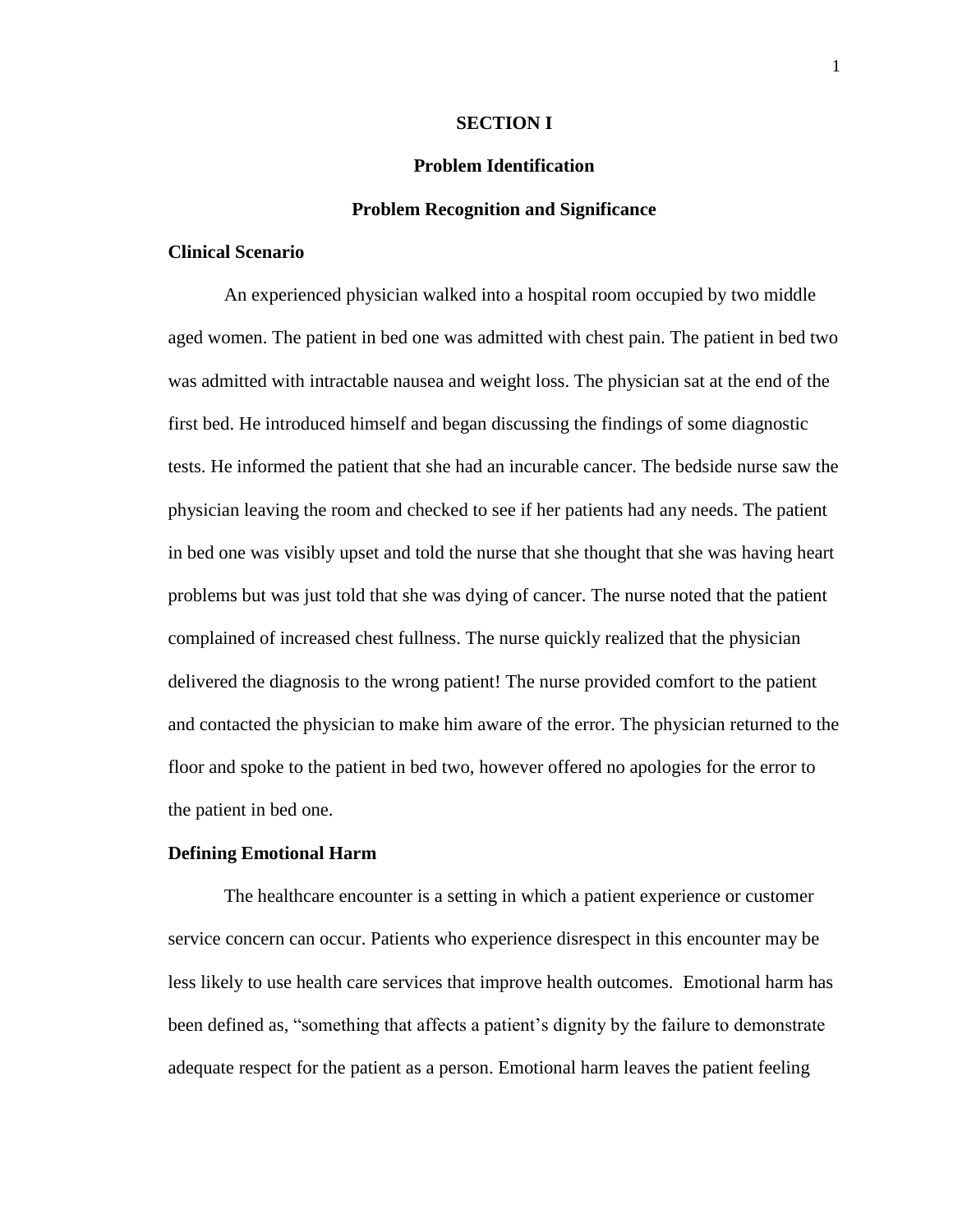violated, damages the patient-provider relationship and erodes trust", (Sokol-Hessner et al., 2015, p. 551). A workgroup at Beth Israel Deaconess Medical Center (BIDMC) in Boston, Massachusetts, has taken on the issue of how emotional harms impact patients. Emotional and psychological harms related to adverse events and medical errors are common, significant to patients and families, and are sometimes experienced as severe harm (Bell et al., 2018). Patients who are harmed, including those who are seriously injured or lost a loved one, describe neglect, isolation, fear, anger and despair among other emotions, many of which are heightened by organizational silence and withholding of information (Bell et al., 2018). Iedema and Angell (2015) determined that when patients and family members experience concerns about their care, they want to be able to discuss those experiences with clinicians. Impacted patients desire explanations from professionals and dialogue about what happened, including the tensions, uncertainties, and contradictions in care that they experienced (Iedema and Angell, 2015). Kaplan (2015) suggested that emotional harms experienced by patients can erode trust and damage patient-provider relationships. Such injuries can be severe and long lasting, with adverse effects on the impacted parties' physical health. Failure to acknowledge and systematically address these harms ensure that they continue to occur within the healthcare system (Kaplan, 2015).

The Medical Center has developed a workgroup to define and establish protocols to address the issue of emotional harm within the organization. A Disrespect as Harm Taskforce has been established and meets regularly to address the issue. The focus of the taskforce is to create a mechanism by which emotional harms occurring across the Medical Center can be identified and categorized. This author is an active member of the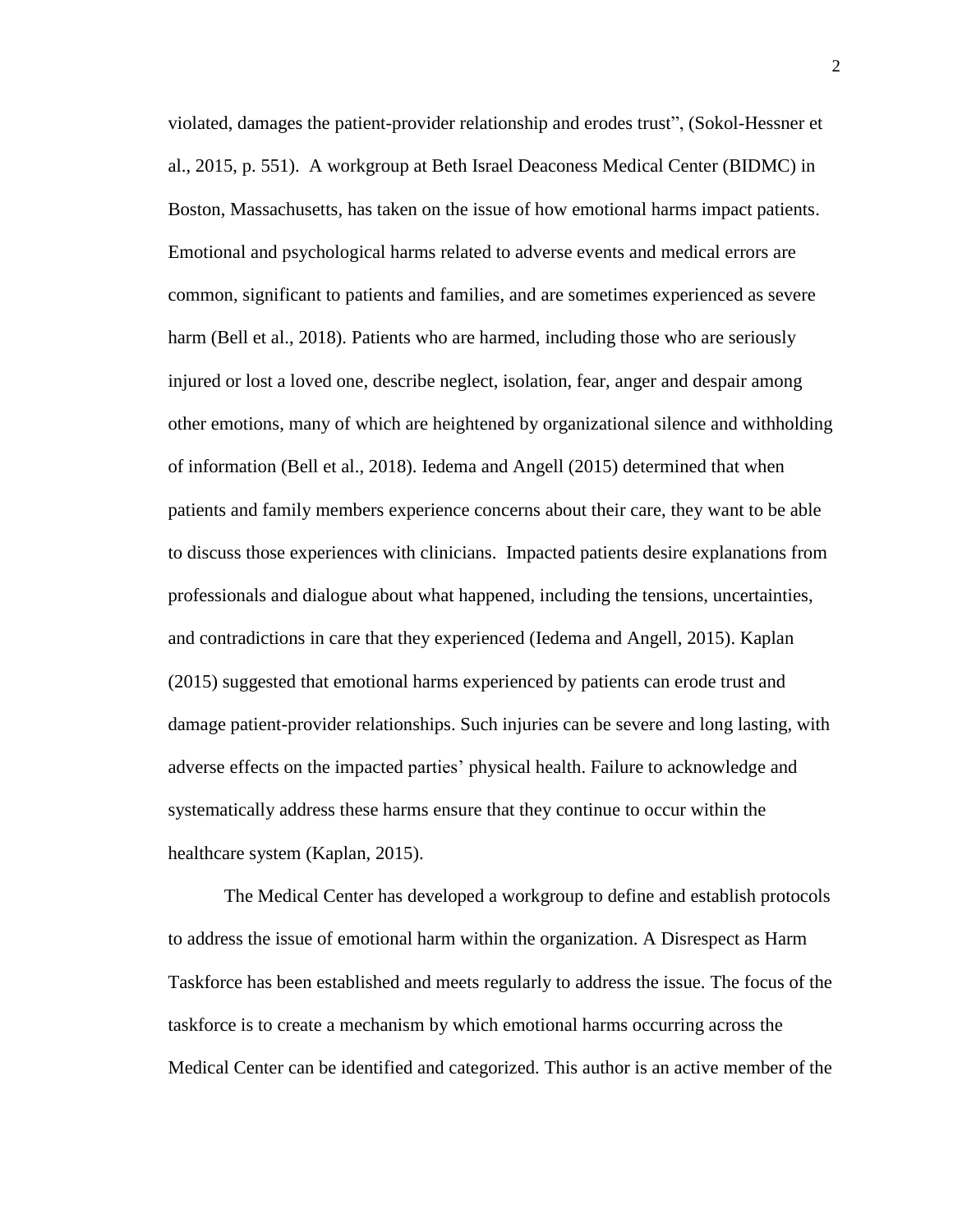taskforce. For the final DNP project, this author, will create a policy to address emotional harm at the Medical Center.

### **Concept Analysis**

Respect is a concept inherent to the profession of nursing. For the profession, respect as an entity is described in the American Nurses Association (ANA) practice standards (ANA, 2015a), and in the disciplinary content of many nursing education programs. Respect is a phenomenon that surfaces in nursing science, paradigms, and theories. Respect is also a central principle in other fields of study, professions, and disciplines other than nursing including psychology, medicine, human rights, and bioethics (Rewakowski, 2018). While the concept of respect is widely applied to various disciplines and professional groups, the perception of respect or its antithesis disrespect can be very subjective. Disrespectful behavior impacts communication and collaboration among team members, creates an unhealthy or hostile work environment, and ultimately can place patients in harm's way (Grissinger, 2017). Disrespectful behavior has been shown to impact patient's confidence, making them less likely to ask questions or provide important information (Grissinger, 2017). Disrespect can be harmful to patients and depending on the situation can cause prolonged emotional harm.

#### **Defining Attributes**

In the review of the literature for this project, this author discovered several definitions or interpretations of the terms respect, disrespect, and emotional harm. Merriam-Webster (2018) categorizes respect as a noun and a verb. Respect as a verb is defined as, "an action of giving particular attention" (Merriam-Webster, 2018). Respect as a noun is defined as, "a feeling of worthiness, high regard or esteem" (Merriam-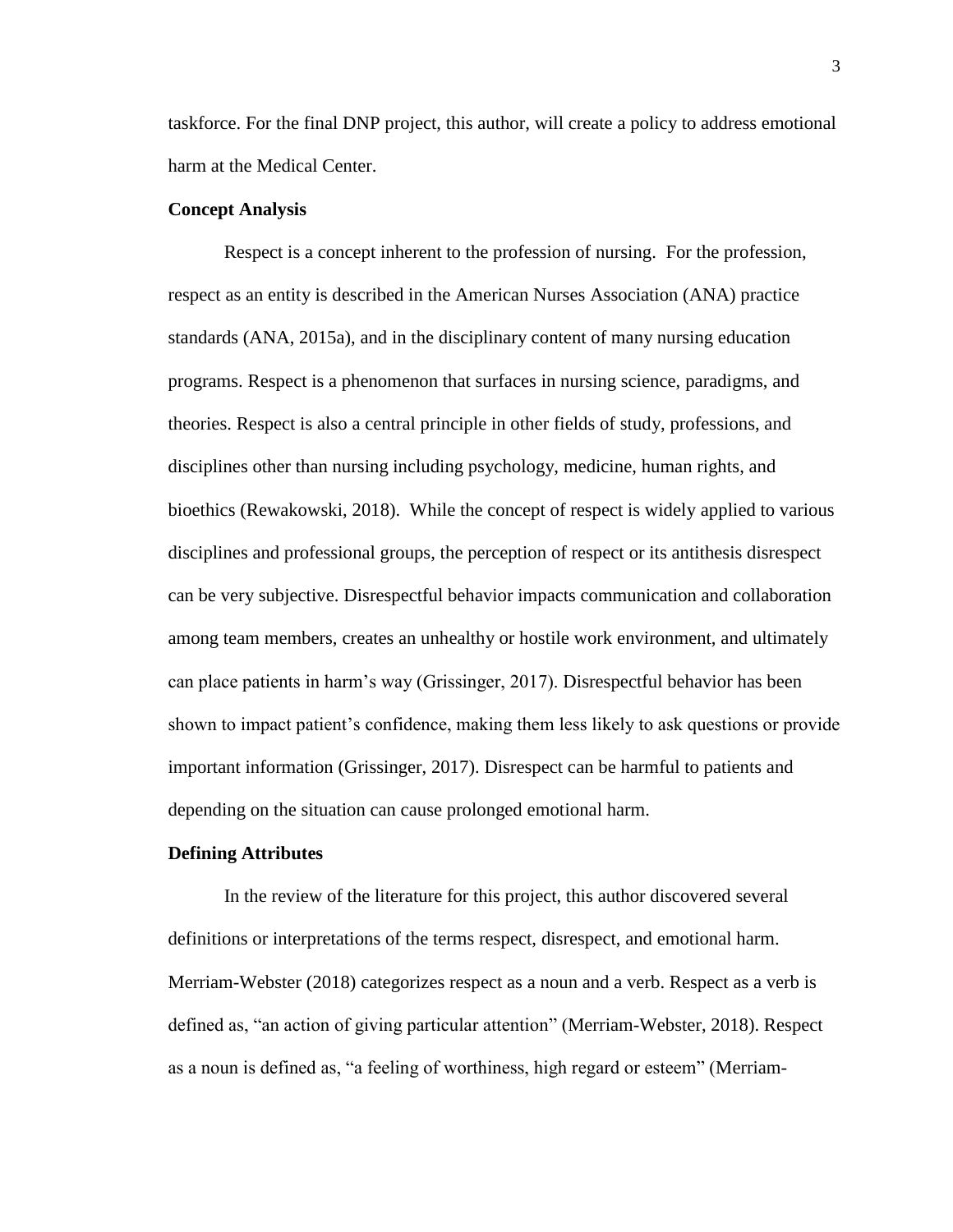Webster, 2018). Rewakowski (2018) proposes that "respect honors inherent worth in the way that respect is felt and shown toward others simply because they are human beings" (Rewakowski, 2018, p. 190). The American Nurses Association (ANA) Code of Ethics (2015b), holds respect as a central principle and commands nurses to practice with "compassion and respect for the inherent dignity, worth, unique attributes, and human rights of all individuals" (ANA, 2015b, p. 17). Dr. Rosemarie Rizzo Parse (2010) postulates that respect is reverent recognition or acknowledgment of a presence, and recognition of human presence occurs by acknowledging uniqueness of others (Parse, 2010, p. 193). Law et al. (2019) defines respect as "the sum of actions we take to protect, preserve and enhance the dignity of our patients" (p. 276).

Merriam-Webster (2018) categorizes disrespect as a noun and a verb. Disrespect as a noun is defined as "low regard or esteem for someone, lack of respect" (Merriam-Webster, 2018). Disrespect as a verb is defined as "to lack special regard or respect for, to show or express contempt for" (Merriam-Webster, 2018). Parse (2010) suggested that disrespect is "hostile, belittling, and rude comments and actions" (p. 193) that are often used between and amongst nursing staff and other healthcare professionals. Parse identified disrespect as a "precursor to incivility" (Parse, 2010, p. 193).

Landers, Servilio, Alter, and Hayden (2011) observed that disrespect is an ambiguous term that has been shown to be predictive of emotional exhaustion and burnout. "The definition for disrespect may be becoming an all-encompassing descriptor for challenging behavior and, therefore, difficult to operationally define" (Landers et al., 2011, p. 14).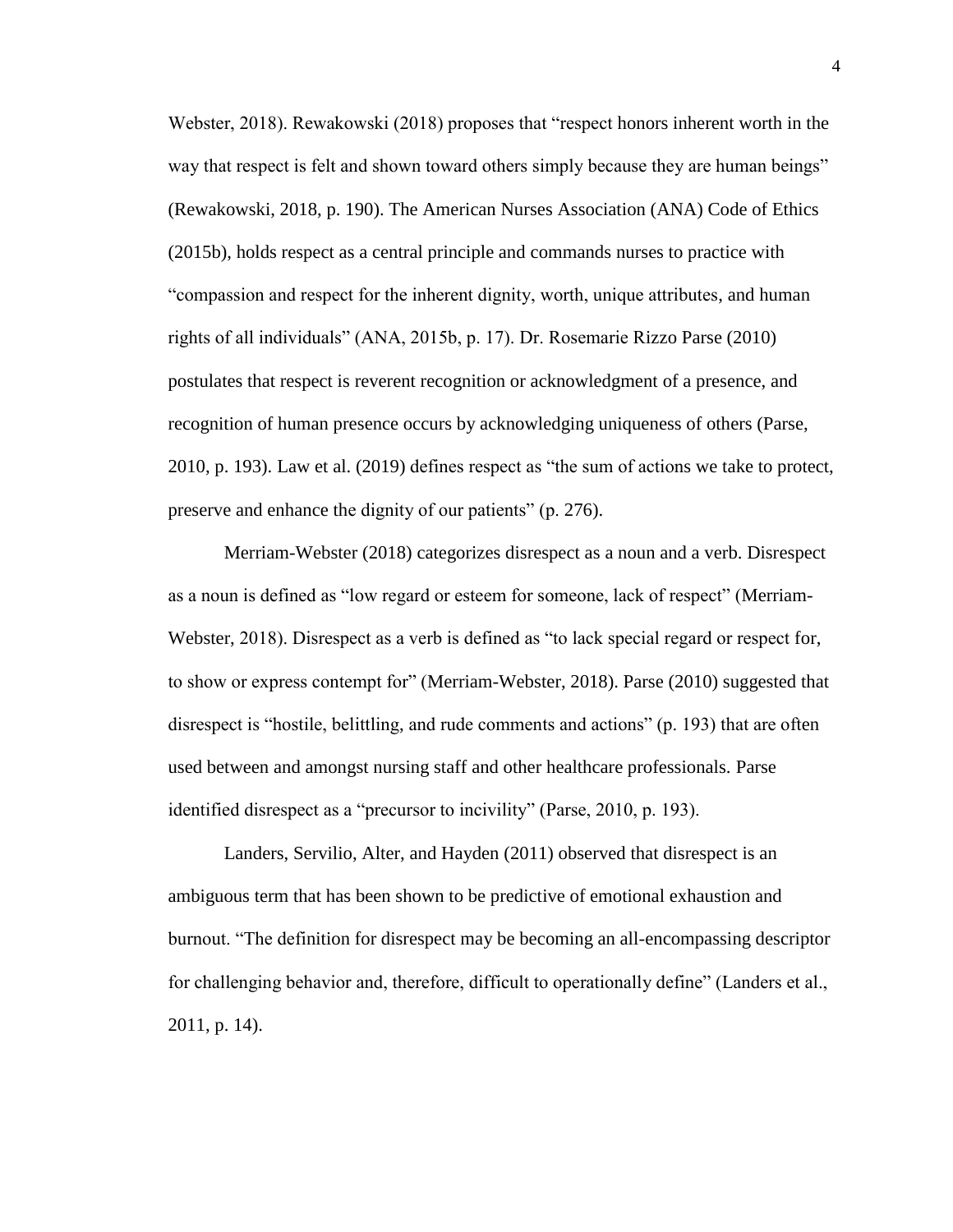Grissinger (2017) suggested that disrespect causes the recipient to "experience fear, anger, shame, confusion, uncertainty, isolation, self-doubt, depression, and a whole host of physical ailments such as insomnia, fatigue, nausea, and hypertension" (Grissinger, 2017, p. 74). Understanding what makes patients from different backgrounds feel respected and disrespected, from the perspective of patients themselves, is vital to delivering health care that is truly patient centered (Beach, Branyon, & Saha, 2017).

 When patients feel disrespected in the healthcare environment, non-physical harm can occur (Grissinger, 2017). The concept of emotional harm has been addressed in different disciplines, including law, child psychology, mental health, education, and healthcare. Emotional harm in healthcare has been defined as "harms to a patient's dignity caused by failure to demonstrate adequate respect for the patient as a person, which leaves the patient's feelings violated, damages the patient-provider relationship, and erodes trust" (Sokol-Hessner et al., 2015, p. 550). Stafford, Alexander, and Frye (2015) addressed emotional harm found in adolescent sports and adopted Scotland's national child protection guidance which states that emotional harm is "the persistent emotional neglect or ill treatment that has severe and persistent adverse effects on a child's emotional development. It may involve conveying to a child that they are worthless or unloved, inadequate, or valued only insofar as they meet the needs of another person. It may involve the imposition of age or developmentally inappropriate expectations of a child. It may involve causing children to feel frightened or in danger, or exploiting or corrupting children" (Stafford et al., 2015, p. 123). Edmonson and Lei (2014) addressed the concept of emotional harm and conceded that emotional harm in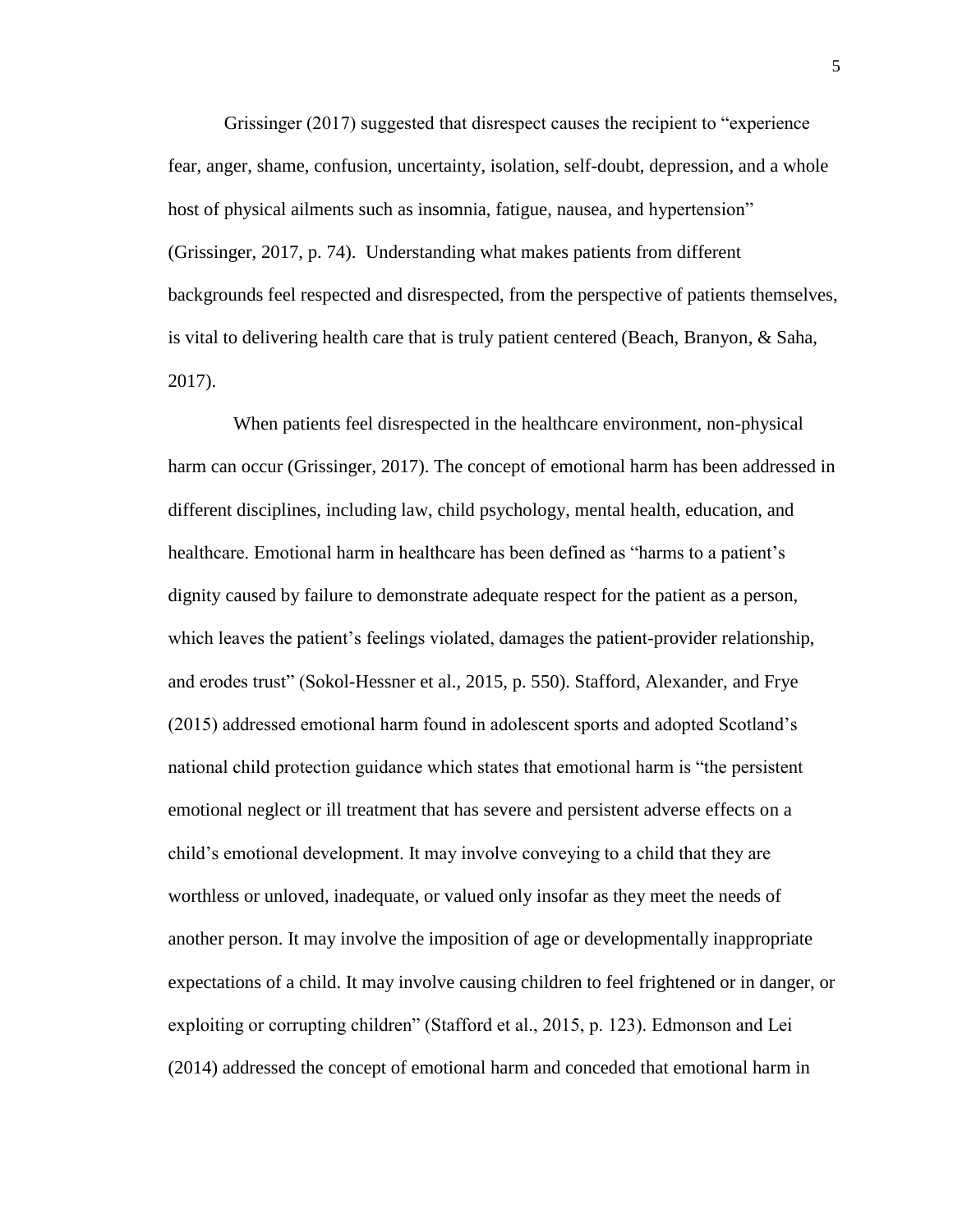psychological mental health often "results from a lack of support for engaging in risky interpersonal behaviors such as speaking up or asking for help" (p. 24). Kaplan (2015) defined emotional harm as "something that affects a patient's dignity by the failure to demonstrate adequate respect for the patient as a person" (p. 43).

#### **Concept Definition**

One reason that the definition of disrespect is so hard to capture is that disrespect is subjective, generally defined by the person who feels disrespected. Landers (2011) proposed that it is not the behavior that is disrespectful but rather the person's interpretation of that behavior. The behavior does not become disrespectful until the person feels disrespected (Landers, 2011). While certain behaviors can be easily identified as respectful or disrespectful, the individual's perception to the degree of respect or disrespect will vary. Since emotional harm is subjective, measurement tools and systematic methods to track emotional harm experiences need to be developed. Critical defining attributes include lack of respect, hostile or demeaning comments or actions, perceived damage to dignity or self-worth, and adverse feelings or thoughts regarding the healthcare experience. This author defines emotional harm as words, actions, or inactions from others that impact an individual's psyche, whether intentional or unintentional, resulting in a subjective perception of low regard for self, the individuals' care, or the care provider.

# **Model Case**

Lisa is being seen in an outpatient clinic. She has been experiencing complications due to her stage four cancer. Lisa is scheduled to start chemotherapy and needs to complete several diagnostic tests prior to starting treatment. Lisa is optimistic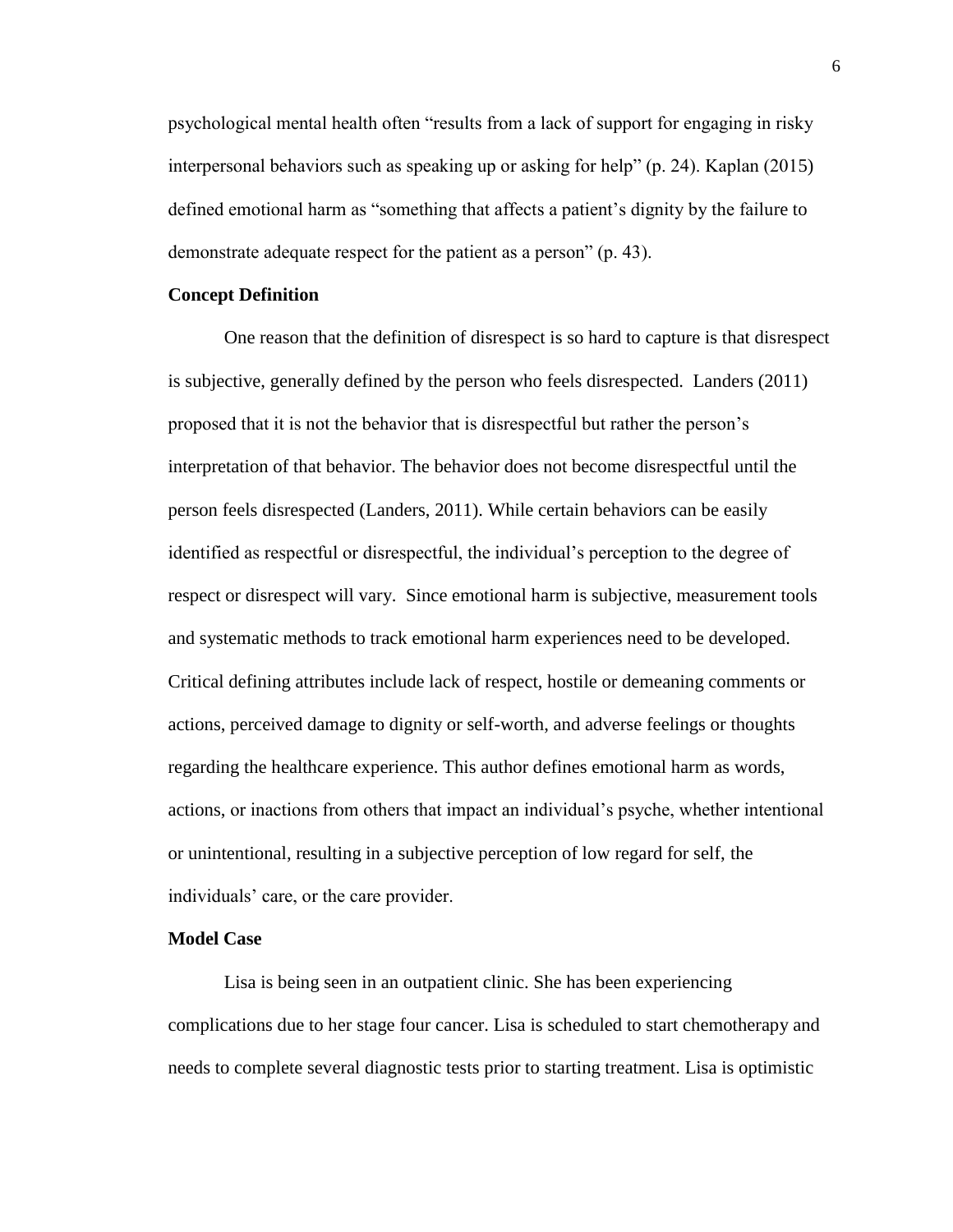that she can beat the disease. She prays often and always wears her "blessed" necklace that she obtained during a trip with her mother several years ago to the Holy Land. In previous visits to the clinic, Lisa shared the story of how she obtained the necklace and its significance to her faith and connection to her mother, as her mother died shortly after that trip. While getting prepped for an MRI, Lisa was asked to remove her necklace. After the procedure a transporter arrives to take Lisa back to the clinic. She asks about her necklace and the staff realize that it is missing. Lisa becomes visibly upset and begins to cry (actions from others resulting in an impact to the individuals psyche and results in low regard of self, the individuals care and for the care provider). A different healthcare worker overhears the commotion and comes over to inquire about the situation. This healthcare worker asks Lisa to describe the necklace. Lisa reports that it is a necklace with a cross and with some other descriptors. The healthcare worker states, it sounds like you didn't lose much, they sell those necklaces for cheap at the flea market every day (words, actions, and inactions from others resulting in low regard for care provider and the individuals care). This case demonstrates the elements required to produce emotional harm.

#### **Related Case**

Ella is a 22-year-old Registered Nurse and has been seen in the Emergency Room (ER) of a local hospital for a persistent nose bleed. She has attempted to control the bleeding from her nose for several hours at home prior to being instructed by the physician to come into the ER for an evaluation. Ella is currently employed at the hospital however she does not have on scrubs at the time of her evaluation. The triage nurse enters Ella's room and asks, "how long have you been snorting cocaine" (words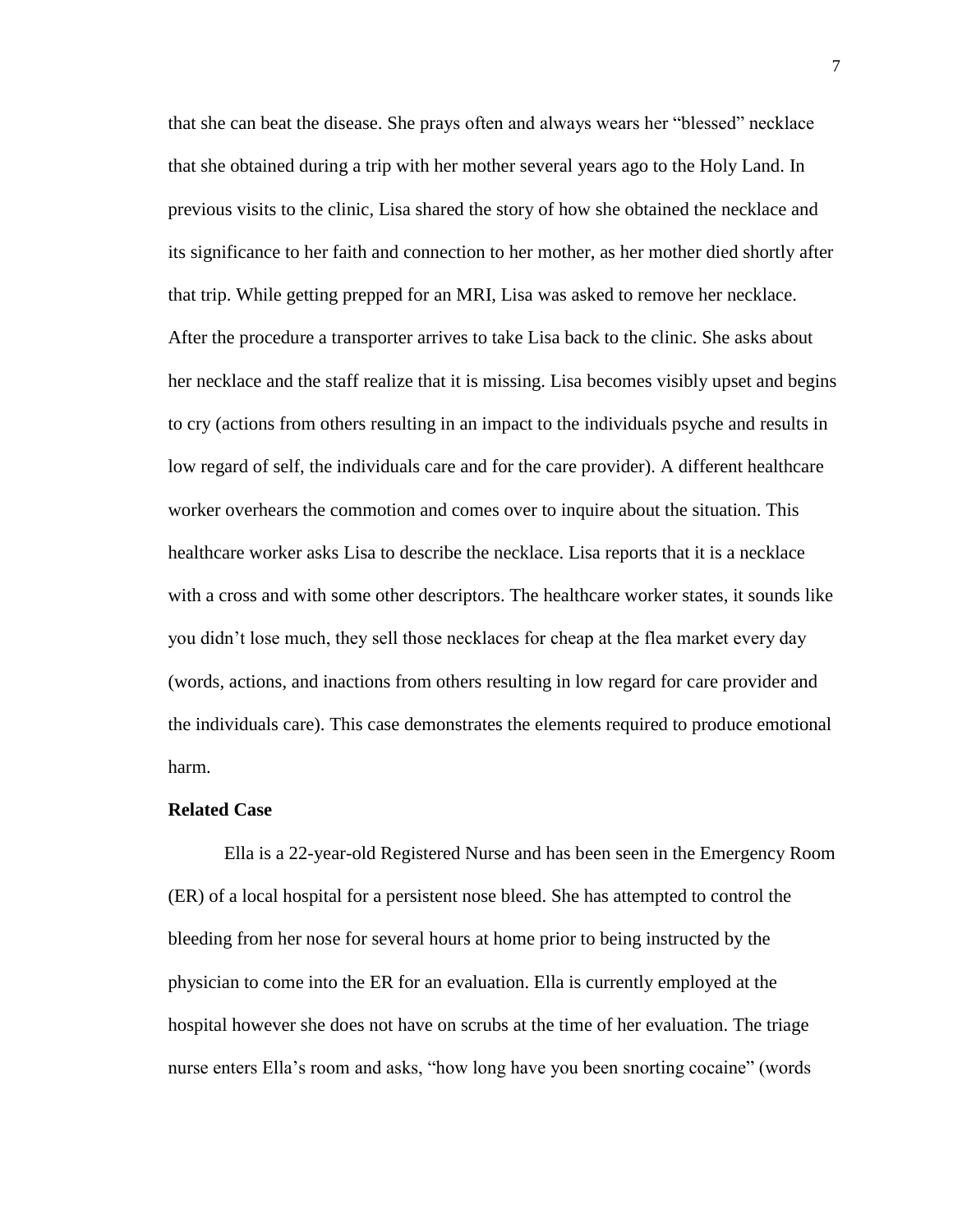unintentionally resulting in low regard for the care provided) Ella is taken aback by this situation as this question was unprompted and biased, in her opinion. Upon additional reflections, on the nursing judgement Ella realizes that the question might have been appropriate however the nurse could have delivered it differently.

# **Borderline Case**

Courtney is a new nurse assigned to work on a labor and delivery unit. Courtney is assisting a 19-year-old woman through childbirth. The birthing process has progressed uneventfully and the time to deliver the baby is approaching slowly. The mother is uncomfortable and expresses her discomfort by screaming loudly. Courtney has attempted to calm the mother to no avail. Courtney contacts the MD to update on the patient's status and no new orders were provided. Courtney goes into the patient's room to explain the provider's response and the patient becomes upset and begins to berate Courtney. Courtney responds that, "The time for you to be upset and yelling is before you got knocked up. Now that you are about to be a mother, I need for you to calm down." (Words or actions that impact an individual's psyche).

#### **Contrary Case**

Sam is a staff nurse on an oncology unit. Sam is working her third 12-hour shift in a row. Sam often stops by the patient's room to reassess and provide emotional support. Several family members have submitted comments regarding how well they are cared for by Sam. Sam is described as patient, respectful, a patient advocate, and as an angel. Sam regularly provides patient teaching and emotional support to her patients and their families. Her coworkers describe her as a patient advocate. Sam received the employee of the month recognition for providing outstanding care to her patients. This case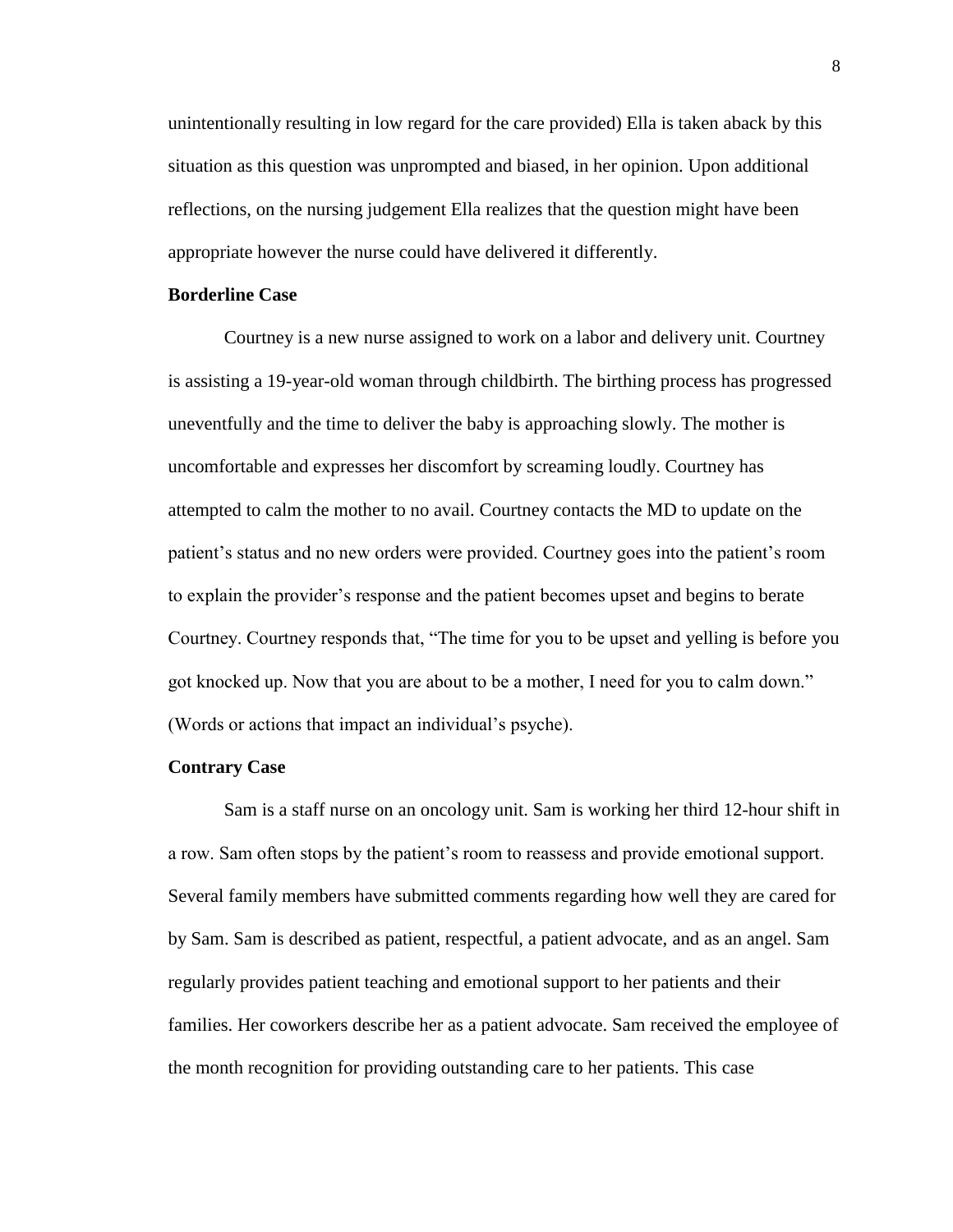demonstrates respect for the patients thereby eliminating the risks of a patient experiencing emotional harm (no presence of words, actions or inactions from others that impact an individual's psyche, whether intentional or unintentional, resulting in a subjective perception of low regard for self, the individuals' care, or the care provider).

# **Antecedents**

The literature illustrates a few concepts that must be in place prior to the occurrence of emotional harm. Sokol-Hessner et al. (2015) identifies the following case, "A patient dies in the hospital and the next day the funeral home collects a body from the hospital morgue. After embalming the body, the funeral home is notified by the hospital that they were given the wrong body. Because of this error, it may not be possible to process the correct body in time for the wake the following day" (p. 550). Emotional harms can be conceptualized as harms to a patient's dignity which can be caused by a failure to demonstrate adequate respect for the patient as a person (Sokol-Hessner et al., 2015). The specific actions that constitute emotional harm may vary depending on the context of care. Patients and families may experience non-physical harm from interactions with the healthcare system, including emotional, psychological, sociobehavioral, or financial harm, some of which may be related to experiences of disrespect (Sokol-Hessner et al., 2018). Bell et al. (2018) postulates that non-physical harm may be perceived as subjective and prohibitively complex, bad experiences in healthcare may be attributed to patient factors or to isolated "bad professionals" rather than to a system failure, and targets for improvement may not be identified (p.2). Disrespect itself has been described as intrinsically wrong and harmful, several connections with secondary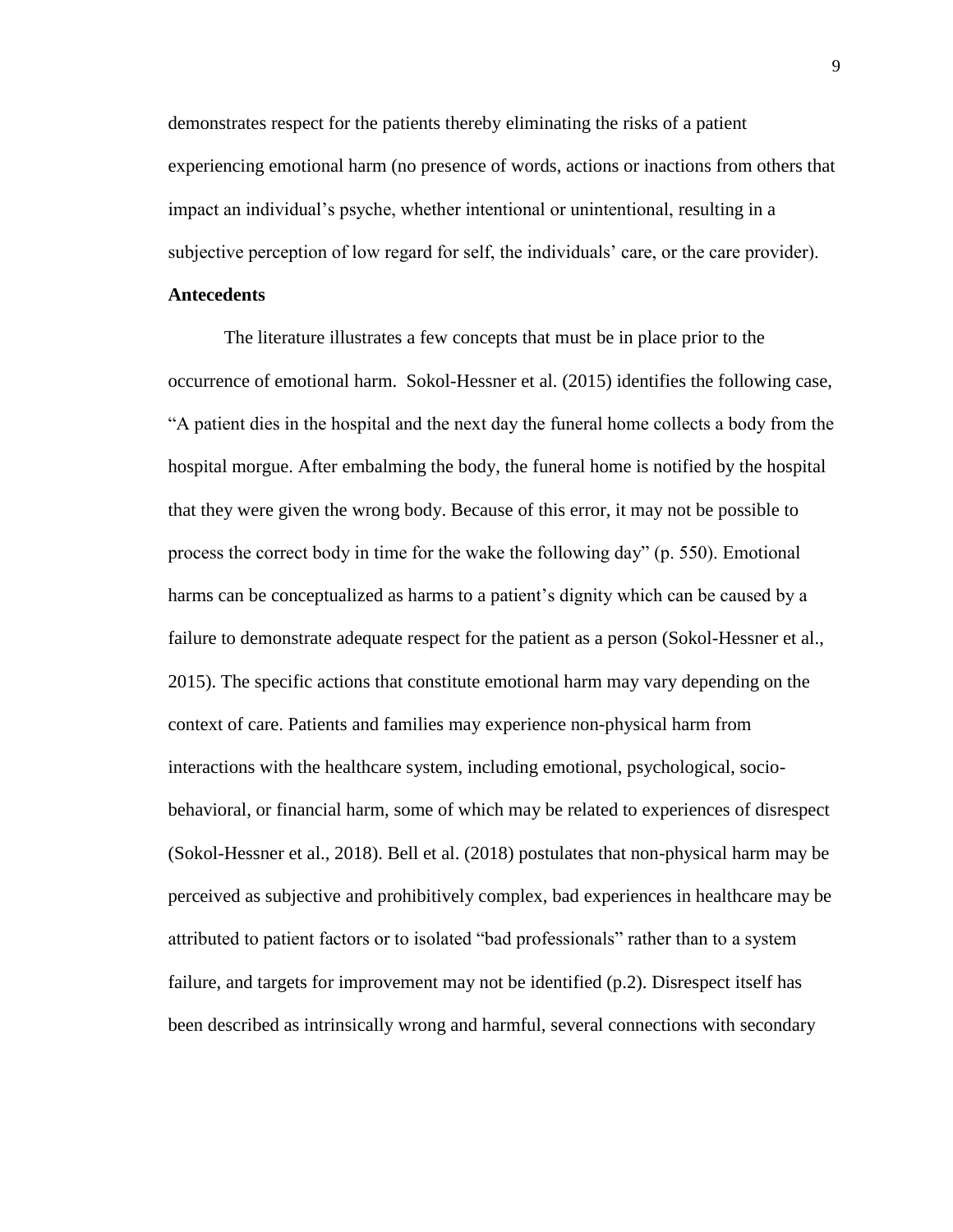harms have been described, including negative psychological and behavioral effects (Bell et al., 2018).

Professional burnout is considered a factor in the provision of quality of care. Professional burnout is characterized by high levels of emotional exhaustion, cynical attitudes and a diminished sense of personal accomplishment at work (Salyers et al., 2016). Contributing factors that precede the occurrence for disrespectful behavior included patient related and professional related factors, the environment of work and care, leadership, policies, processes and culture. Patient related factors were not causative of disrespectful behaviors but were associated with a higher likelihood of disrespect and included their illnesses and conditions, demographics, socioeconomic status and primary language (Sokol-Hessner et al., 2018).

One source of potential emotional harm for patients and families may be care they perceive as inadequately respectful, thereby violating the patient's dignity. Respect has been previously defined as the sum of actions we take to protect, preserve, and enhance the dignity of our patients (Law et al., 2019). Law et al. (2019) argued that disrespectful care, even when it does not lead to measurable psychologic distress, is intrinsically both a harm and a wrong. Disrespectful behavior can arise in any health care setting, and both the stressful nature of the environment and human nature play roles in this nontherapeutic behavior (Grissinger, 2017). Due to the subjectivity of emotional harm it is often the result of multiple failures. Contributing factors could include the healthcare providers' knowledge, skill and attitude, and the work environment, information technology systems and the communication between the care team (Sokol-Hessner et al.,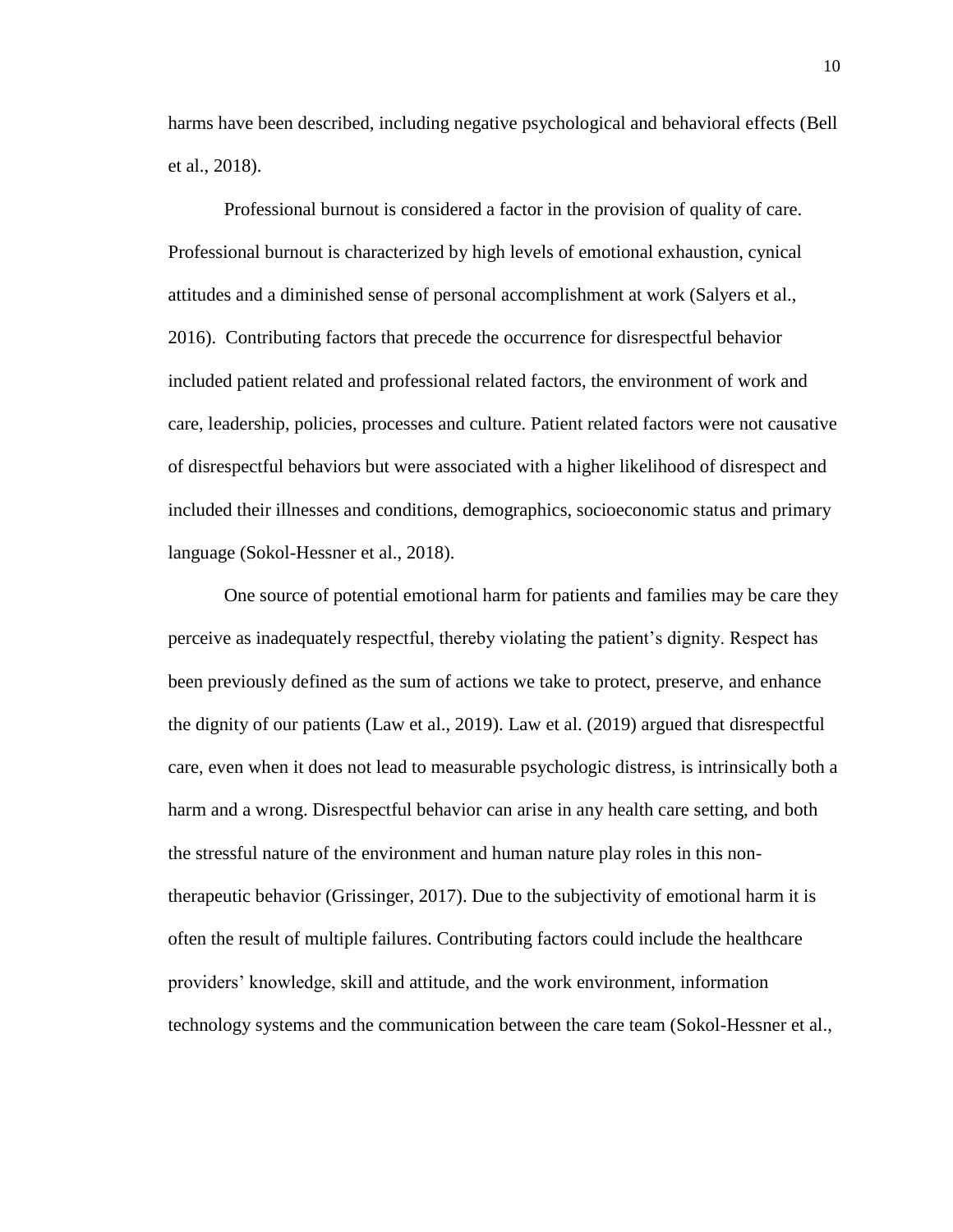2015). The individuals' level of stress, perceptions and expectations as well as professional burnout must also be considered.

# **Consequences of Emotional Harm**

According to Kaplan, "Emotional harms can erode trust, leave patients feeling violated and damage patient-provider relationships. Such injuries can be severe and long lasting, with adverse effects on physical health. Failure to acknowledge and systematically address these harms ensures that they continue" (Kaplan, 2015, p. 45). Emotional harm can have long lasting impacts on a patient's self-esteem, psyche, and overall perceived quality of life.

### **Empirical Referents**

Empirical referents are measurable factors related to the concept. Databases of patient-generated and family-generated feedback, complaints and grievances, as well as adverse event reports from providers, are available in all hospitals in the United States and can be used to capture reports of emotional harm. However, these data likely significantly under-represent the total burden of emotional harm. Because of the historical neglect of these harms, there has been limited awareness or expectation of emotional harm as an experience. Consequently, few providers currently report these types of events, and furthermore, as with physical harms, many patients and families may be hesitant to report them. Those who are most vulnerable include those who are frail, from socioeconomically disadvantaged groups or have limited English proficiency (Sokol-Hessner et al., 2015). Currently there are no published tools available to validate or measure emotional harm. There are several tools available to measure incivility, such as the Organization Civility Scale (OCS) developed by Clark, Landrum, and Nguyen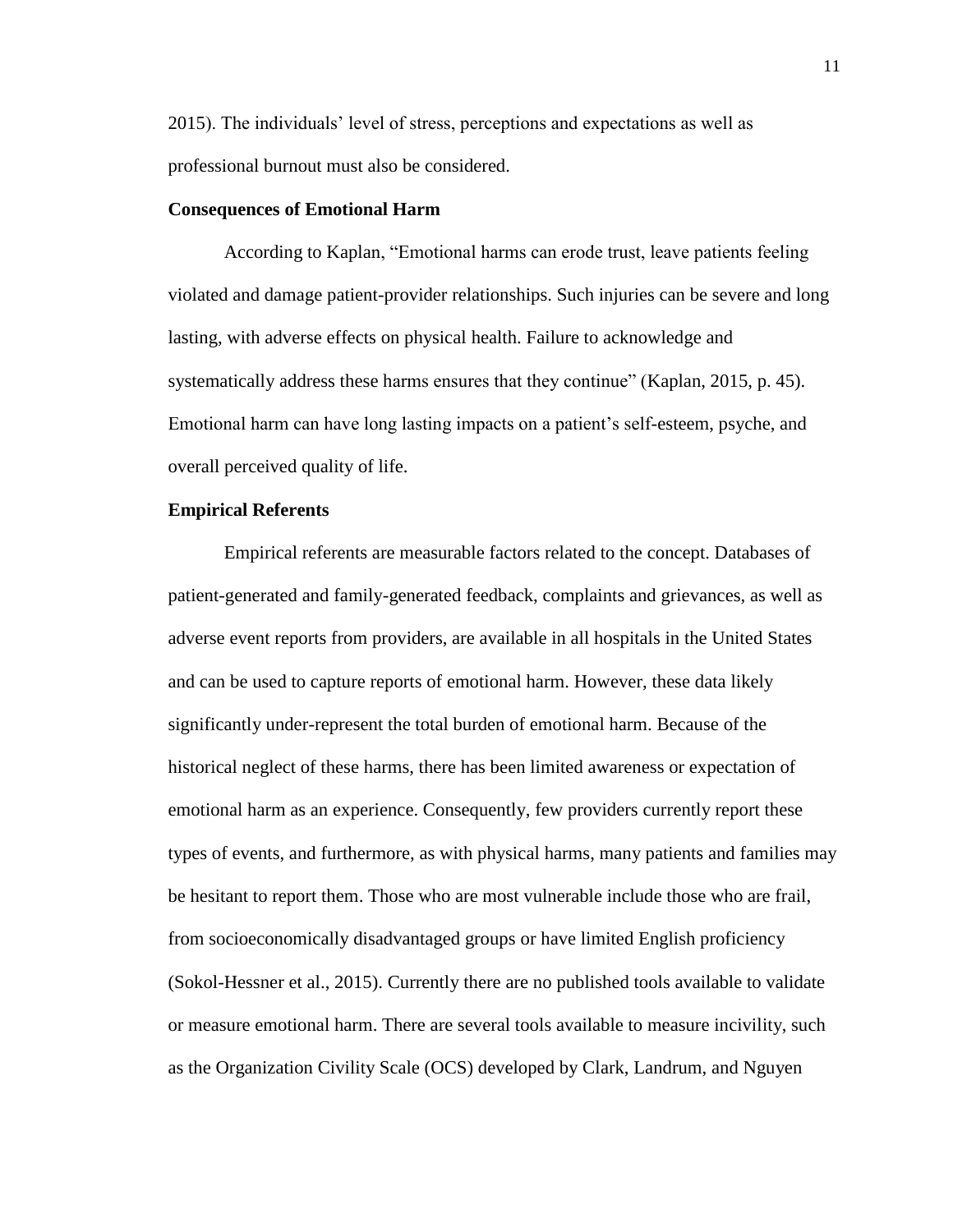(2013). The OCS measures the extent to which incivility is perceived to be a problem in a variety of health care and business settings, to identify the factors which contribute to it, and to generate solutions (Clark et al., 2013). Emotional harm can take a variety of forms. The OCS alone would not adequately identify and categorize emotional harms experienced by patients, their families or care providers.

#### **Summary**

While emotional harm is a new concept in healthcare, it likely has been experienced by patients, perpetrated by providers, and not recognized or addressed by healthcare organizations. Many healthcare providers are unaware that their actions or inactions can have lasting emotional effects on the patients they serve. The concept of disrespect as causing emotional harm was first introduced by Beth Israel Deaconess Medical Center (BIDMC) in 2015 (Sokol-Hessner et al., 2015). BIDMC currently is the leader in this initiative and additional research and best practices surrounding this topic are limited. Researchers have developed a practical, improvement-oriented framework to recognize, describe, and prevent emotional harms associated with disrespect (Sokol-Hessner et al., 2018). Sokol-Hessner et al. (2018) reported that several contributing factors are antecedents for emotional harm and include both patient related and professional related factors. Some of the professional related factors include culture, employee training, burnout, the desire to retain control of situations, and employee prejudice. Patient related factors include illness, demographics, socioeconomic status, and language (Sokol-Hessner et al., 2018). The authors predict that this framework can be used to help organizations better understand emotional harms experienced by patients and broad enough that the concepts can be integrated into existing operational systems within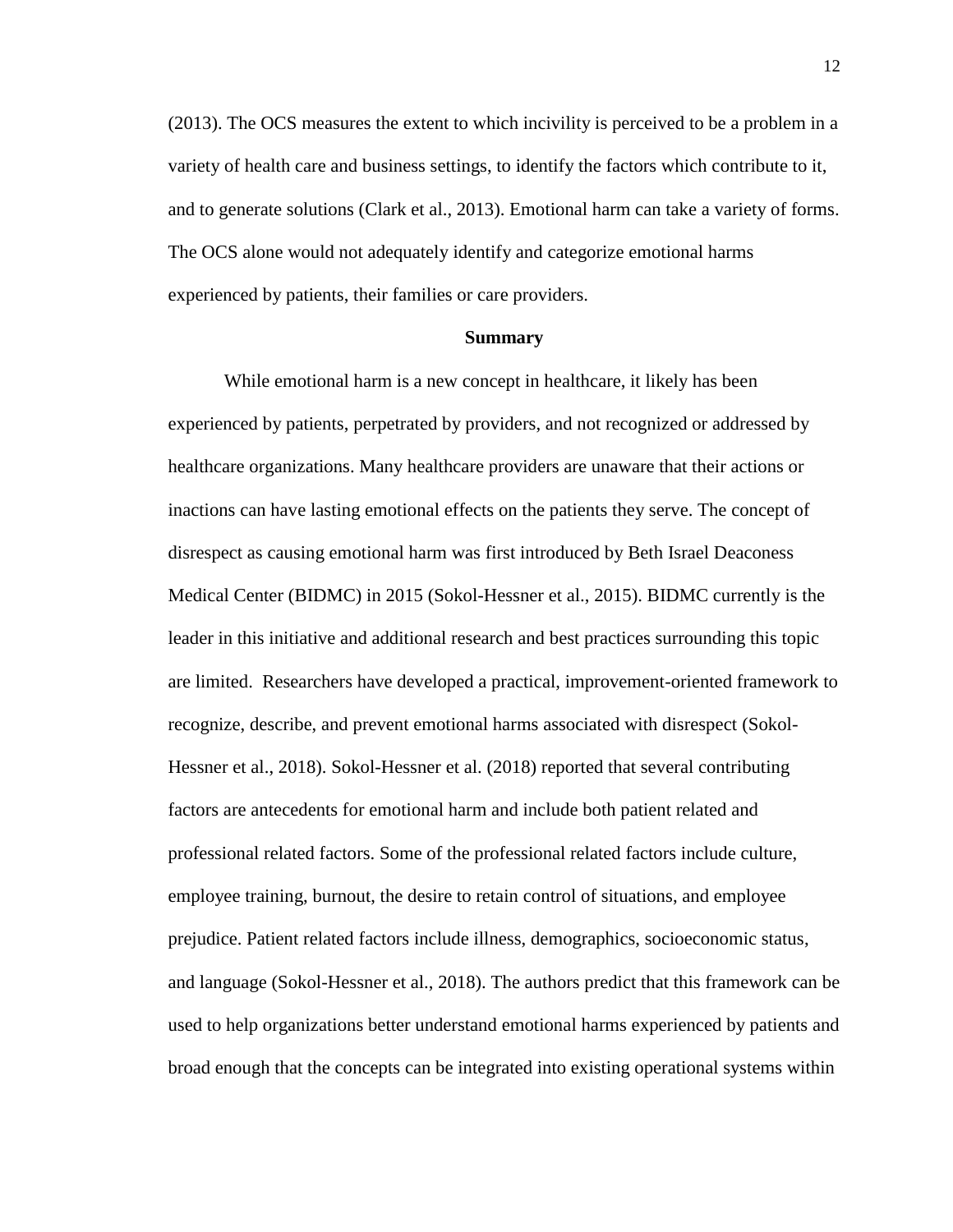organizations. Bell et al. (2018), identifies 20 steps that organizations can take now to prevent a research lag and initiate the discussion around emotional harm in their organizations. This author will use these existing frameworks as a template to develop an original policy for the Medical Center.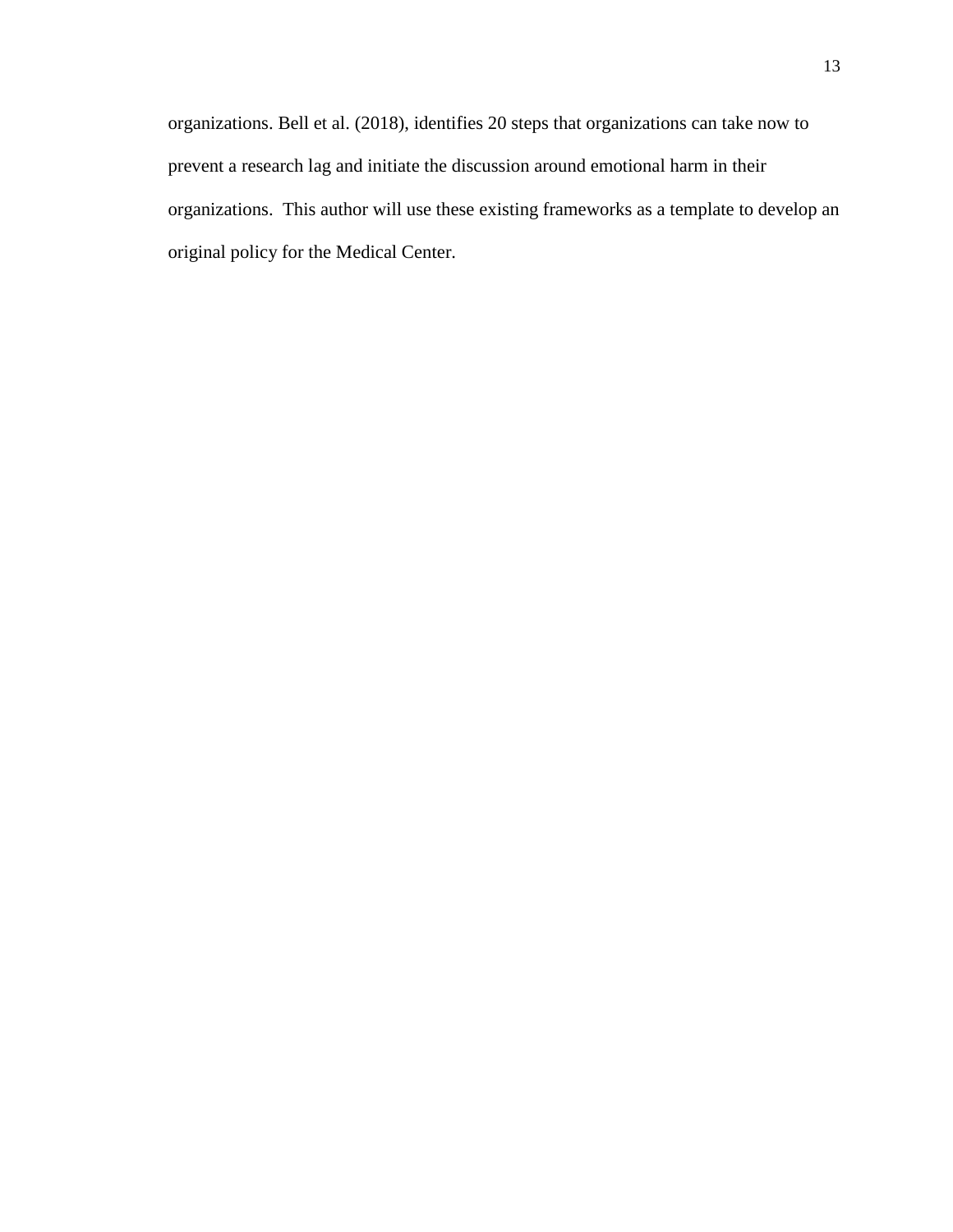#### **SECTION II**

## **Needs Assessment**

#### **Target Population**

The target population for this project are the clients at a large academic health center in the southeast United States. The Medical Center is one of three hospitals within the academic medical center. In response to a national concern for healthcare experiences resulting in emotional harm, the creation of a new policy based on current best practices will build the foundation for improving caregiver behaviors, protecting patients from the effects of emotional harm, and fostering a therapeutic environment of non-maleficence. The goal of this initiative promotes awareness and elevates the standard of care. The policy would be presented at the Medical Center for feedback from hospital based ad hoc committees prior to ultimate approval from hospital administration.

#### **Sponsors and Stakeholders**

A Disrespect as Harm Taskforce was established in March 2018 with the purpose of looking deeper into the patient engagement experiences. The Patient Safety Officer for the Medical Center attended the Institute for Healthcare Improvement (IHI) conference in December 2017 and presented the idea of the concept to the leadership team. The leadership team consists of the President, Chief Nursing Officer, Nursing Directors, Chief Financial Officer, Human Resources, Director of Building Management, and Patient Relations. The Patient Care Advocates (PCAs) from each unit were self-selected to participate on the Disrespect as Harm Taskforce. The PCAs are administrative staff and serve as guest services representatives. They work with consumers within the organization that might experience service concerns or failures. Additional Taskforce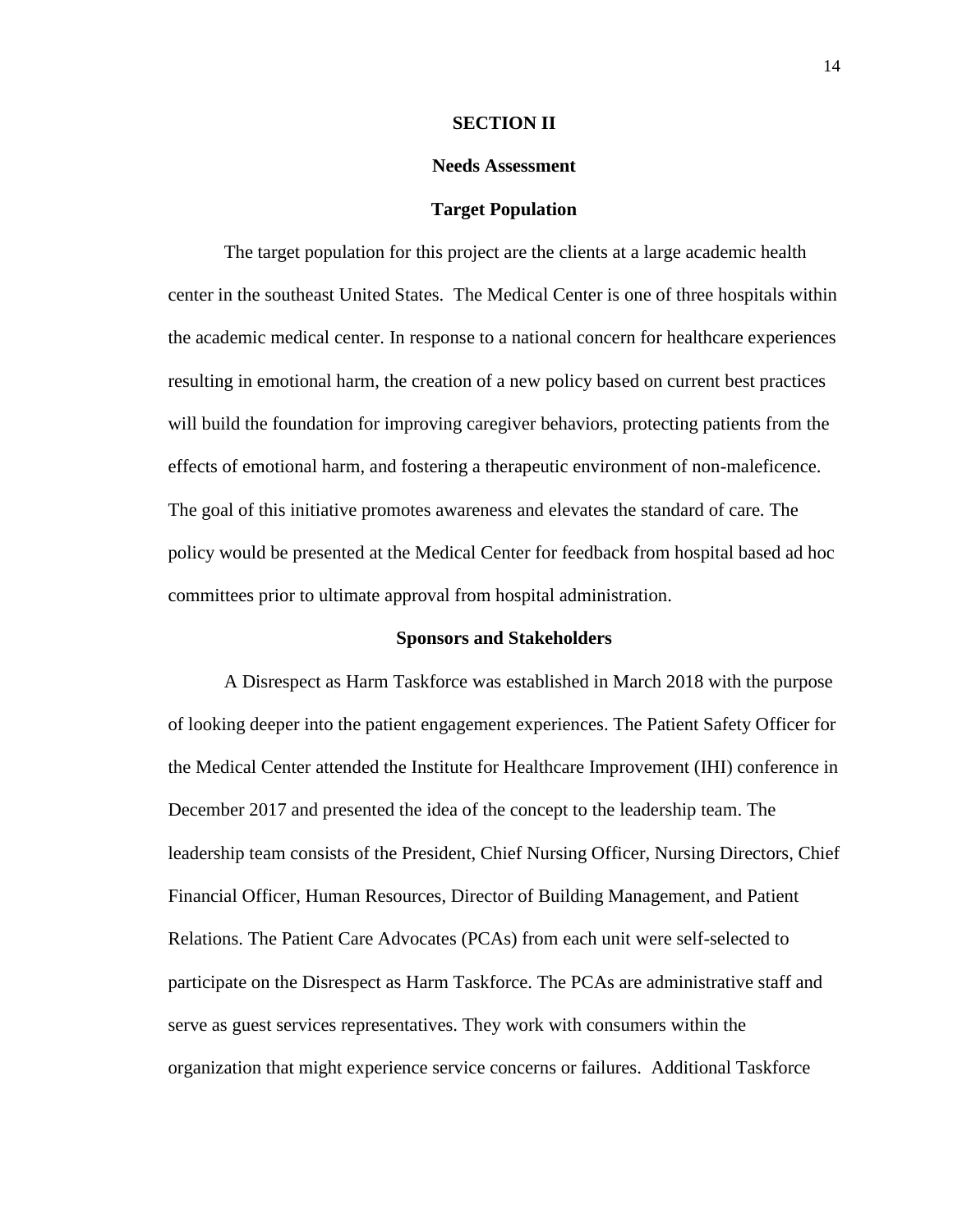members were self-selected based on their roles in Risk Management, Patient Care Services, or Patient Relation departments. The members of the Taskforce are interdisciplinary however all job responsibilities are related to patient care or patient experience.

Members of the leadership team do not hear the stories behind the data, conversely, they may have little emotional buy-in to identify opportunities for improvement. The Disrespect as Harm Taskforce was established at the organization to identify and address the issue of emotional harm. Sponsors of this DNP project include the members of this Taskforce as well as key leaders within the organization. Stakeholders of this project include patients, caregivers, employees, community members, and health system leadership. The concept of emotional harm is broad and has the possibility of impacting many within the community. Due to the overarching possibility of impact, the stakeholders of this project will be multifaceted, across community and healthcare settings. Internal stakeholders would include patients, employees, and leadership. External stakeholders would include the community.

#### **Organizational Assessment**

The Medical Centers' core values are Excellence, Innovation, Integrity, Teamwork and Respect. The Medical Center promotes that respect should be provided internally and externally to all consumers and care providers. The Organizational focus for 2018 was harm reduction. Harm reduction focuses on prevention of harms to include hospital-acquired infections, a wrong-site procedure, a fall or even delay in care. In addition, zero harm also impacts care providers with such harms as from needle sticks or sprains to symptoms of burnout. The Medical Center's goal for 2019 was zero harm.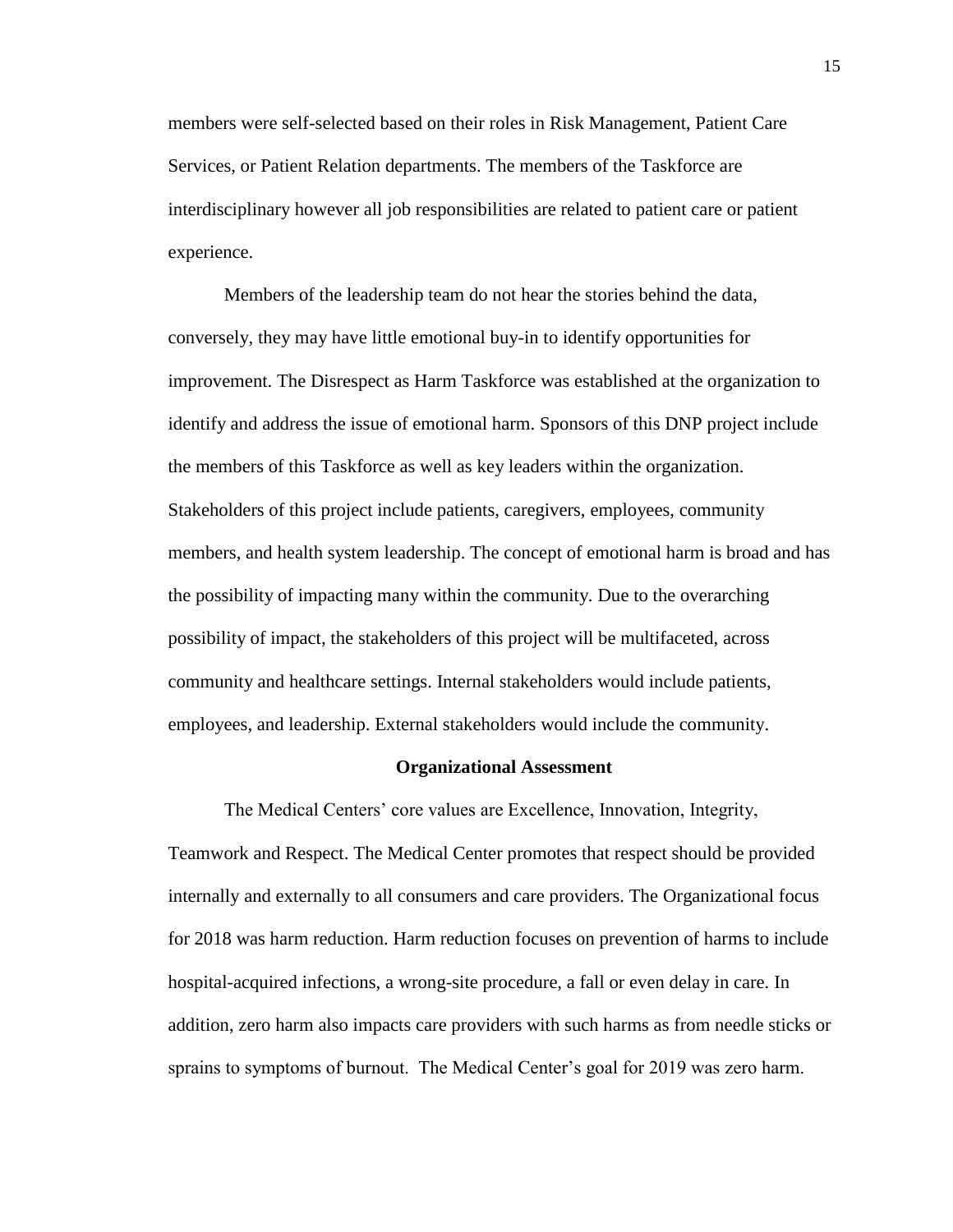Given the core values and the organizational focus, leadership was committed to explore how to classify, prevent, and alleviate disrespectful behaviors that might cause emotional harm.

Influencing the project may be the overall perception of burnout experienced by employees. Professional Burnout is a syndrome characterized by exhaustion, cynicism, and reduced effectiveness (Shanafelt & Noseworthy, 2017). Factors such as burnout might contribute to the overall disrespect experienced by the patients being served. Schwartz et al. (2019) conducted a cross sectional study to examine burnout and work/life balance, using electronic survey data collected from 10,627 healthcare workers across 440 work settings within seven large academic health systems on the east coast of the United States. The researchers concluded that healthcare is at a tipping point as professional burnout and dissatisfaction with work/life balance worsens (Schwartz et al., 2019). Improving healthcare workers' quality of life may improve organizational outcomes and ultimately the quality of care provided to patients (Schwartz et al., 2019).

A SWOT analysis was done to assess the Medical Center's readiness to successfully prevent and alleviate emotional harm (see Figure 1). Strengths include the formation of the Disrespect as Harm Taskforce, financial resources for new initiatives, Zero Harm introduced as part of the 2019 strategic plan, and perceived motivation from stakeholders and leaders within the Medical Center. Emotional harm complements The Joint Commission's interest in documenting emotional harms occurring within health systems as a critical event. The Medical Center leadership desires to be proactive in this potential reclassification of harms by The Joint Commission.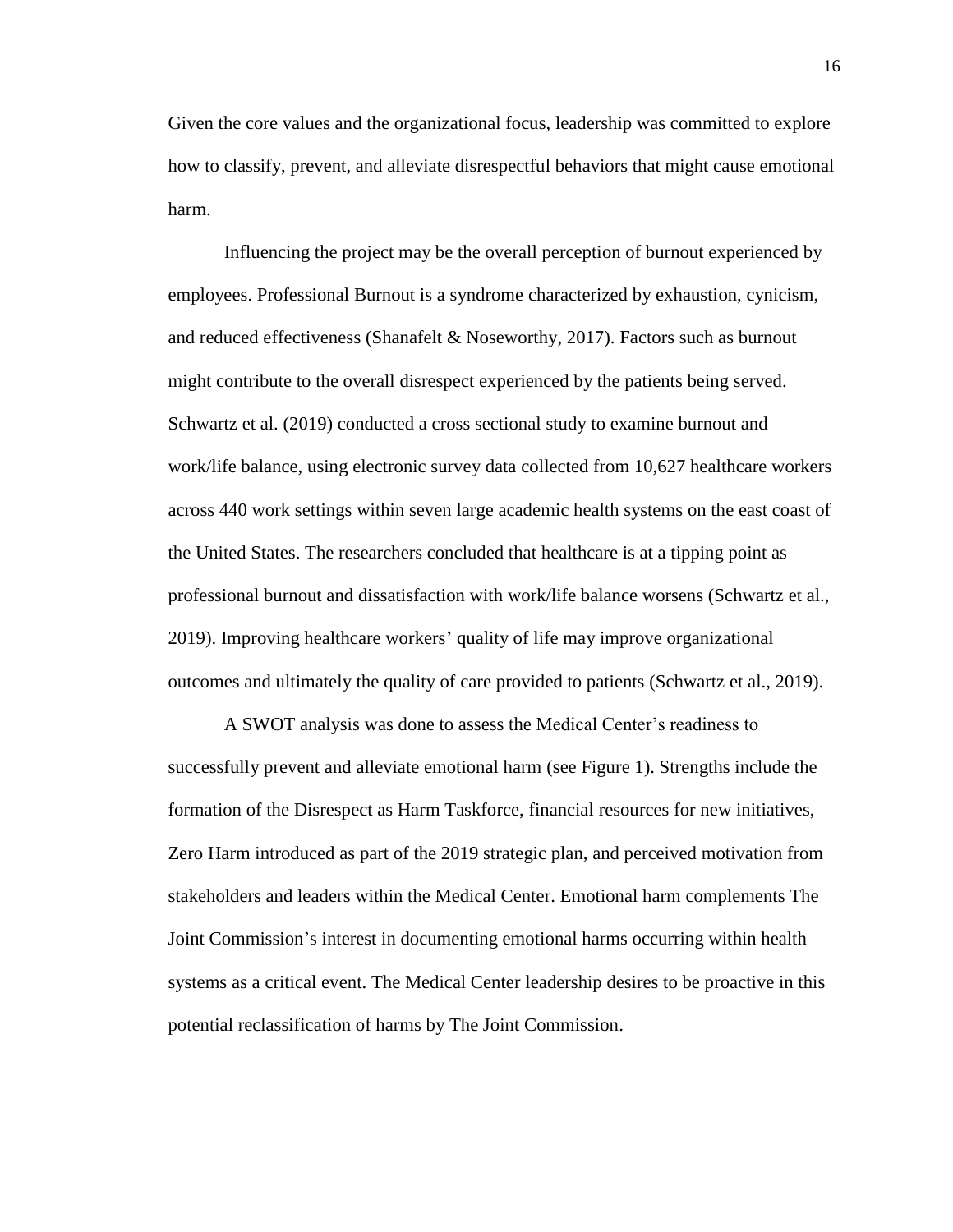# **SWOT Analysis**

| <b>Strengths</b>                           | Weaknesses                                  |
|--------------------------------------------|---------------------------------------------|
| -Formation of a Disrespect as Harm Task    | -No classification system for disrespectful |
| force                                      | behaviors that might produce emotional      |
| -Financial resources to explore emotional  | harm.                                       |
| harm                                       |                                             |
| - Zero Harms identified as focus for 2019  | - Lack of customer service training for     |
| -Motivation of stakeholders and system     | healthcare providers                        |
| leaders.                                   |                                             |
|                                            | -High burnout rate reported by staff        |
| <b>Opportunities</b>                       | <b>Threats</b>                              |
| -Joint Commission's consideration of       | -There are no validated tools to measure    |
| making emotional harm a critical event     | emotional harm.                             |
| -BIDMC is the leader in this initiative,   |                                             |
| providing best evidence for others to use. |                                             |
|                                            |                                             |
|                                            |                                             |

*Figure 1.* SWOT analysis

# **Current Complaint Process**

The structure for managing patient complaints at the Medical Center is organized through the Patient and Visitor Relations Departments and supported by PCAs. As complaints are identified, PCAs manage the complaint actively, recording the issue and resolution in the Feedback module of the computer system. These complaints are categorized in a traditional manner, using common groupings such as communication failures or delays in care. There is currently no severity rating, other than differentiating between a grievance and complaint, based on Medicare Guidelines. Lack of dignity and respect, the emotional harms that patients and families might actually experience are not linked to the complaint. Management and reporting of aggregate complaint data is not structured to result in systematic improvement activities.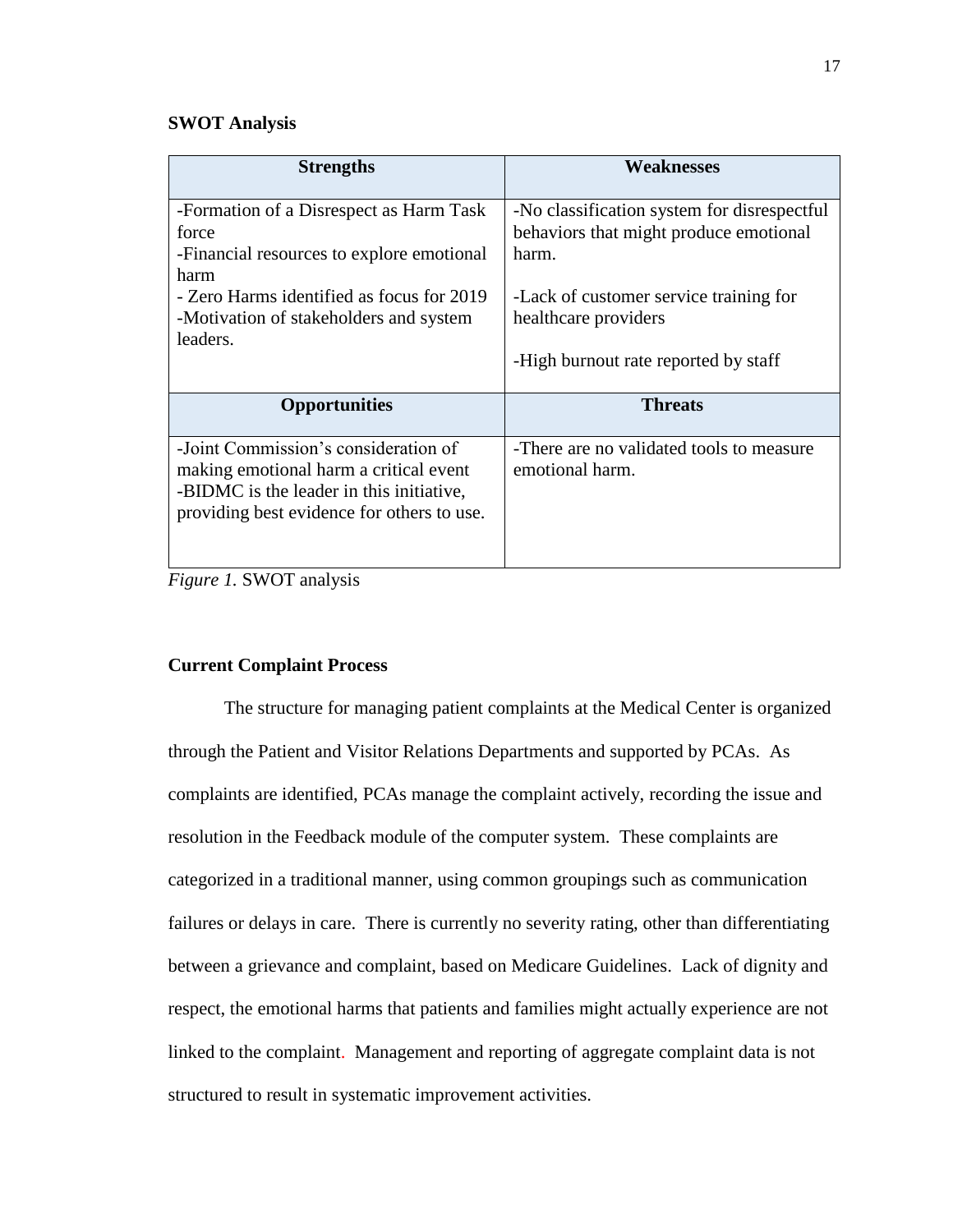### **Resources**

The development and initiation of a new policy required a limited amount of resources within the health system. The health system administratively approved the development of the Disrespect as Harm Taskforce. The Taskforce includes members from across the organization and meets the third Friday of each month. The initial introduction of the concept was presented at a Health Quality and Safety conference in March 2019. No additional office space, survey cost, marketing materials, or other resources were needed by this author. Labor costs for Taskforce members were covered in current FTE and salary.

#### **Outcomes**

The Disrespect as Harm Taskforce is creating a tool for the identification patient complaints that might illicit a level of emotional harm. In response to a national concern for healthcare experiences resulting in emotional harm, the creation of a new policy based on current best practices will build the foundation for improved caregiver behaviors, protect patients from the effects of emotional harm, and foster a therapeutic environment of non-maleficence. The goal of this policy is to promote awareness and elevate the standard of care in the organization.

# **Team Selection**

There were three members on the project team. Dr. Deborah "Hutch" Allen was designated as a DNP practice partner. Dr. Allen was the Director of Nursing Research  $\&$ Evidence Based Practice in the organization. Dr. Victoria Orto was a committee member and serves as the Chief Nursing Officer. Judy Milne was a committee member and served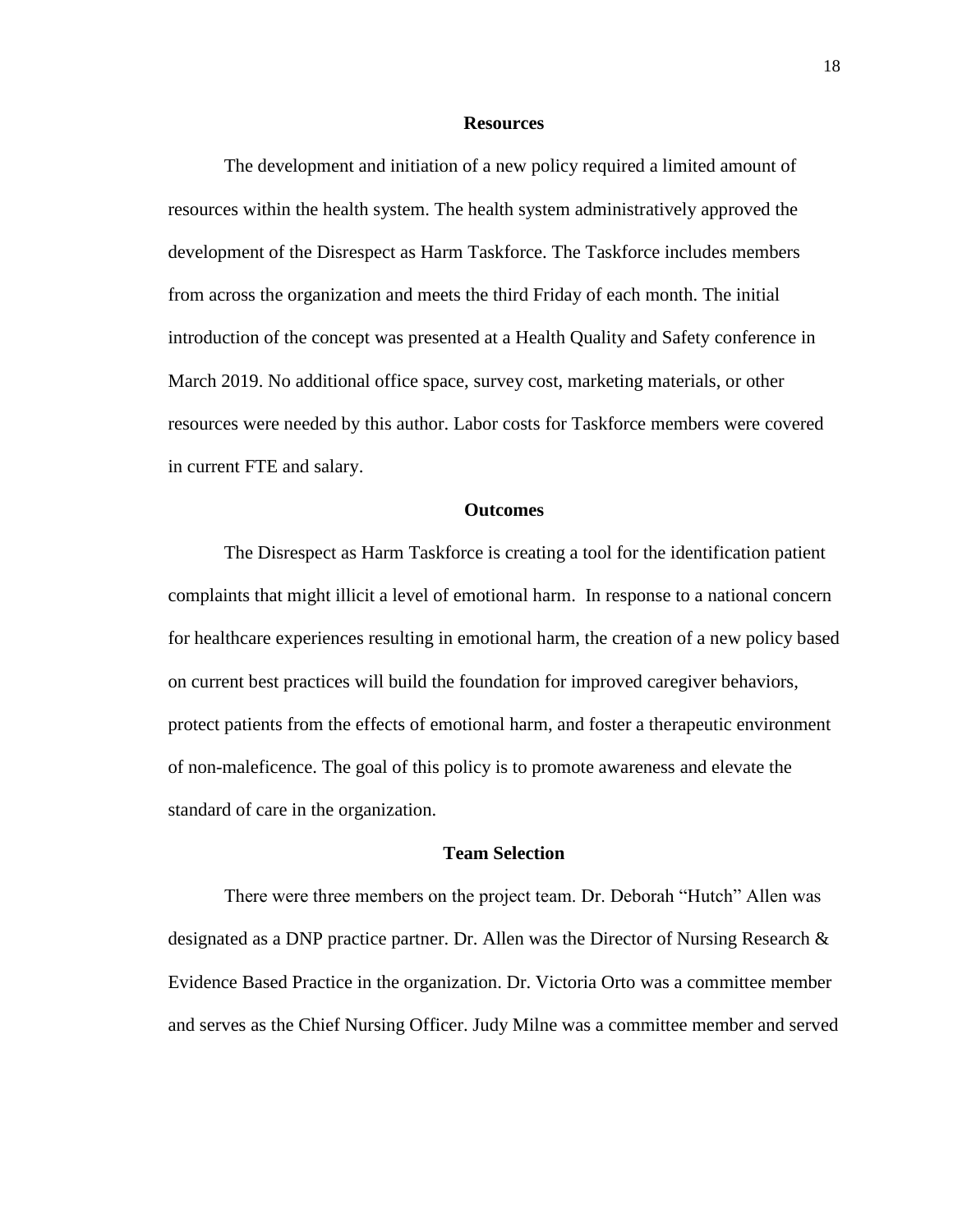as the Patient Safety Officer. All DNP team members were also a part of the Disrespect as Harm Taskforce and committed to the implementation of this concept.

#### **Cost/Benefit Analysis**

The Health System posted almost 69,000 inpatient stays and nearly 2.3 million outpatient visits in fiscal year 2018. Of the number of documented complaints and grievances, 70% of respondents expressed concerns regarding issues around communication, care/treatment, and attitude/courtesy. Due to the large number of patients receiving care daily at the medical center, as well as documented concerns regarding communication, care/treatment, and attitude/courtesy, it is likely that some patients might have experienced emotional harm. While there are no additional costs to implementing this project, there are significant potential benefits to the health of the Medical Center and the well-being of the patients served. In addition to an improvement in the overall care outcomes, the health system will likely retain active patients, have positive patient experience surveys, reduce incidents requiring compensation, and improve its reputation in the community.

## **Mission Statement**

To create an environment that promotes respect and dignity for all patients, families, and employees.

# **Goals**

- 1. Promote awareness of emotional harm and elevate the standard of patient care
- 2. Recognize that emotional harm can negatively impact patient outcomes.
- 3. Organizational assessment, collaboration with stakeholders, and implementation of best practice evidence regarding the prevention and alleviation of emotional harm.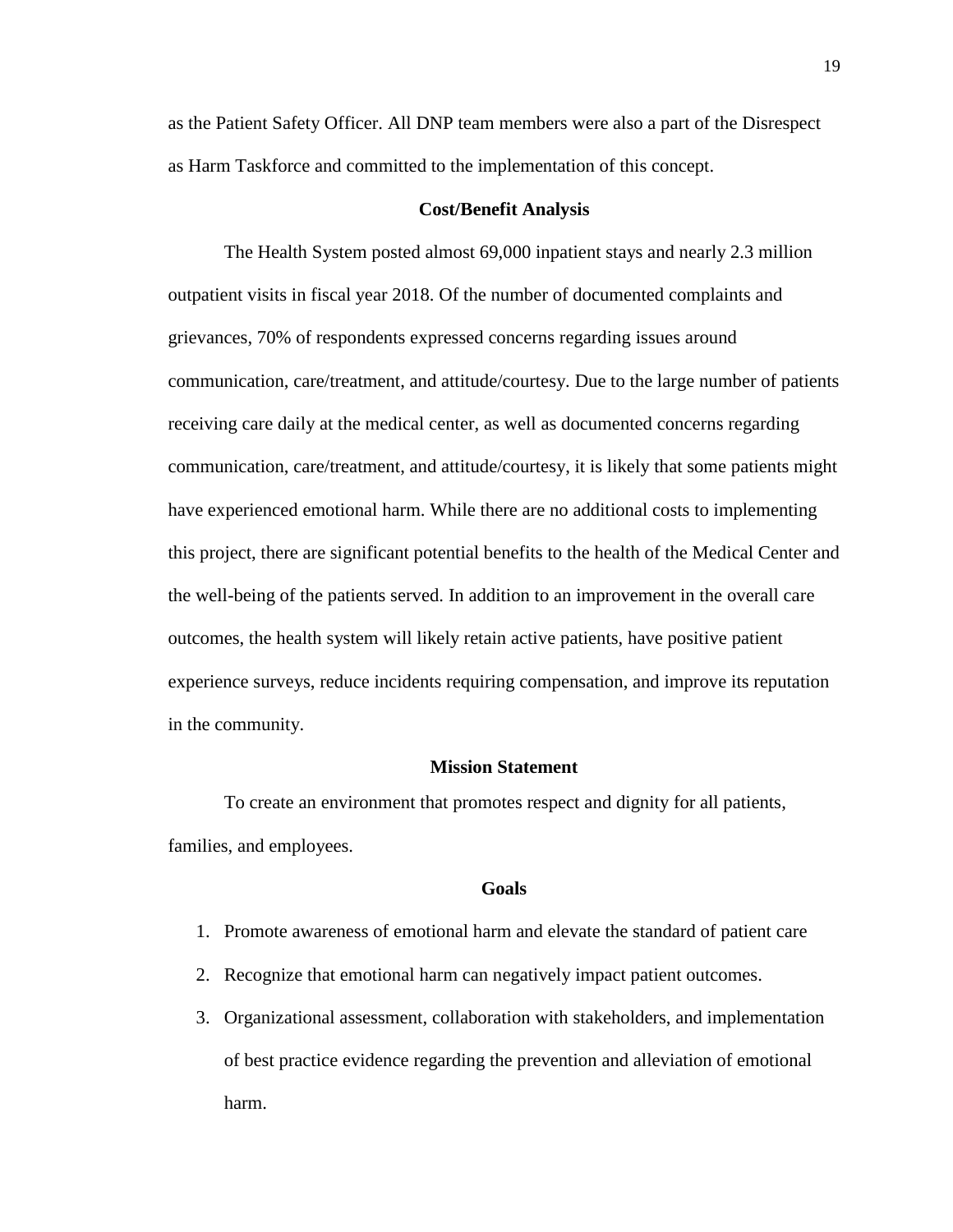# **Outcomes**

The outcomes of this project include:

- 1. Development of a policy designed to prevent and alleviate emotional harm.
- 2. Inter-professional feedback on the policy.
- 3. Implementation of a concept that will enhance patient care outcomes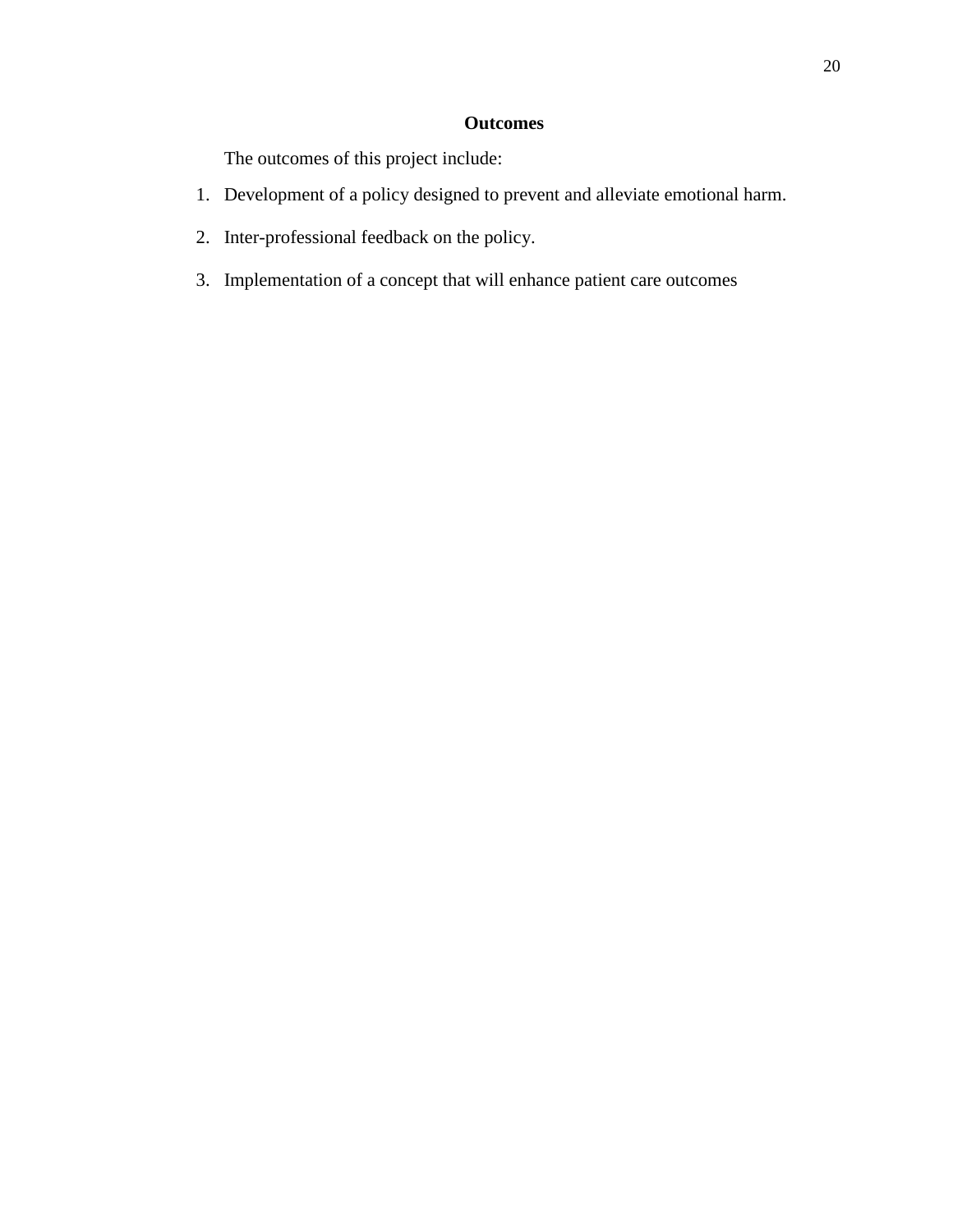#### **SECTION III**

### **Theoretical Framework**

#### **Swanson's Theory of Caring**

Kristen M. Swanson's Theory of Caring will guide the work on this project. As the cornerstone of nursing, the tenets of caring are described extensively in various publications and across multiple sources, both old and new. One of nursing's earliest grand theorists, Dr. Jean Watson, formalized and presented her own Theory of Transpersonal Caring in 1979 (Watson, 1997). It is an exciting and revolutionary grand theory that has stood the test of time. Dr. Watson's original theory described ten carative factors as a framework for providing structure and order for nursing phenomena. These ten carative factors served as a guide to frame the "Core of Nursing" (Watson, 1997, pg. 50). The Core of nursing refers to those aspects of nursing that actually potentiate therapeutic healing processes and relationships; they affect the one caring and the one being cared for (Watson, 1997, pg. 50).

Kristen Swanson was a student of Dr. Jean Watson. Swanson's Theory of Caring defines caring as "a nurturing way of relating to a valued other toward whom one feels a personal sense of commitment and responsibility" (Swanson, 1993, p. 354). Swanson (1993) defines other as someone whose "personhood nurses attend to, may be individuals or aggregates, i.e. families, groups or societies. Most often other, will be a specified individual or aggregate however it also be a generalized other. Other may include future generations, or social issues such as freedom of speech, human rights, or access to healthcare. Other also incorporates the concept of self as other and refers to nurses promoting care of self and the well-being of all nurses and their nursing" (Swanson, 1993, p. 354).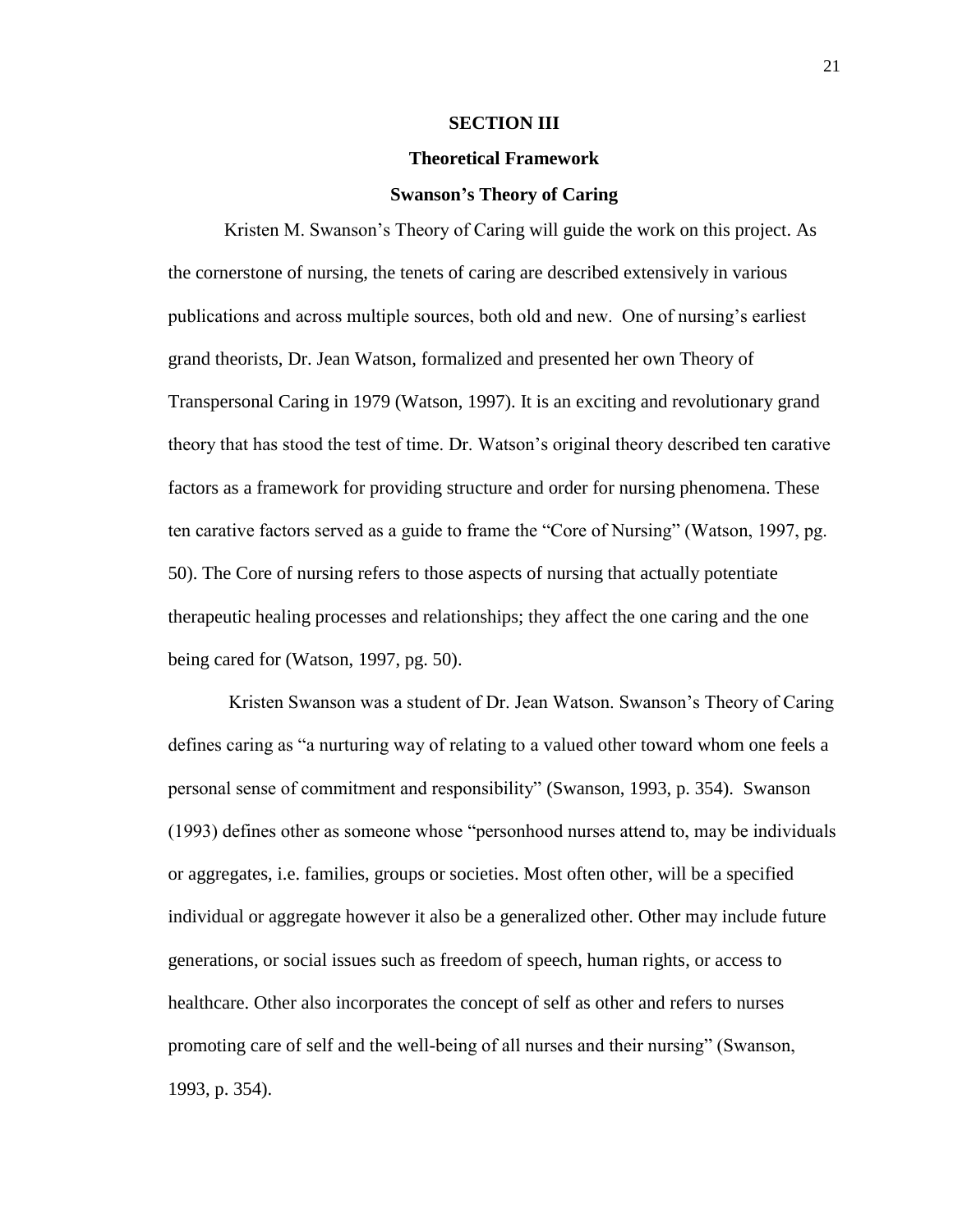Swanson's Theory of Caring is a Middle-Range Theory and proposes five categories or processes: knowing, being with, doing for, enabling and maintaining belief (Swanson, 1991).

Knowing is "striving to understand an event as it has meaning in the life of the other and the impact or meaning of that event on the life of the other" (Swanson, 1991, pg. 163). Swanson (1991) proposes that, "When one is operating from a basis of knowing, the care-provider works to avoid a priori assumptions about the meaning of an event, centers on the one cared for; and conducts a thorough, ongoing cue-seeking assessment of the experience of the one cared for. In knowing, the provider should recognize the other as a significant being, engage with the other, and should seek to understand the reality of the person being cared" (Swanson, 1991, p. 163).

The second caring process, being with, is simply being emotionally present to the other. It proposes that ongoing availability, being there, and sharing feelings whether joyful of painful promote caring behaviors. Swanson cautions that presence and caring responsibly be monitored so that the one caring does not ultimately burden the one cared for (1991). In being with, the caregiver is emotionally open to the other's reality and conveys the message to the other that their experiences matter (Swanson, 1991).

In doing for, the caregiver provides care to the other in tasks that he or she would do if it were at all possible. Swanson (1991) states that, "care that is doing for is comforting, anticipatory, protective of the other's needs, and performed competently and skillfully. Dignity of the other must be maintained as care provided can be sensitive to the other (Swanson, 1991, p. 165). Enabling, the fourth process, means "facilitating the other's passage through life transitions and unfamiliar events. An enabling caregiver is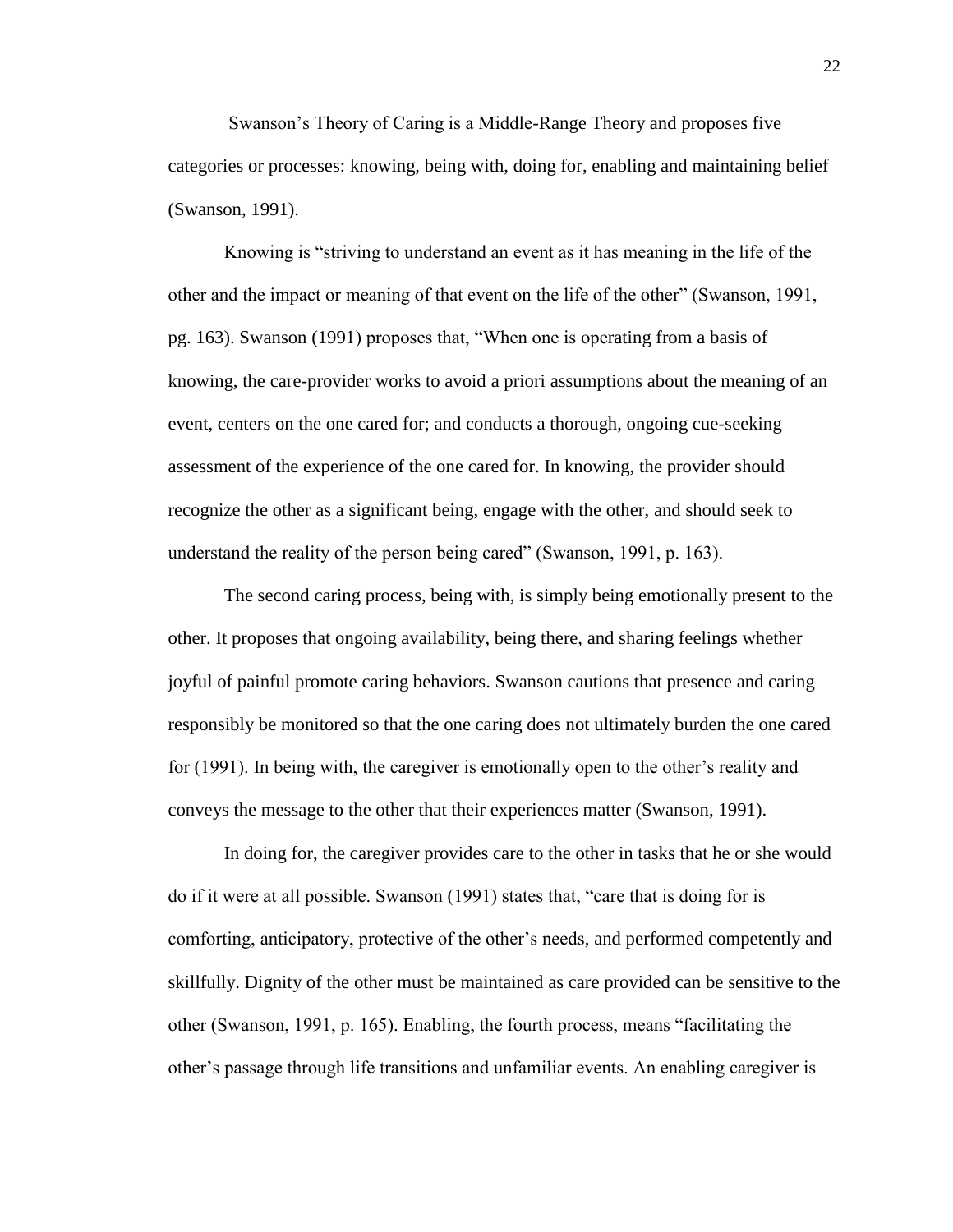one who uses his or her expert knowledge to the betterment of the other. The purpose of enabling is to facilitate the other's capacity to grow, heal or practice self–care" (Swanson, 1991, p. 164). Enabling involves "providing information and explanations as well as offering emotional support in the form of allowing and validating the other's feelings. Enabling often includes assisting the ones cared for to focus on their concerns, generate alternatives and think through ways to look at or act on a situation" (Swanson, 1991, p. 164).

The final caring process is maintaining belief. In this process the focus is on "sustaining faith in the other's capacity to get through an event or transition and face a future with meaning" (Swanson, 1991, p. 166). Maintaining belief is a part of the nursing profession as nurses seek to assist client to attain, maintain, or regain meaning in their experiences of health and illness. This theoretical component requires the caregiver to regard the other with esteem and believe in that person. The individual caring for the other maintains an aura of hope and presents an optimistic portrayal that is held within realistic boundaries as the care-giver assists the other through the situation at hand (Swanson, 1993). (See Figure 2)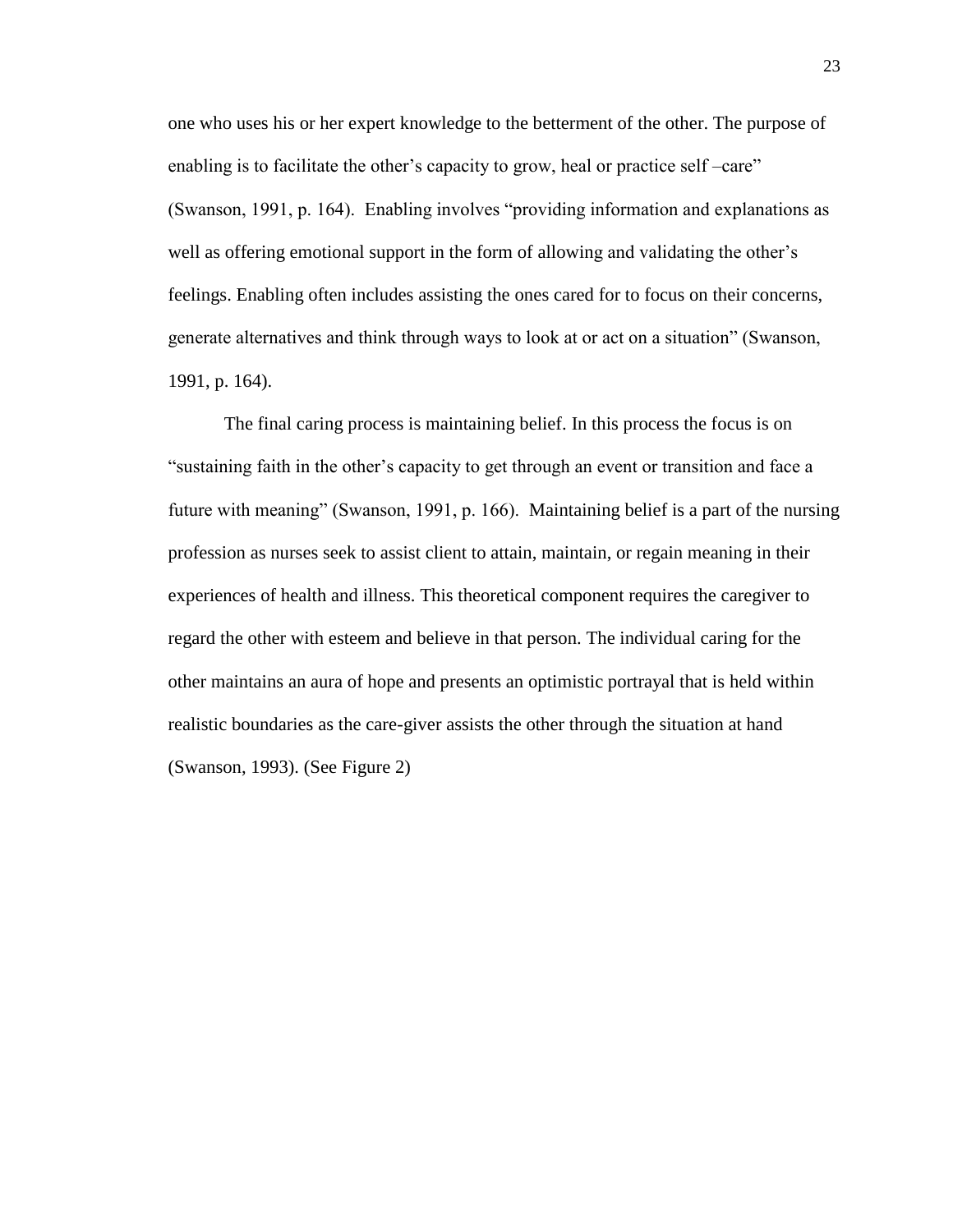| Knowing            | Avoiding assumptions                |
|--------------------|-------------------------------------|
|                    | Centering on the one cared-for      |
|                    | Assessing thoroughly                |
|                    | Seeking cues                        |
|                    | Engaging the self of both           |
|                    |                                     |
| Being with         | Being there                         |
|                    | Conveying ability                   |
|                    | Sharing feelings                    |
|                    | Not-burdening                       |
| Doing for          | Comforting                          |
|                    | Anticipating                        |
|                    | Performing competently/skillfully   |
|                    | Protecting                          |
|                    | Preserving dignity                  |
|                    |                                     |
| Enabling           | Informing/explaining                |
|                    | Supporting/allowing                 |
|                    | Focusing                            |
|                    | Generating alternatives/thinking it |
|                    | through                             |
|                    | Validating/giving feedback          |
| Maintaining belief | Believing in/holding in esteem      |
|                    | Maintaining a hope-filled attitude  |
|                    | Offering realistic optimism         |
|                    | "going the distance"                |

*Figure 2.* Swanson's Caring Theory with Sub-Dimensions (Swanson, 1991, p. 163).

The Medical Center uses Swanson's Theory of Caring as the corporate nursing theory. This theory addresses the problem related to the lack of caring involved in emotional harm as caring behaviors are the foundation of the theory and lack thereof can produce emotional harm in individuals. Uncaring behaviors have been described by Marcum (2011) as a "disposition or an attitude of a person who is unwilling, unable, or incapable of feeling concern or empathy for another" (Marcum, 2011, p. 2). Halldorsdottir (1996) analyzed caring and uncaring behaviors of healthcare professionals.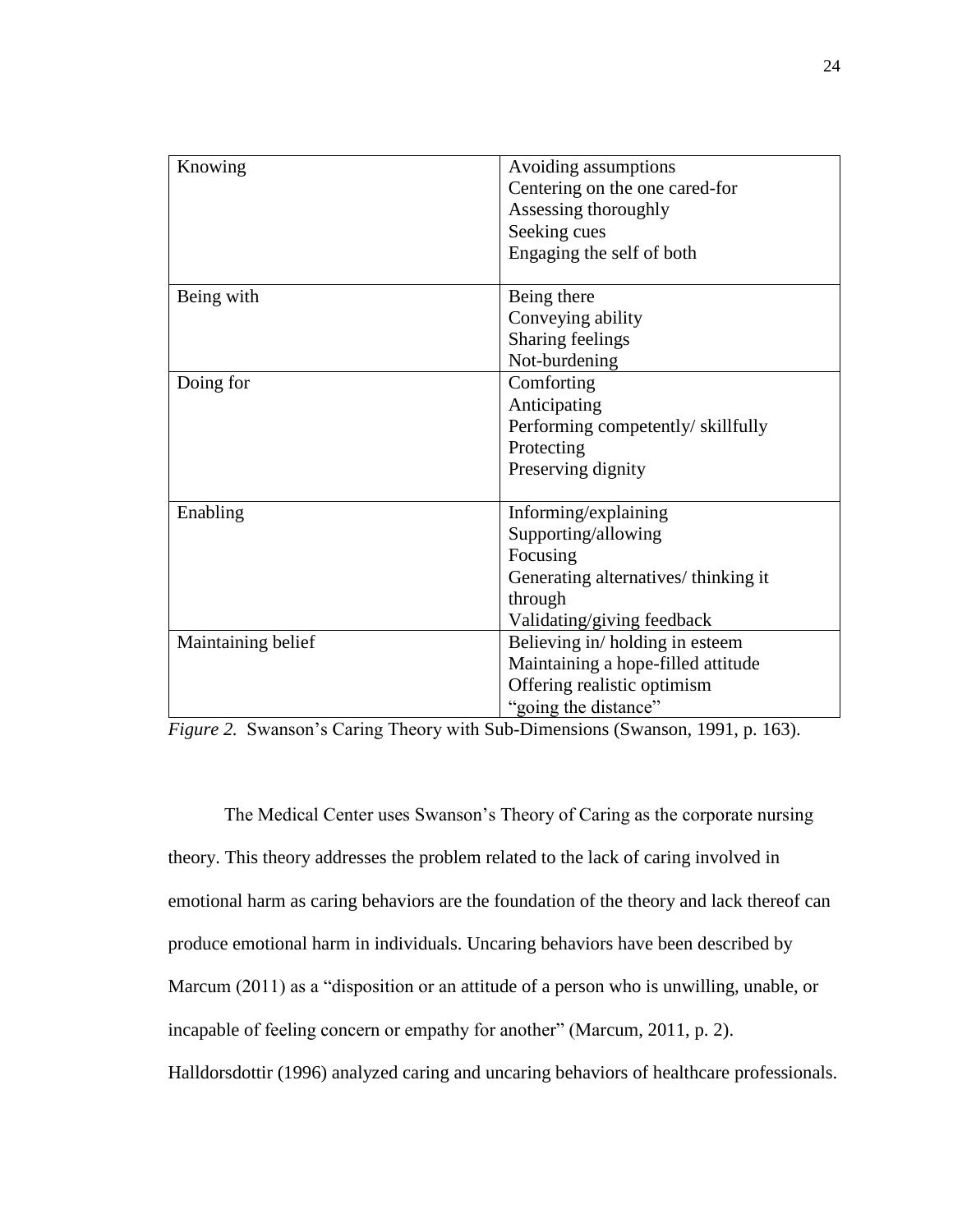She proposes that as a bridge caring connects the healthcare professional and the patient at a fundamentally existential level (Halldorsdottir, 1996). Additionally, uncaring behaviors act as a wall, and symbolize the indifference on the part of the healthcare provider to the patient's needs. This indifference in the literature has been documented to impact patient outcomes and produce harms (Marcum, 2011).

Swanson's Theory of Caring aligns with the project and the mission of the Medical Center as a basis for the development of a policy to address the prevention and alleviation of emotional harm.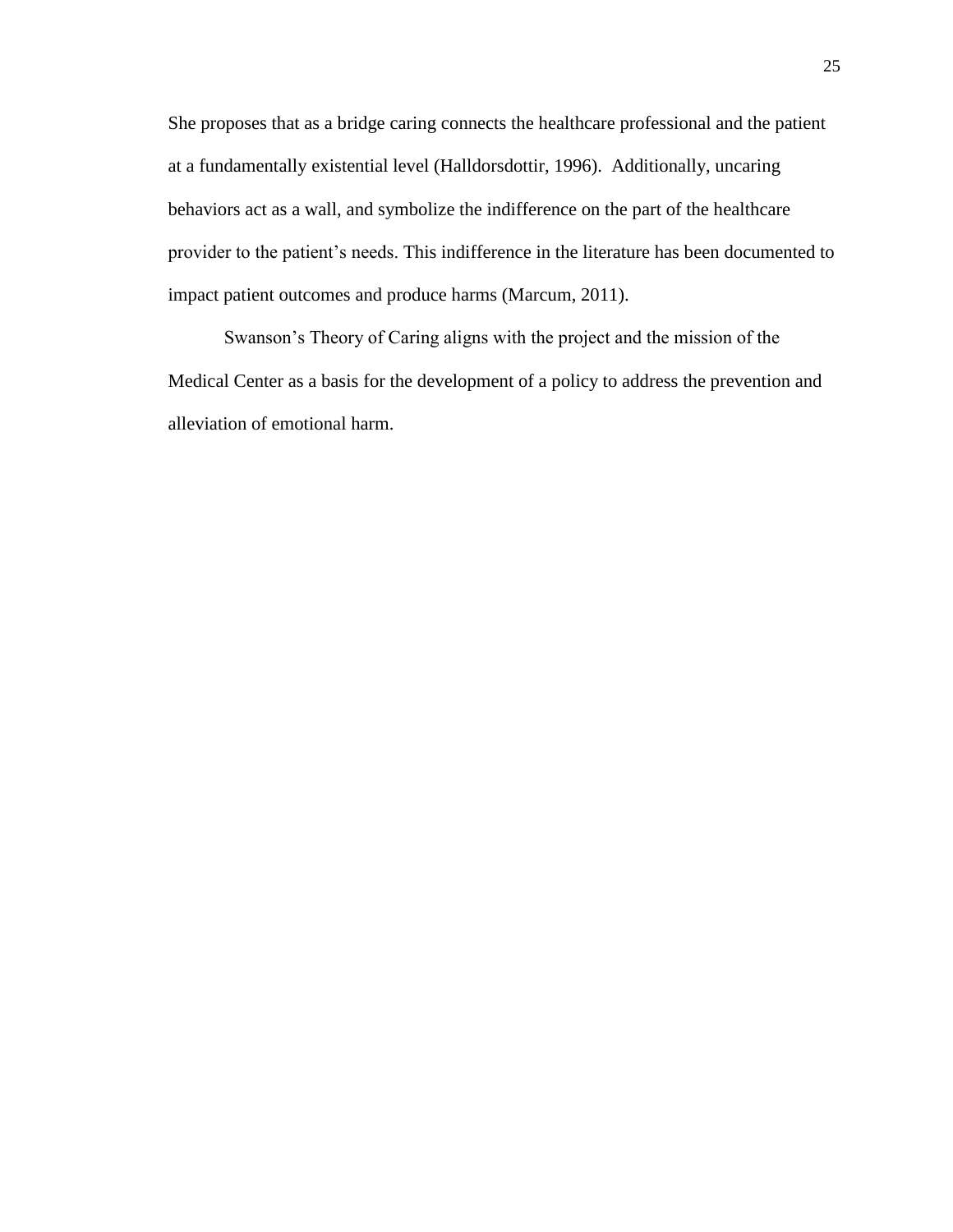#### **SECTION IV**

#### **Medical Center's Initiative**

The Disrespect as Harm Taskforce was created to define the concept so that providers might recognize and prevent experiences leading to emotional harm and/or adequately address incidents of emotional harm to assure better patient outcomes. Additionally, the Disrespect as Harm Taskforce is developing a tool to identify and categorize emotional harms so that service recovery can be initiated when appropriate. The goal of this DNP project was to develop a policy to prevent and alleviate emotional harm across the Medical Center. This policy will be implemented at the Medical Center so that staff is educated on the concept of emotional harm and how it impacts patient care.

Launching the project, a *New Program to Prevent and Alleviate Emotional Harm in Patients at an Academic Medical Center,* was approved by the Institutional Review Board and presented at the Health Systems' Quality and Safety Conference in March 2019. This  $14<sup>th</sup>$  annual conference was hosted by the Medical Centers' Center for Healthcare Safety and the Quality & Safety Office. This conference celebrates work in quality improvement, safety, and teamwork across the Medical Center. The purpose of the conference was to provide a forum for all Medical Center employees and affiliates to learn best practices and innovative concepts related to patient safety and quality from national and local content experts. Knowledge sharing of internal performance improvement projects occurred during the poster presentation session. The conference took place at a local convention center and over 1,000 participants attended the sold-out event.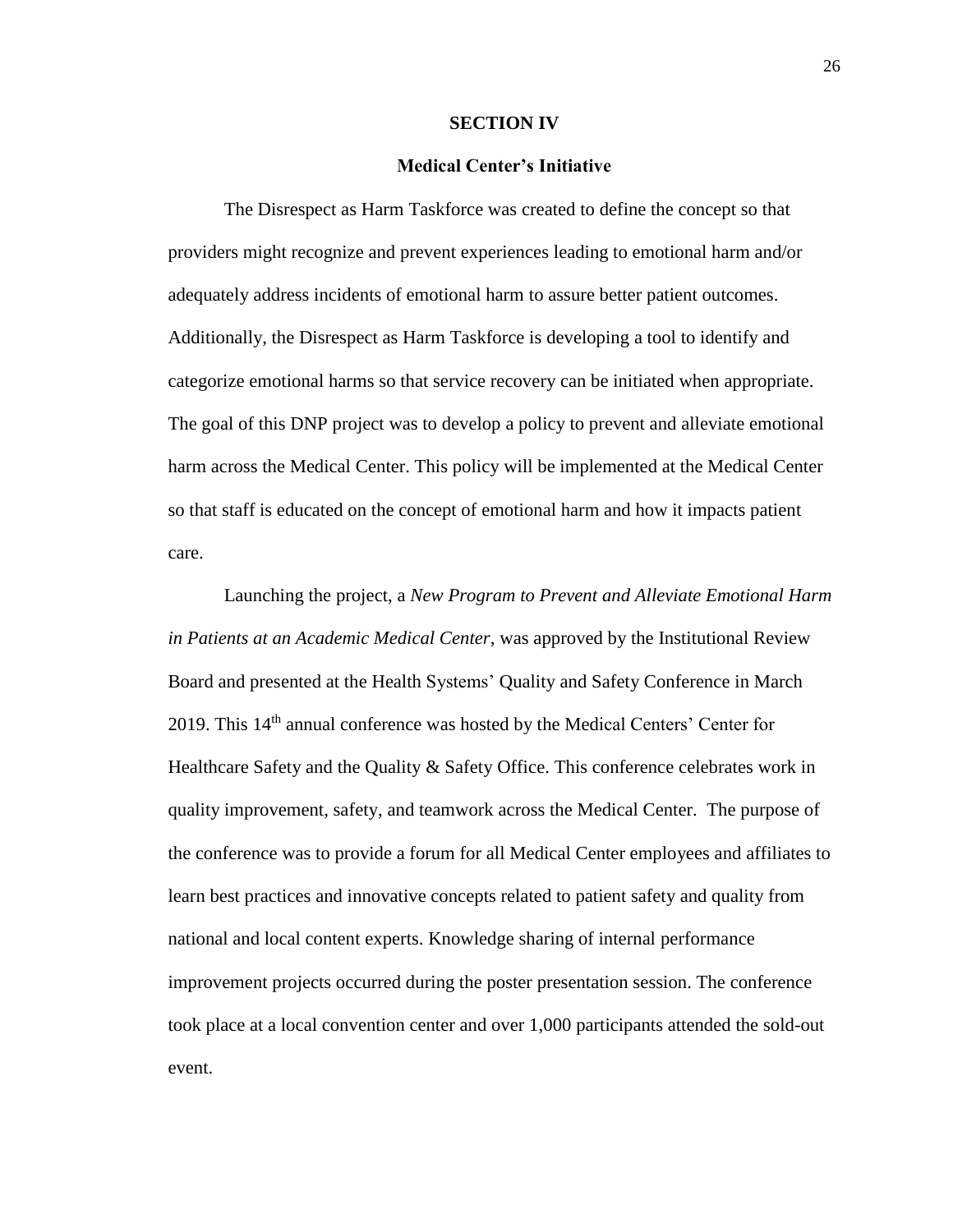This author presented "*When Disrespect is Harm: Journey to Zero Harm*", along with the Medical Center Patient Safety Officer. This podium presentation opened with three case examples of emotional harm in order to define the concept. Additionally, the author discussed the importance of recognizing emotional harm and the human consequences. A case analysis tool was also presented that the Disrespect as Harm Taskforce had begun to pilot in select areas across the health system. Approximately 75 attendees participated in the concurrent session and were asked to work in groups to complete the case analysis tool using fictional scenarios to determine if they might accurately predict the potential level of harm. The attendees discussed their ideas. The session was well received, with many attendees sharing their personal experiences with healthcare emotional harm. Attendees also expressed gratitude for the knowledge that they received from the session. One person suggested smaller groups and a longer timeframe in which to complete the case analysis activity.

#### **Policy Development**

# **The Research**

An extensive search of the literature was conducted using combinations of key words including emotional harm, disrespect, respect, dignity, experiences, interactions, healthcare, and patient care. The author searched CINAHL, PubMed, and ProQuest databases with a search window of the last 20 years. Articles addressing the disrespect of healthcare professionals were excluded. The topic of respect and disrespect in the literature are widely published. The author elected to focus specifically on the topic of emotional harm. While the topic of emotional harm is relatively new, this concept has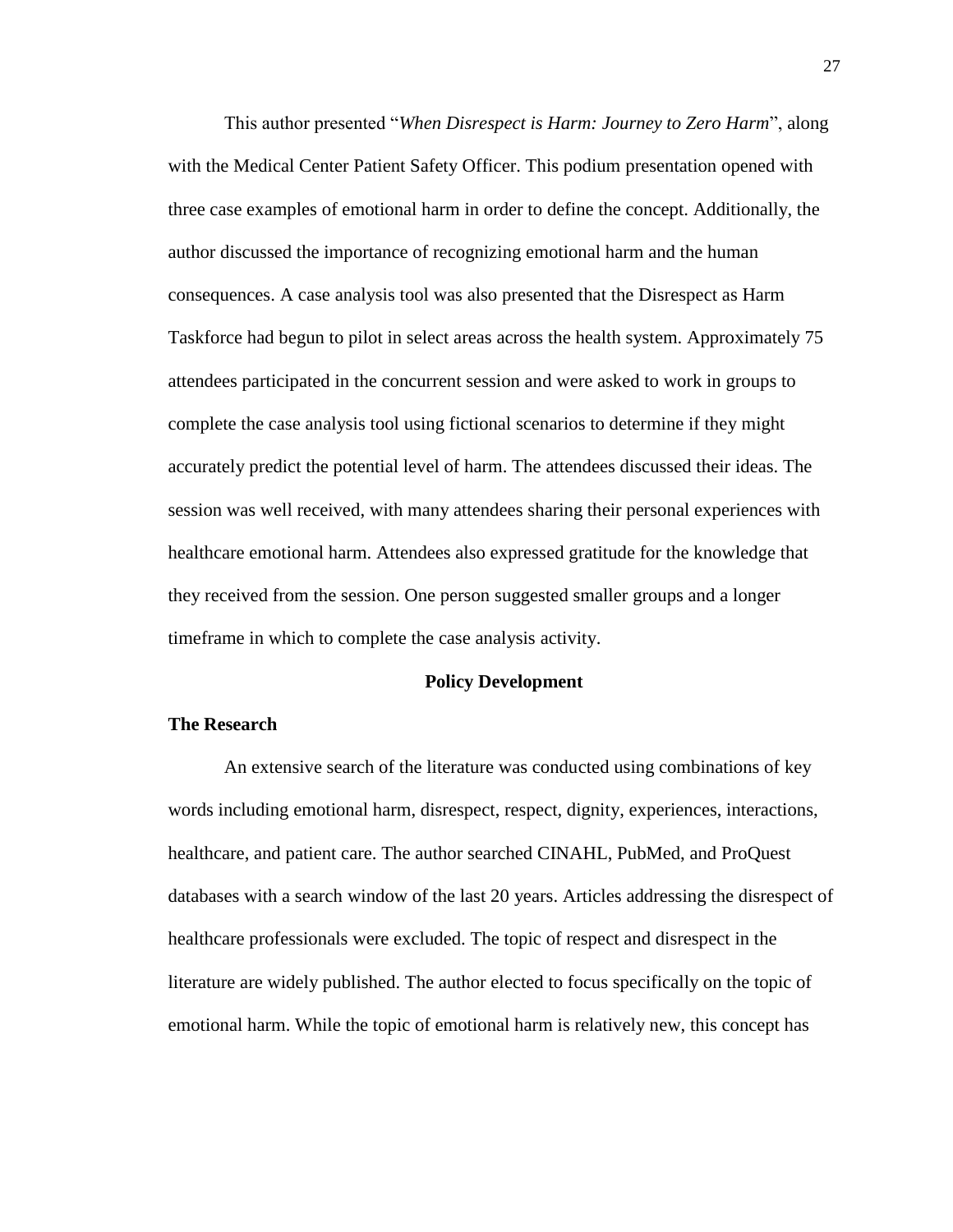been addressed in the literature for many years by various disciplines. Other sources of literature discovered for this topic, expound on the three articles as detailed below.

The phrase emotional harm first appeared in the healthcare literature in 2015 (Sokol-Hessner et al., 2015). The authors outlined their institution's focus on addressing the concept of emotional harm. A multidisciplinary group met regularly over the course of a year and the article describes the members of the group; the organization's definitions for emotional harm, respect and dignity; how the organization conceptualized their work into an existing preventable harm framework; as well the sustainability of the work. This article served as a template for the Medical Center when creating the Disrespect as Harm Taskforce.

As this is a new concept in healthcare, there is limited research specific to the topic of emotional harm available. Search results using the criteria of patient emotional harm and research yielded two studies. Bell et al. (2018) completed a study to establish a multi-stakeholder consensus driven research agenda for better understanding and supporting the emotional impact of harmful events in patients and families (Bell et al., 2018). The researchers anticipated that defining a research agenda on emotional impacts of harmful events could lead to actionable change that may inform policy, improve communication, accountability, communication & resolution programs, safety programs, and patient & family recovery after medical harm (Bell et al., 2018). A multidisciplinary group of 45 stakeholders and industry leaders were assembled to attend a one-day conference in Boston in September 2016. The leaders represented patients and families, clinicians and clinician researchers, social scientists and legal/policy experts, as well as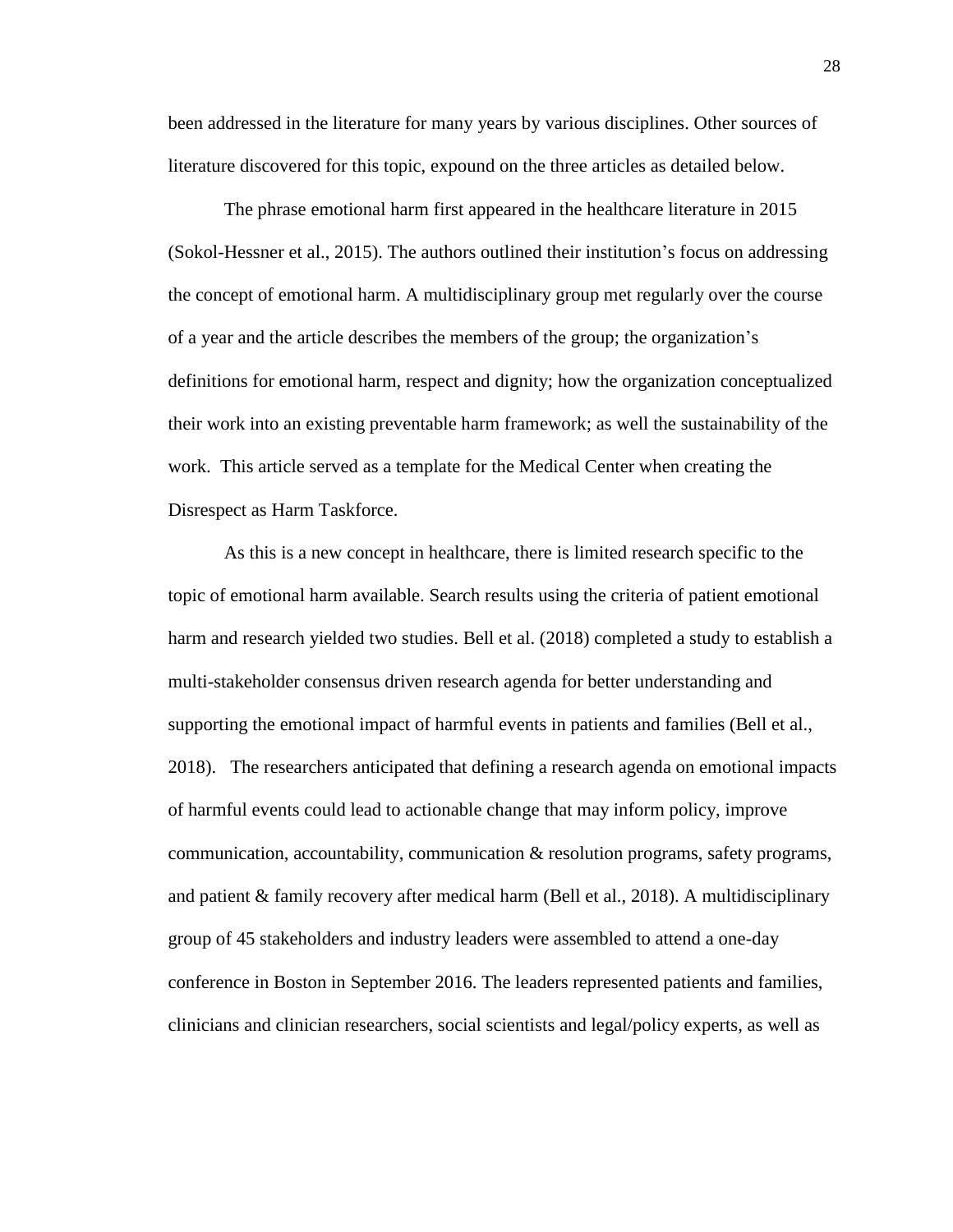foundation leaders. Focus groups were led by designated discussion leaders to identify four research priorities. The priorities included:

- 1. Establish conceptual framework and patient-centered taxonomy
- 2. Describe epidemiology of emotional harm
- 3. Determine how to make emotional harm and long term impacts visible
- 4. Actionable steps to better support patient and families (Bell et al., 2018).

Bell et al. (2018) highlights several take home messages from their research. While the study focused on the patients injured by medical events, the harm can have more reaching negative impacts on family, social networks, and even community and can last for years. Participants voiced that lack of transparency from the medical community after harmful events should be viewed as a form of disrespect. The tracking of harms on patients are not new for healthcare, existing tools should be leveraged quickly, to more adequately identify and track non-physical harms that are experienced by the patients (Bell et al., 2018). The researchers worked to develop a research agenda for emotional harm and provided 20 ways that healthcare systems could act to address emotional harm in their institutions. Implementation of these strategies might circumvent the research lag and help to decrease the numbers of patient and families who experience adverse events due to their care and treatment (Bell et al., 2018).

The second study, conducted by Goodridge, Martyniuk and Stempien (2018), addressed the risk of emotional harm on older adults receiving care in an emergency department. A qualitative, descriptive design was used on a purposive sample of older adults, recruited from local support groups, community agencies, and retirement homes in Canada. Eligibility criteria was limited to participants age 65 or older, admitted to the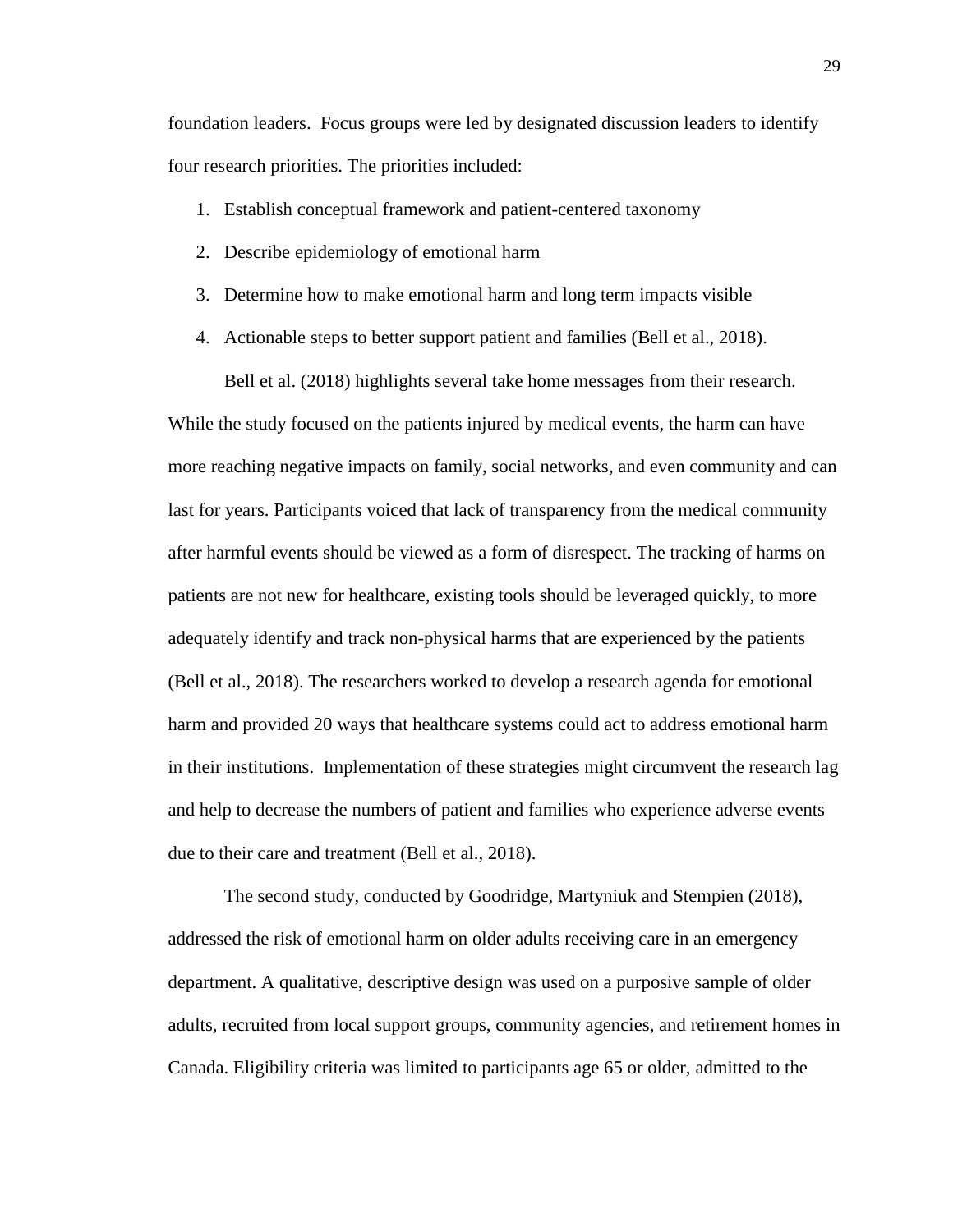emergency room in an urban area (population of 100, 000 or more) for care with the past two years. A total of 41 individuals met the criteria for the study and 10 focus groups took place. The objectives of the study were to:

- 1. Identify the health system and provider factors affecting the patient experience for older adults and their caregivers in the emergency room.
- 2. Describe the strategies used by older adults to negotiate the patient experience in the emergency room.
- 3. List key recommendations from older adult service users and their caregivers for enhancing the emergency room patient experience (Goodridge et al., 2018).

Findings from this study revealed that "emotional harm, resulting from both organizational and/or provider factors, is often an unintended consequence for older adults seeking care in the emergency room. Factors such as "ageism, perceptions of abandonment, loss of dignity, challenges with communication, failure to accommodate for age-related sensory changes, insensitivity to the unique challenges faced by older adults upon discharge, and an unpleasant physical environment compromised the patient's experiences" (Goodridge et al., 2018, p.4) The authors found that older adults receiving care in the emergency room are at risk for experiencing emotional harm. Health care providers should develop strategies to better support patient and caregivers in this care setting to mitigate the severity of the exposures. In this author's opinion, the size and diversity of the sample limited the study findings.

While researching the topic of emotional harm and in an attempt to determine if a policy exists, this author contacted one of the innovators of this initiative, Dr. Lauge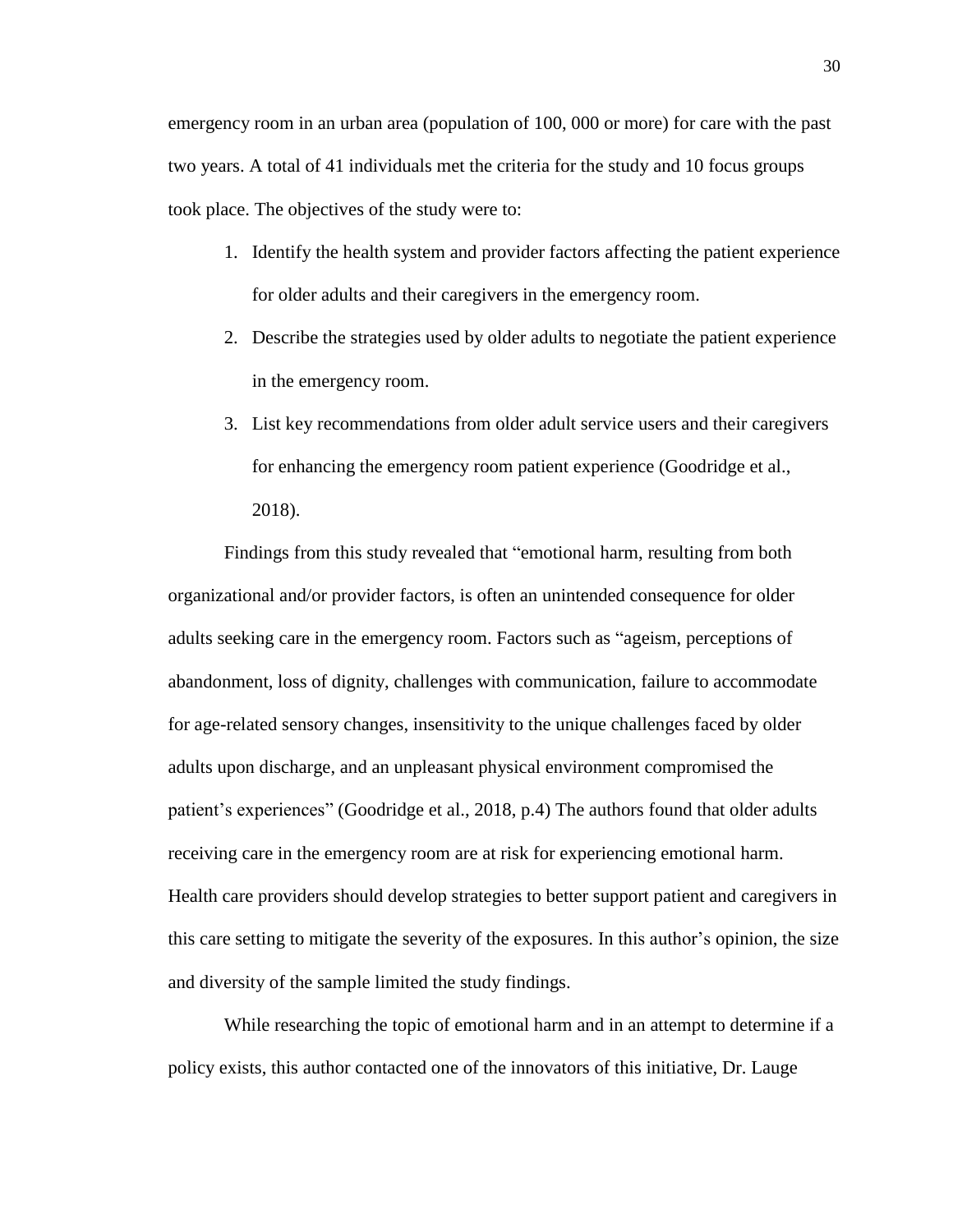Sokol-Hessner at BIDMC. Dr. Sokol-Hessner is a physician and the Site Director of the Harvard Medical School Fellowship in Patient Safety at Beth Israel Deaconess Medical Center in Boston, Massachusetts. This author emailed Dr. Sokol-Hessner to determine if his organization developed an emotional harm policy for BIDMC. This author received the following response from Dr. Sokol-Hessner:

We don't have a policy specific to this work, but since 2007 our hospital has publicly stated an (aspirational) goal to eliminate preventable harm, regardless of whether that harm is physical or "non-physical" (i.e. emotional, psychological, etc.). Our board of directors and senior leaders were part of this statement and are regularly engaged around this work and our ongoing opportunities to improve. We consider it complementary to our mission statement to provide extraordinary high-quality and well-coordinated care. Humbly, we still have much to do to make care safer but continue to believe that we are striving towards the right thing. We're in the middle of research on this topic now, and later this year we hope to publish more specific guidance on the optimal design of such systems. Thanks for your message and your interest in this work. It's great to know that you're wanting to bring it to your organization! (Sokol-Hessner, personal communication, March 31, 2019).

#### **The Formation of an Emotional Harm Policy**

In the development of a policy on emotional harm for the Medical Center, this author solicited feedback from the Disrespect as Harm Taskforce. When considering staff acceptance, it was felt that incorporating current procedures, if feasible, would promote staff buy in. While reviewing the literature and in discussion with other organizations, a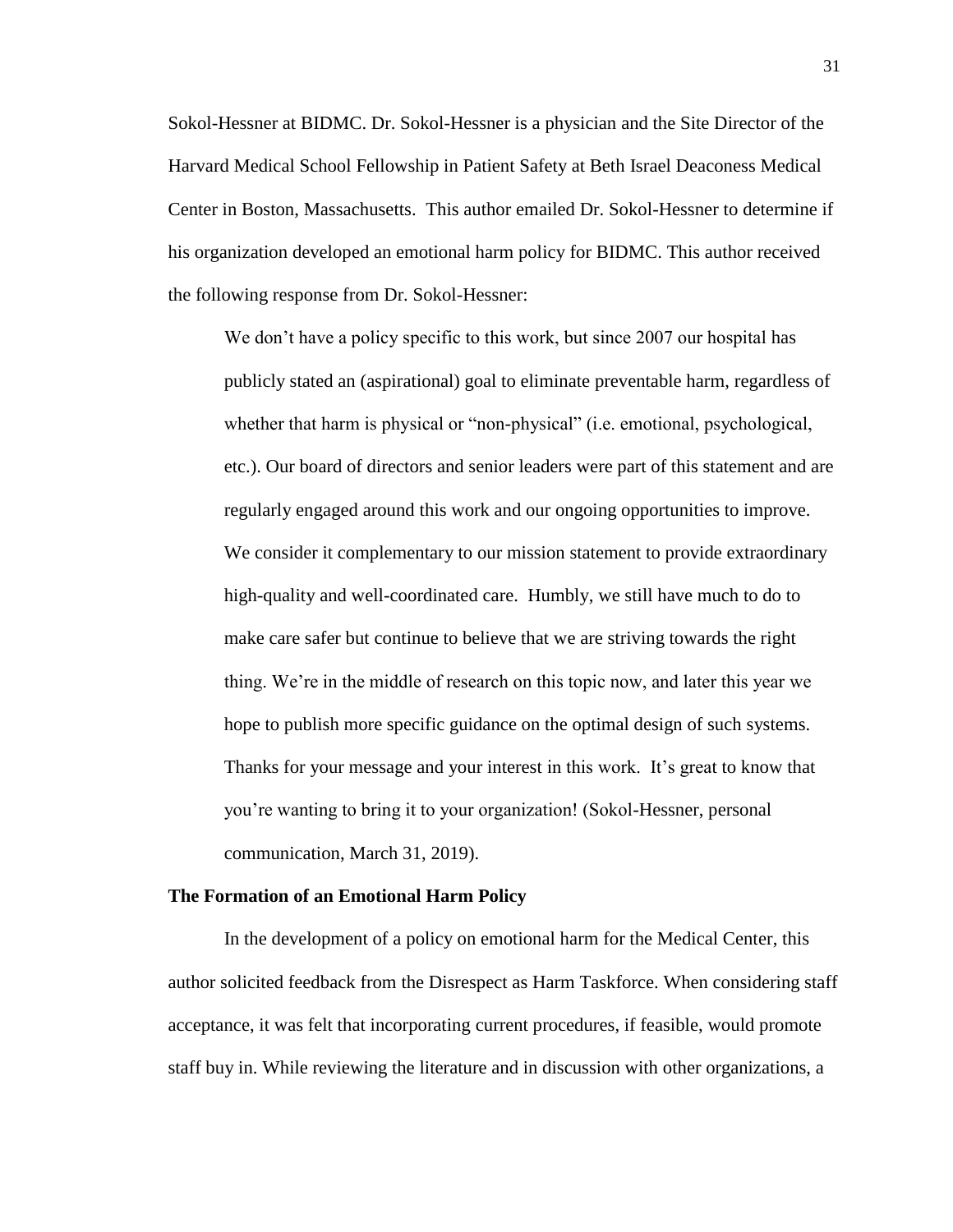policy specifically addressing the issue of emotional harm did not exist. This author utilized best practices and tenets discussed by Bell et al. (2018) in the formation of an original policy.

Bell et al. (2018) established four research priorities as detailed earlier. Additionally, the researchers provided a list of questions related to the research priorities with the intention of starting dialogue and exploration around this topic within organizations. This author reviewed several of the questions with select members of the Disrespect as Harm Taskforce in an effort to ensure consistency when writing the policy for the Medical Center. Bell et al. (2018) proposed the following questions:

- What mechanisms exist now for surveillance and reporting that we can tap into?
- How do we differentiate the underlying experience of illness from emotional harm?
- What do our stakeholders know or believe about emotional harm?
- What interventions are most effective at raising awareness about this topic?
- Who should be communicating with patient and families after harmful events?
- How do we make sure that best practices are widely shared and implemented? (Bell et al., 2018, p. 430).

Members of the Disrespect as Harm Taskforce articulated that the policy should reflect the desire of the organization to prevent and alleviate emotional harms on the patients and families served. The original policy was reviewed by select members of the Disrespect as Harm Taskforce and this author's practice partner prior to dissemination.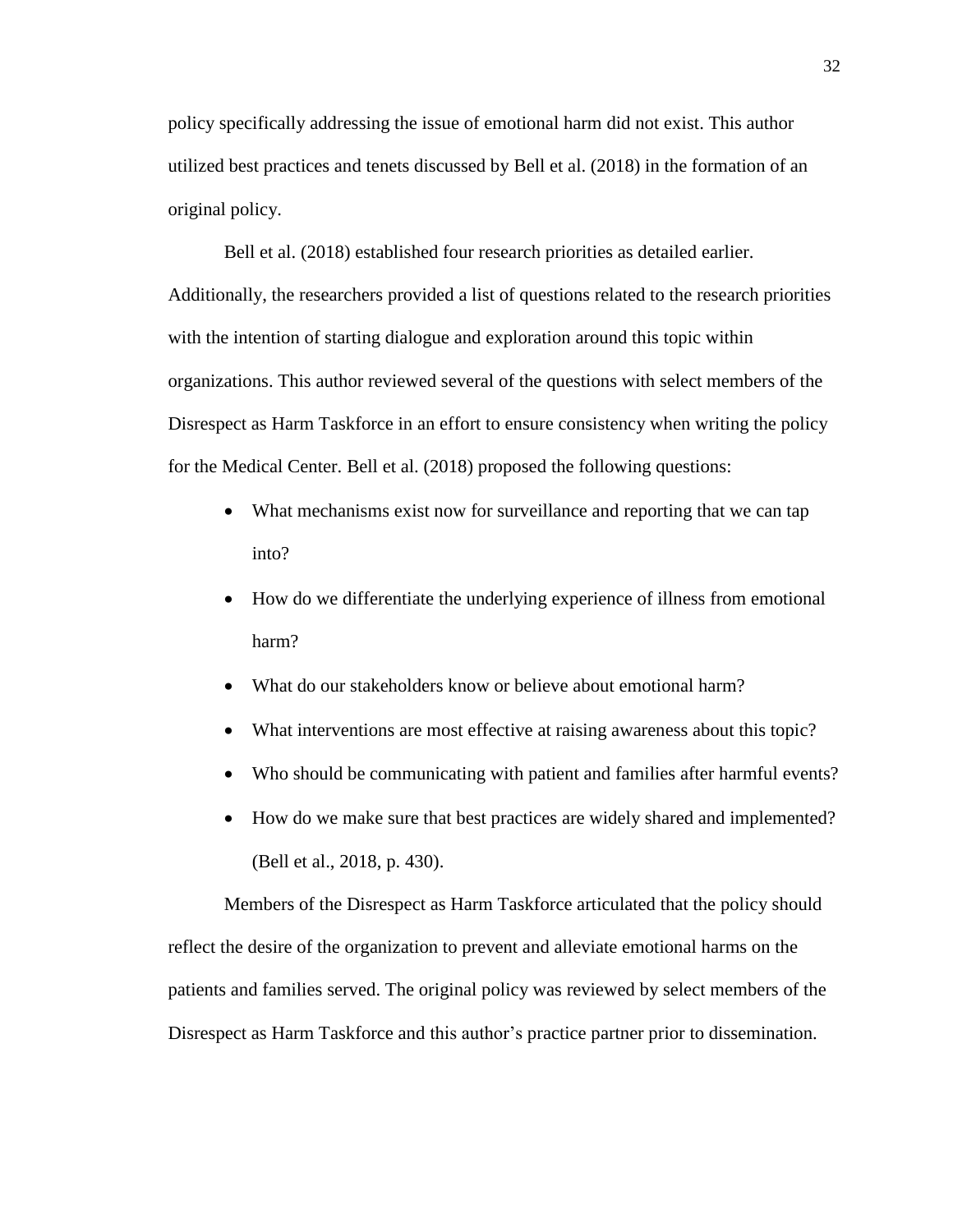The policy was formally presented on three occasions to staff members participating in hospital-based committee meetings. Participants were provided a copy of the draft policy one week prior to the meeting and asked to provide feedback either orally or via written methods after the presentation. After receiving feedback following the first presentation of the policy, a PowerPoint presentation was developed as feedback suggested that some participants were not familiar with the topic, may not be present during the scheduled meeting, or may elect to view the presentation at a later time and provide feedback. The original policy draft can be seen in Figure 3.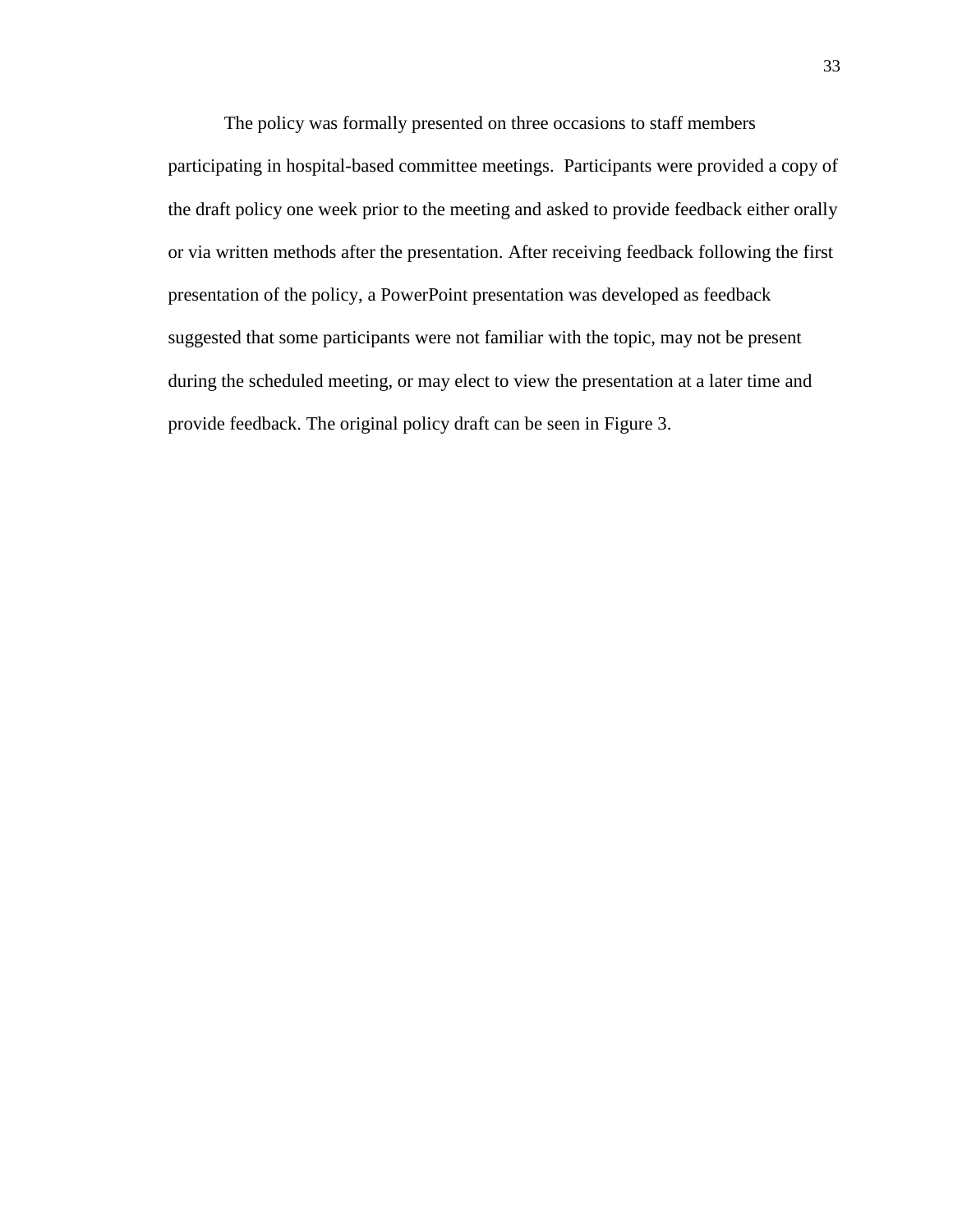# **Title: Emotional Harm**

# *Definitions*

-Dignity-"the intrinsic, unconditional value of all persons" (Sokol-Hessner et al., 2015) -Respect- "the sum of actions that honor or acknowledge a person's dignity", (Sokol-Hessner et al., 2015) Disrespect is an affront to dignity and may cause harm. -Emotional harm has been defined as, "something that affects a patient's dignity by the failure to demonstrate adequate respect for the patient as a person" (Sokol-Hessner et al., 2015, p. 551).

# *Policy*

Patients may experience emotional affects from the actions or inactions of healthcare providers, staff and learners during the delivery of care. These actions or inactions may be considered disrespectful and could have lasting emotional effects on the patient dignity. Emotional harm may occur when words, actions or inactions from others impact an individual's psyche, whether intentional or unintentional, resulting in a subjective perception of low regard for self, the individual's care, or the care provider. It is a core value of DUHS that all patients be treated with courtesy, dignity and respect.

- 1. Patients and their loved ones have the right and ability to report instances in which they feel they have been emotionally harmed by contacting a Patient Care Advocate (PCA) or calling the Patient and Visitor Relations department at (\*\*\*)-\*\*\*-\*\*\*\*.
- 2. The PCA or designee will complete the Disrespect as Harm Case Analysis. The case analysis will be reviewed by the Patient and Family Advisory Council (PFAC). Cases deemed to need more immediate intervention will be forwarded to the Director of Guest and Community Engagement.
- 3. The Director of Guest and Community Engagement will consult leadership and management as needed.
- 4. We desire to provide appropriate response, emotional care and support to individuals experiencing emotionally harmful events.

*Figure 3.* Original Draft of Emotional Harm Policy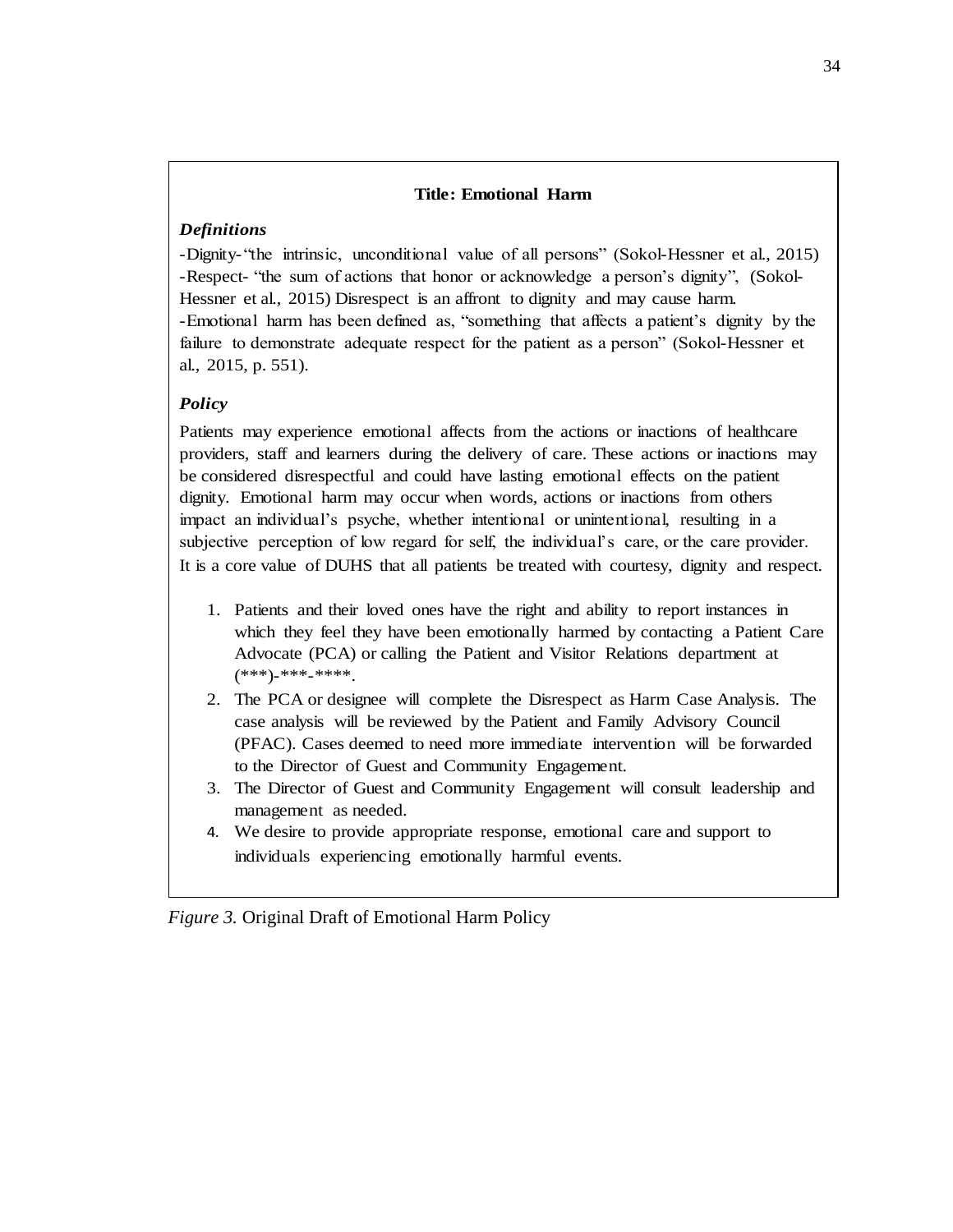# **Feedback**

A total of 19 staff members provided written feedback. Feedback was also received orally from several staff members after the presentation. As this author was not familiar with all the attendees present during the sessions, an accurate tally of feedback received per discipline and work responsibility is not available. Additionally, several comments received were editorial suggestions to the policy. Additional comments are detailed below:

• "How will patients learn about this right? Will this be something added into the registration statement/process when patients come in to the hospital? I mean we already tell them they have the right to file a complaint, will this be viewed as the same thing?"

• "I really like this policy. My only question is that it addresses harm that has occurred, what about prevention? How can we develop competencies for the staff so that they are aware that this policy is in place?"

• "What if a nurse, CNA or provider felt a patient had been harmed? What course of action would they need to follow? This policy clearly states if a patient or family member is concerned what the plan is. I may be missing the boat on this, for example, a nurse that witnesses/ is concerned about something, do they complete an incident report or what do they do? Not every patient that we care for has family support, so then what?"

• "I like the topic and it is sad that we have to have a policy and a taskforce for this. That being said, it is an important part of caring for our client's wellbeing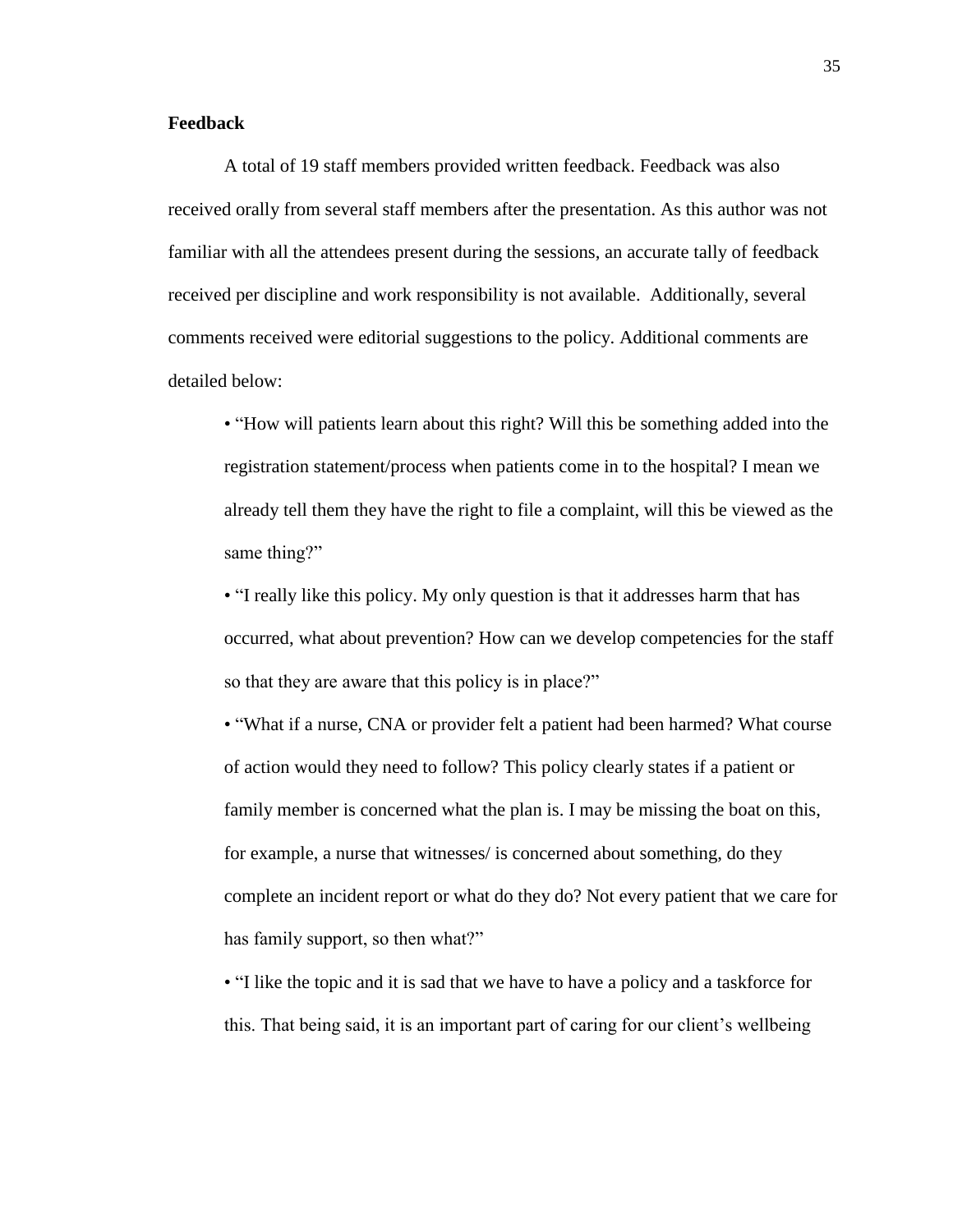and holding each other accountable. For the future, I wonder what physiologic link to recovery and health can be made to emotional harm."

• "In terms of feedback, consider adding timeframe for review by Patient and Family Advisory Council (PFAC), that 30-day window should be consistent. Also consider in the policy as to whether or not PFAC will determine next steps or will they make recommendations on appropriate follow up? What are some of the appropriate avenues of follow up or recommendations such as formal written apology letters, face to face meetings with the patient, recommended bill waiver etc. Everyone needs to be clear as to who is responsible for this."

• "Should the cases go into the SRS system (system that houses incident reports)? What if anything should the staff document? Who will educate them on this if something is needed?

- "How does this work synergistically with the patient complaint policy?"
- "Could this be applied to lateral violence or incivility? We have a policy for that already."
- "Should this be called 'Patient' Emotional Harm? This can happen to the staff as well, but they are not the focus of this policy it seems."
- "Should there be some means of differentiating negligent infliction of emotional distress versus intentional?

• "I encountered a staff member being disrespectful to a patient/it was right on the line where she got away with it BUT I know in my heart it was wrong- to be honest it troubled me in my spirit after work.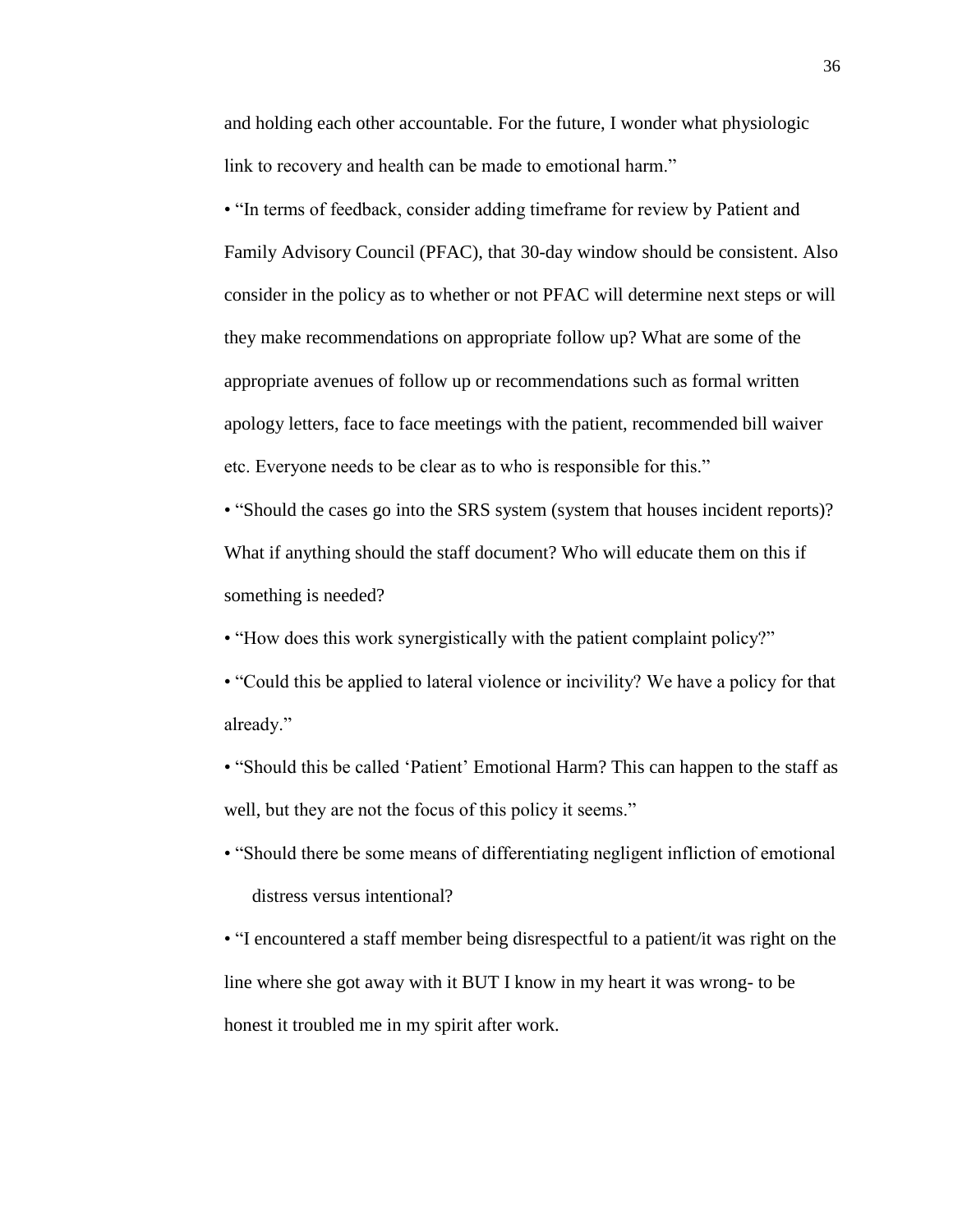• "This is the first that I have heard of this and I've worked here a number of years. If it is not so wide spread, do we really need another policy?"

• "Is this something that you want to give to PFAC? You do recall that there are community members heavily involved on that council?"

• "My husband had surgery in this hospital twice in 2009. He did not receive good care. They didn't seem to care if he lived or died. He died a few months later. I still think about our experiences at the hospital. That's why I'm here. I want to make sure nobody else has to go through that".

# **Policy Revision**

Feedback was analyzed and reviewed with select members of the Disrespect as Harm Taskforce. In reviewing feedback, the author also considered areas from Bell et al. (2018), 20 things that organizations can do to address emotional harm. The areas the author sought to potentially incorporate in a policy revision included:

- Involve patients/families in research design, solution development, and afterevent learning. Ask rather than assume what patients experience, want or can do.
- Leverage existing processes, tools, metrics (such as patient safety triggers, reporting tools) to capture patient/family accounts of what happened, and impacts or long-term consequences of harm.
- Routinely provide story follow-up, highlighting longitudinal aspects of healing after harm, sharing both data and stories with leaders at board and organizational meetings.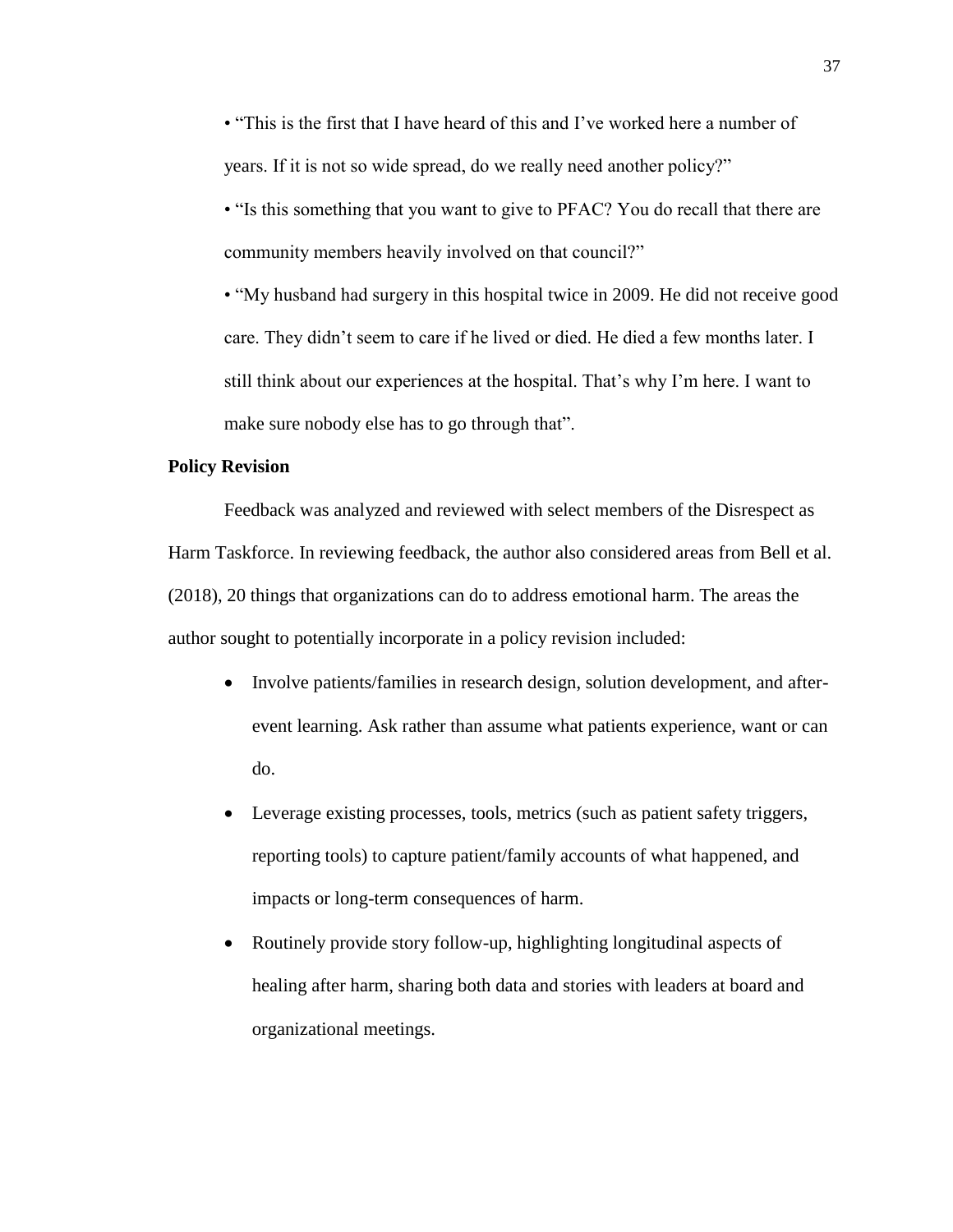- Broaden safety culture beyond prevention of physical harms to include long term/ emotional/ psychosocial harm.
- Incorporate measurement and discussion of emotional h arm into quality improvement processes (e.g. dashboards, root cause analysis, clinician reporting, triggers, and quality assessments).
- Identify harmed patients: Ask about harmful events/emotional impact as part of routine cares (such as during a routine history).
- Add prior adverse event to a patient "problem list" or create an electronic health record flag and support such patients as needed at subsequent visits, perhaps with an assigned advocate.
- Educate clinicians about the short- and long-term emotional impact of harm on patients and families and help clinicians gain comfort with addressing emotion (their own and patient' family's) with communication training.
- Educate patient and family. Develop and distribute broadly public service announcements and an information card or brochure informing patient about what they may expect related to emotional consequences of safety events, particularly after harmful adverse events and medical errors.
- Engage educators to adapt existing clinician communication training to elicit and support patient and family emotional needs to develop and share resources for improved and communication strategies.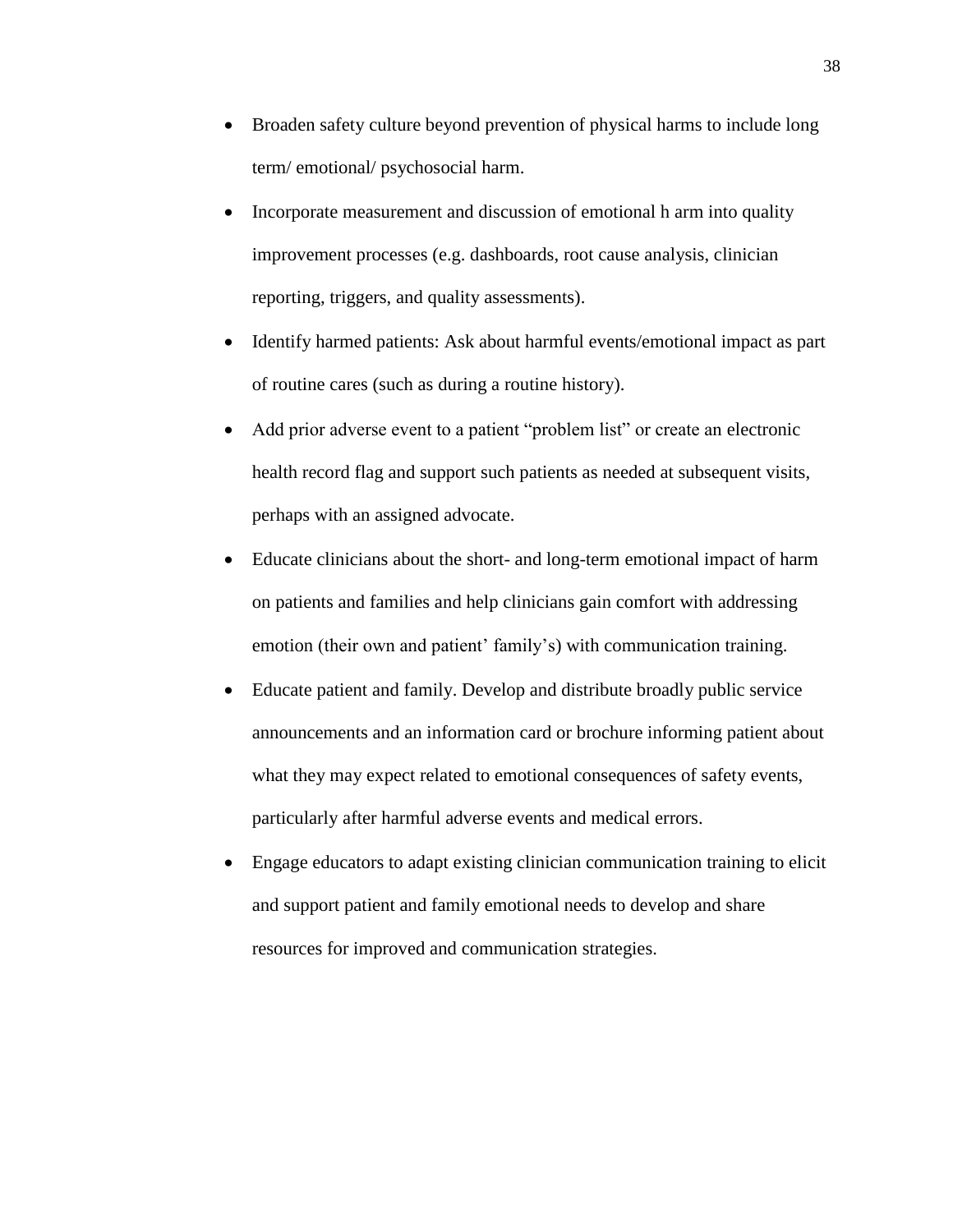• Link clinicians and efforts focused on emotional harm, quality improvement, burnout reduction/finding meaning, respect and dignity, and culture change to synergize work, conceptual connections and urgency (Bell et al., 2018, p. 430).

Based on feedback, revisions to the policy included clarifying who would be responsible for each action, more definitions to clarify terms, and the addition of mandatory timeframes for follow up. The revisions to the policy were reviewed by select members of the Disrespect as Harm Taskforce, and the Director of Guest and Community Relations. The revised policy statement is provided in Figure 4.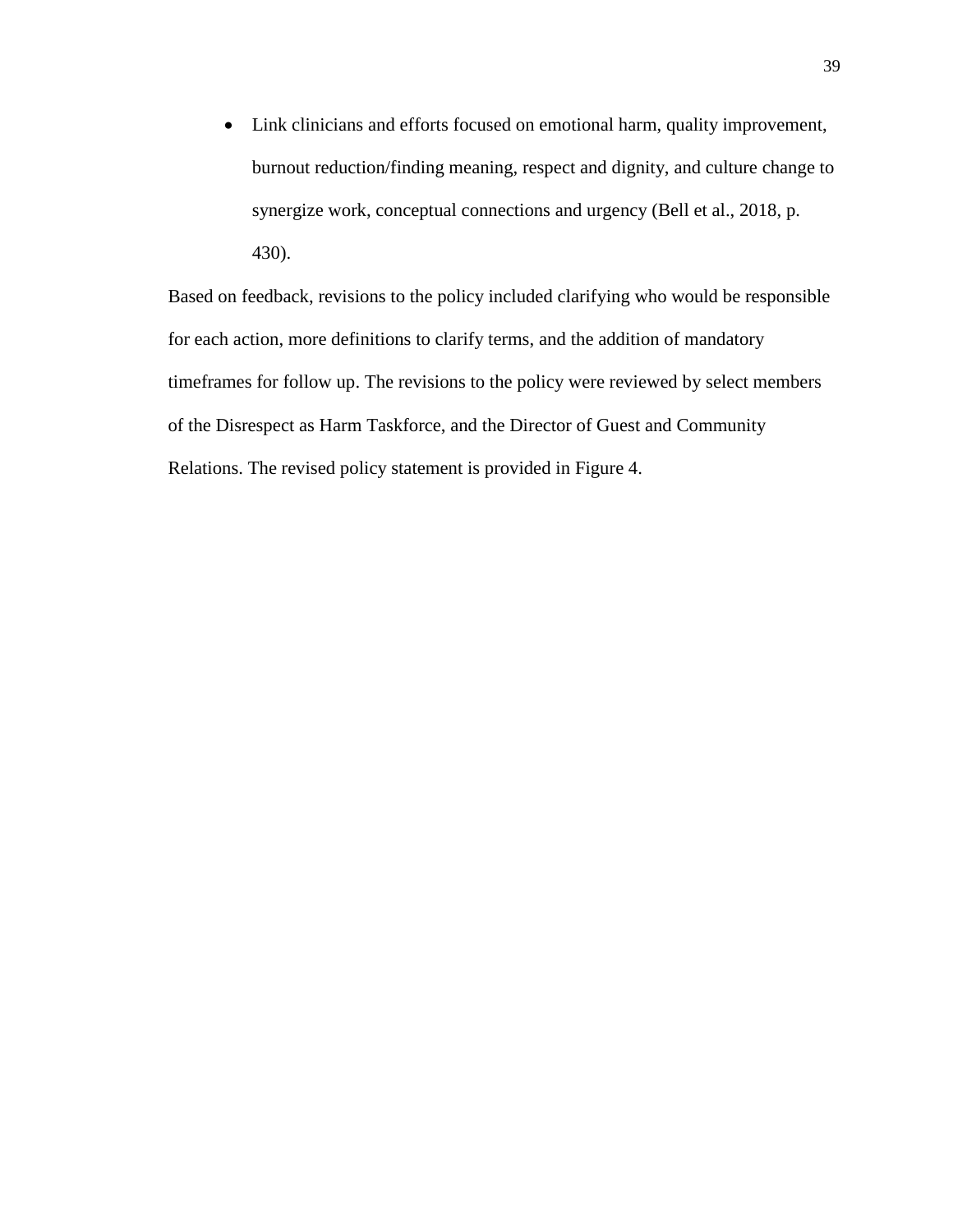#### *EMOTIONAL HARM*

#### *Definitions*

*-Dignity-"the intrinsic, unconditional value of all persons" (Sokol-Hessner et al., 2015)*

*-Respect- "the sum of actions that honor or acknowledge a person's dignity Hessner et al., 2015) Disrespect is an affront to dignity and may cause harm.* 

*-Emotional harm- "something that affects a patient's dignity by the failure to demonstrate adequate respect for the patient as a person" (Sokol-Hessner et al., 2015, p. 551).* 

*-Complaint- A concern brought to the attention of an employee while the patient is still in-house.*

*-Grievance- A concern brought to the attention of an employee after the patient has been discharged.*

#### *Policy*

*It is a core value of the Medical Center that all patients be treated with courtesy, dignity and respect. Without doing so, patients may experience emotional affects from the actions or inactions of healthcare providers, staff and learners during the delivery of care. These actions or inactions may be considered disrespectful and could have lasting emotional effects on the patient dignity. Emotional harm may occur when words, actions or inactions from others impact an individual's psyche, whether intentional or unintentional, resulting in a perception of low regard for self, the individual's care, or the care provider.* 

- *1. Patients and their loved ones have the right and ability to report instances in which they feel they have been emotionally harmed by contacting a Patient Care Advocate (PCA).*
- *2. Patients desiring to file a complaint should contact a patient advocate at (\*\*\*) \*\*\*-\*\*\*\*.*
- *3. If a patient contacts an employee after discharge with a grievance, the employee should contact a PCA immediately for follow-up.*
- *4. The PCA will complete the Disrespect as Harm Case Analysis.*
- *5. The Office of Guest and Community Engagement is required to respond in writing within 7 calendar days to the patient or family member with acknowledgement that a grievance is being investigated. Additionally, a resolution must be provided in writing within 30 calendar days.*
- *6. The case analysis will be reviewed by the Disrespect as Harm Taskforce monthly.*
- *7. When appropriate, a member from Senior Leadership will review the documented cases for additional interventions.*

*It is the Medical Centers' desire to provide appropriate response, emotional care and support to individuals that might experience emotionally harmful events.* 

*\*Intellectual Property of Medical Center, all rights reserved\**

*Figure 4.* Revised Draft of Emotional Harm Policy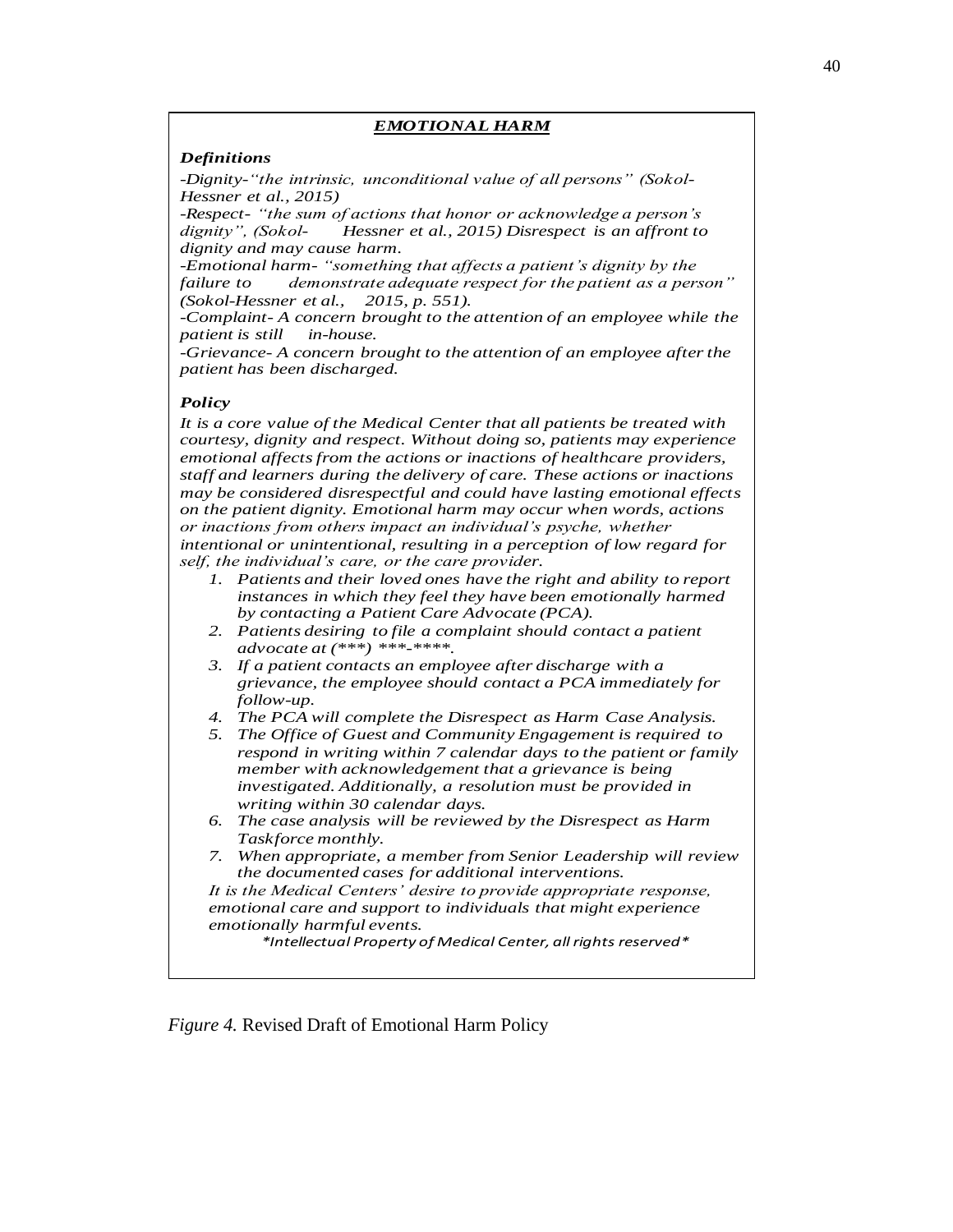#### **SECTION V**

# **Sustainability**

As this is a new concept in the Medical Center, data regarding the number of patients that might experience emotional harm has not been tracked using the newly developed Disrespect as Harm Analysis Tool until January 2019. Due to the limited data available, the Leadership team felt that a full year of data as well as a feasibility study was warranted prior to the implementation of an Emotional Harm Policy. Leadership requested that a plan be developed to provide education to staff regarding the concept of emotional harm to promote proactive prevention until the data is available and the policy can be considered for full implementation. This author will continue to work with the Disrespect as Harm Taskforce and will work to develop an educational initiative on emotional harm to disseminate to the Medical Center staff. Once sufficient data is obtained, this author will continue to edit the policy as needed for implementation throughout the Medical Center.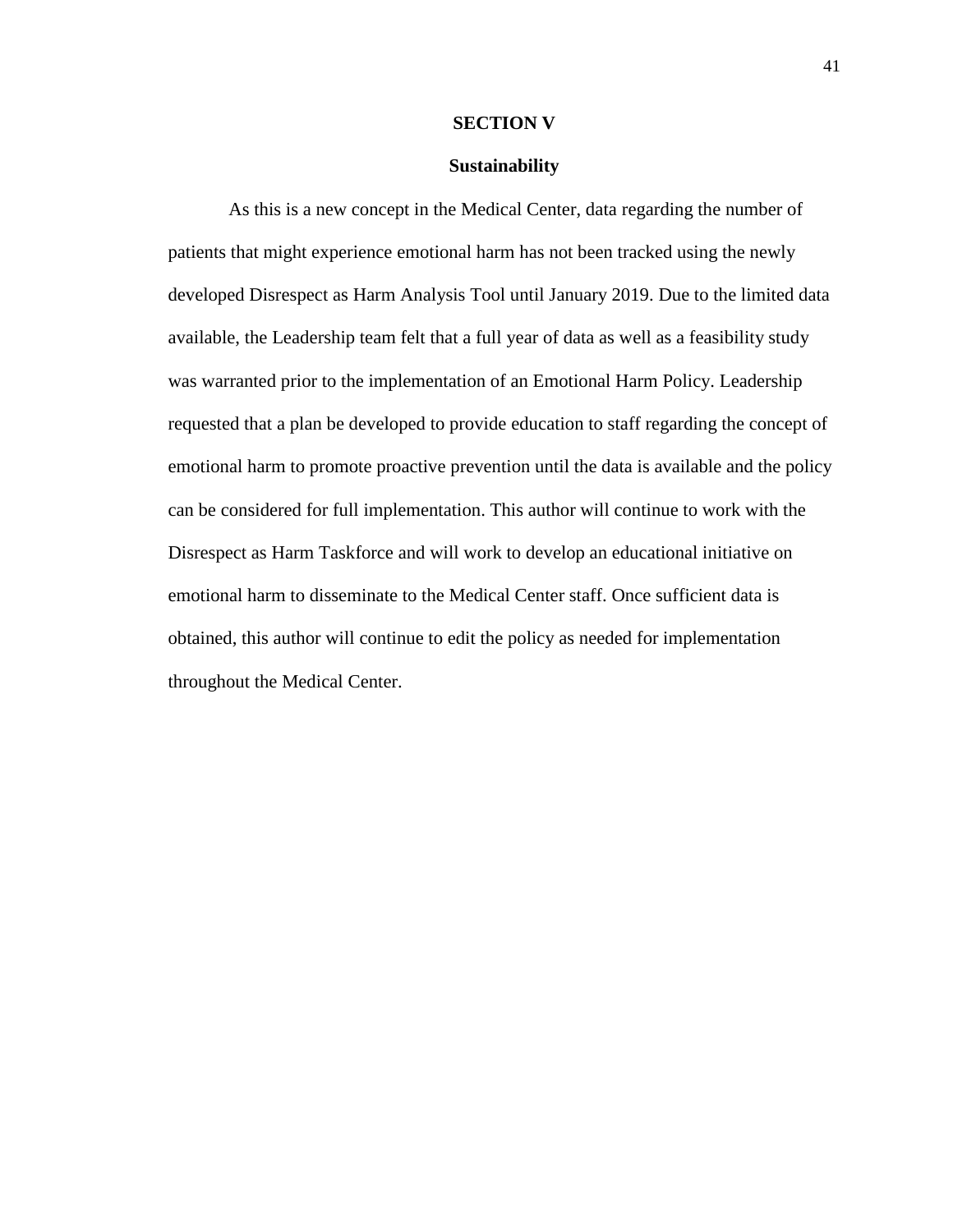#### **SECTION VI**

# **Conclusion**

An original policy on emotional harm was created based on current processes utilized at the Medical Center and tenets found in the work of Bell et al. (2018). As this is a new concept for many in healthcare, the author regrets that a presentation was not developed and disseminated prior to the formal presentations so that attendees would have the opportunity to ask questions and more fully participate in discussion. The author would recommend the use of focus groups to gather feedback and ensure that multidisciplinary consensus to a policy statement is obtained. The focus group technique would also allow for a more efficient way to obtain and categorize the verbal feedback provided.

The presentation of the policy also initiated the discussion around incivility in the workplace. Specifically, the witnessing at times of uncivil or rude behaviors to patients and their families as perpetrated by staff. The issue of how to track the incident if an employee feels that the co-worker's actions might produce emotional harm and what process should be followed needs to be addressed in the near future. Issues surrounding healthcare worker burnout, resilience, and incivility have been widely addressed in the literature. The policy discussion created dialogue regarding how leaders at the Medical Center might address consumers whose actions produce negative emotional responses in staff members. Staff expressed experiencing negative comments from patients regarding racial, sexual and cultural differences. A culture of respect for patients entails a staff that is respectful of each other as well as the patient. Creating an environment that rigorously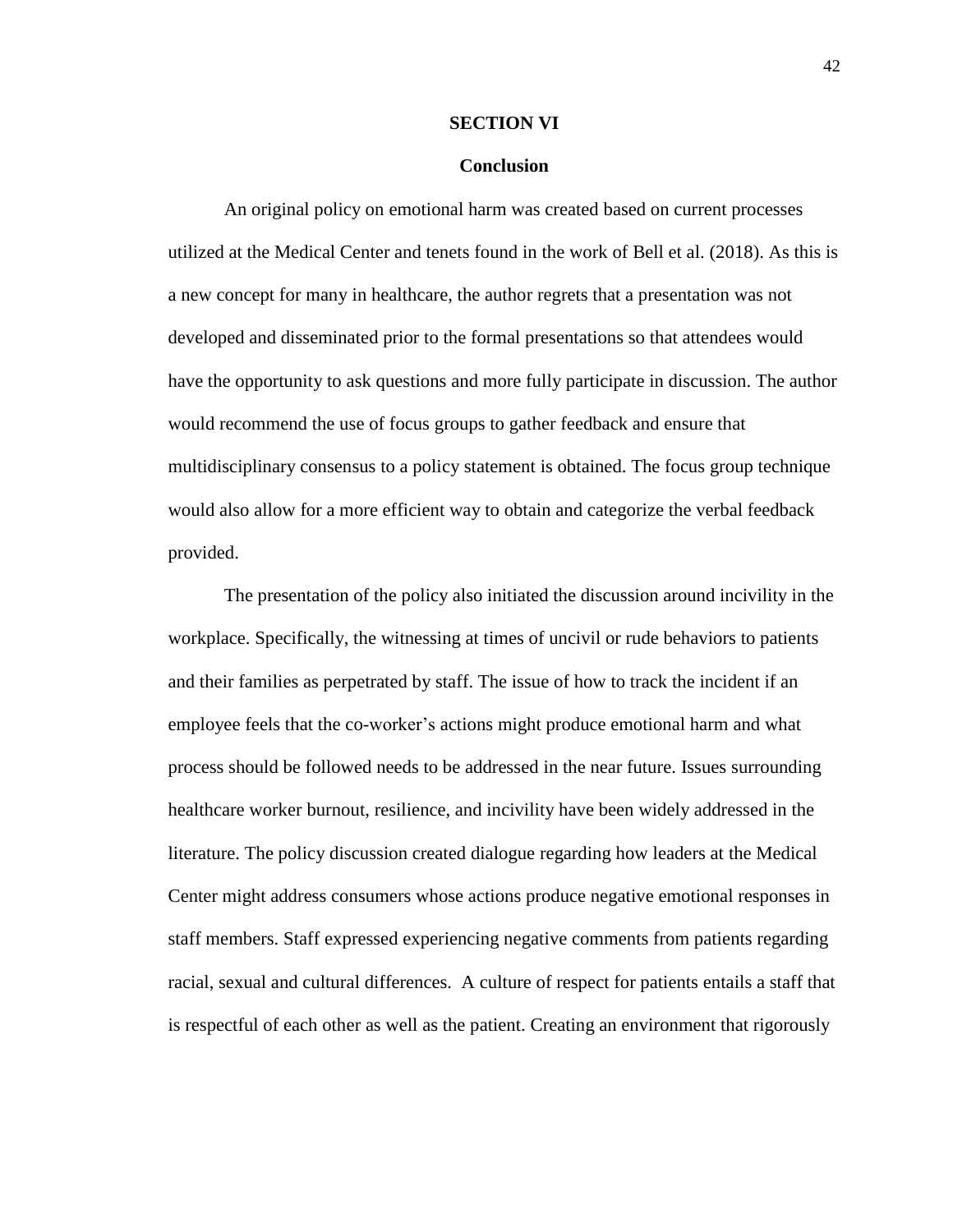prevents emotional harm among patients can only encourage respect and consideration among staff (Kaplan, 2015).

Ensuring that healthcare workers do not cause preventable harm to patients requires that leaders address emotional harms with the same rigor applied to prevention of physical harms (Sokol-Hessner et al., 2015). While the concept of emotional harm is new in healthcare, patients and their families have and will continue to experience emotional side effects from the actions and/or inactions of the people that they trust to provide their care. Beginning conversations within healthcare organizations regarding the prevention and alleviation of emotional harm will promote additional research and best practices. A collaboration between researchers addressing the issues of staff burnout, resiliency, incivility, and patient experience with in the Medical Center is warranted.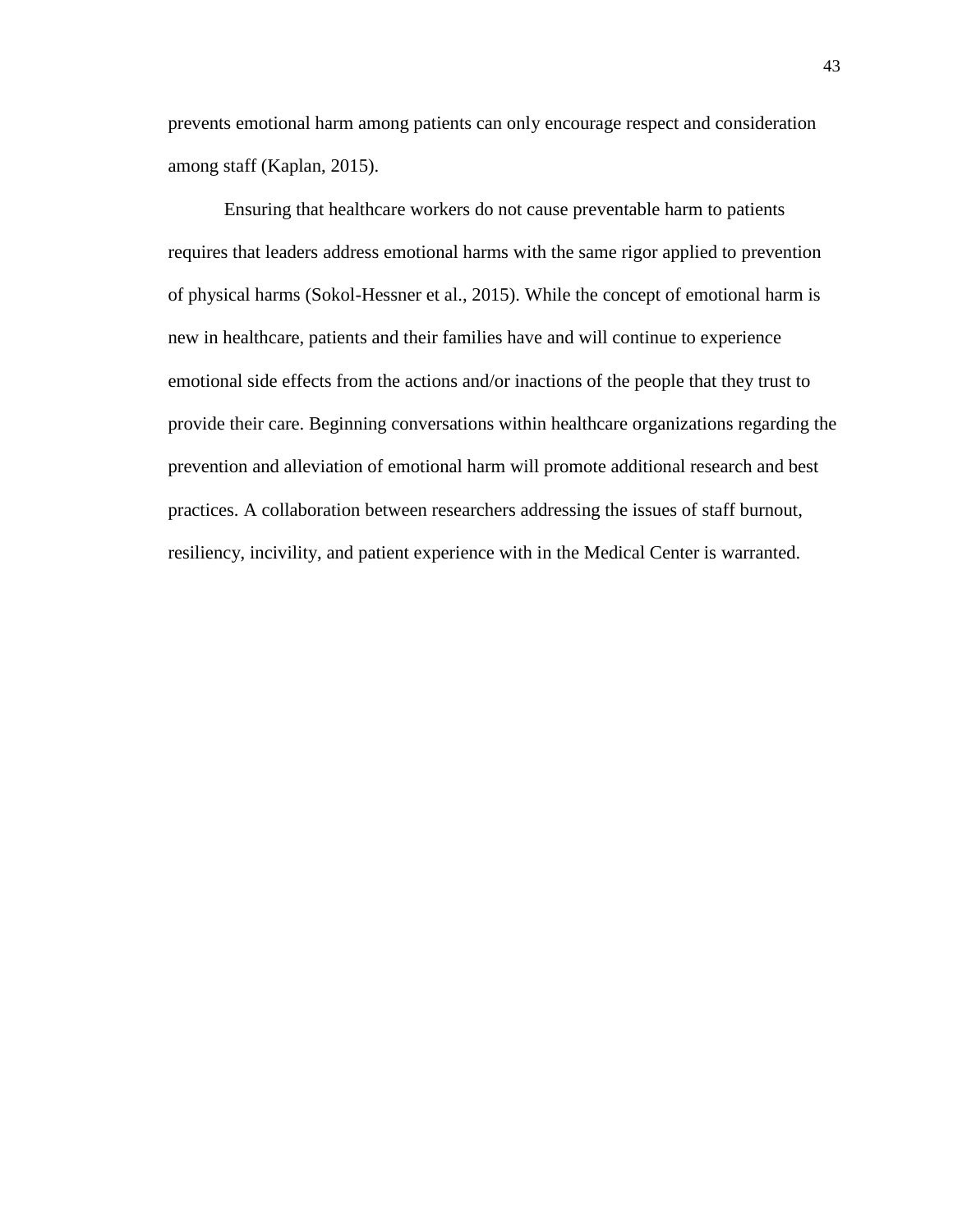### References

- American Nurses Association. (2015a). Risks and responsibility in providing care. Retrieved from [https://www.nursingworld.org/practice-policy/nursing](https://www.nursingworld.org/practice-policy/nursing-excellence/official-position-statements/id/risk-and-responsibility-in-providing-nursing-care/)[excellence/official-position-statements/id/risk-and-responsibility-in-providing](https://www.nursingworld.org/practice-policy/nursing-excellence/official-position-statements/id/risk-and-responsibility-in-providing-nursing-care/)[nursing-care/](https://www.nursingworld.org/practice-policy/nursing-excellence/official-position-statements/id/risk-and-responsibility-in-providing-nursing-care/)
- American Nurses Association (ANA). (2015b). Code of Ethics. Retrieved from: [https://www.nursingworld.org/practice-policy/nursing-excellence/ethics/code-of](https://www.nursingworld.org/practice-policy/nursing-excellence/ethics/code-of-ethics-for-nurses/)[ethics-for-nurses/](https://www.nursingworld.org/practice-policy/nursing-excellence/ethics/code-of-ethics-for-nurses/)
- Beach, M.C., Branyon, E., & Saha, S. (2017). Diverse patient perspectives on respect in healthcare: A qualitative study. *Patient Education and Counseling, 100* (11), 2076-2080 Retrieved from:

<https://www.sciencedirect.com/science/article/pii/S0738399117302653>

- Bell, S.K, Etchegaray, J. M., Gaufberg, E., Lowe, E., Ottosen, M.J., Sands, Lee, B.S., Thomas, E.J., Van Niel, M, & Kenney, L. (2018). A multi-stakeholder consensusdriven research agenda for the better understanding and supporting the emotional impact of harmful events on patients' and families. *The Joint Commission Journal on Quality and Patient Safety, 44*(7), 424-435. Retrieved from: <https://www.sciencedirect.com/science/article/pii/S1553725018300540>
- Clark, C. M., Landrum, R. E., & Nguyen, D. (2013). Development and description of the organizational civility scale (OCS). *Journal of Theory Construction and Testing, 17*(1), 11- 17.
- Disrespect. (n.d.) In *Merriam-Webster Dictionary Online*. Retrieved on December 4, 2018 from <https://www.merriam-webster.com/dictionary/disrespect>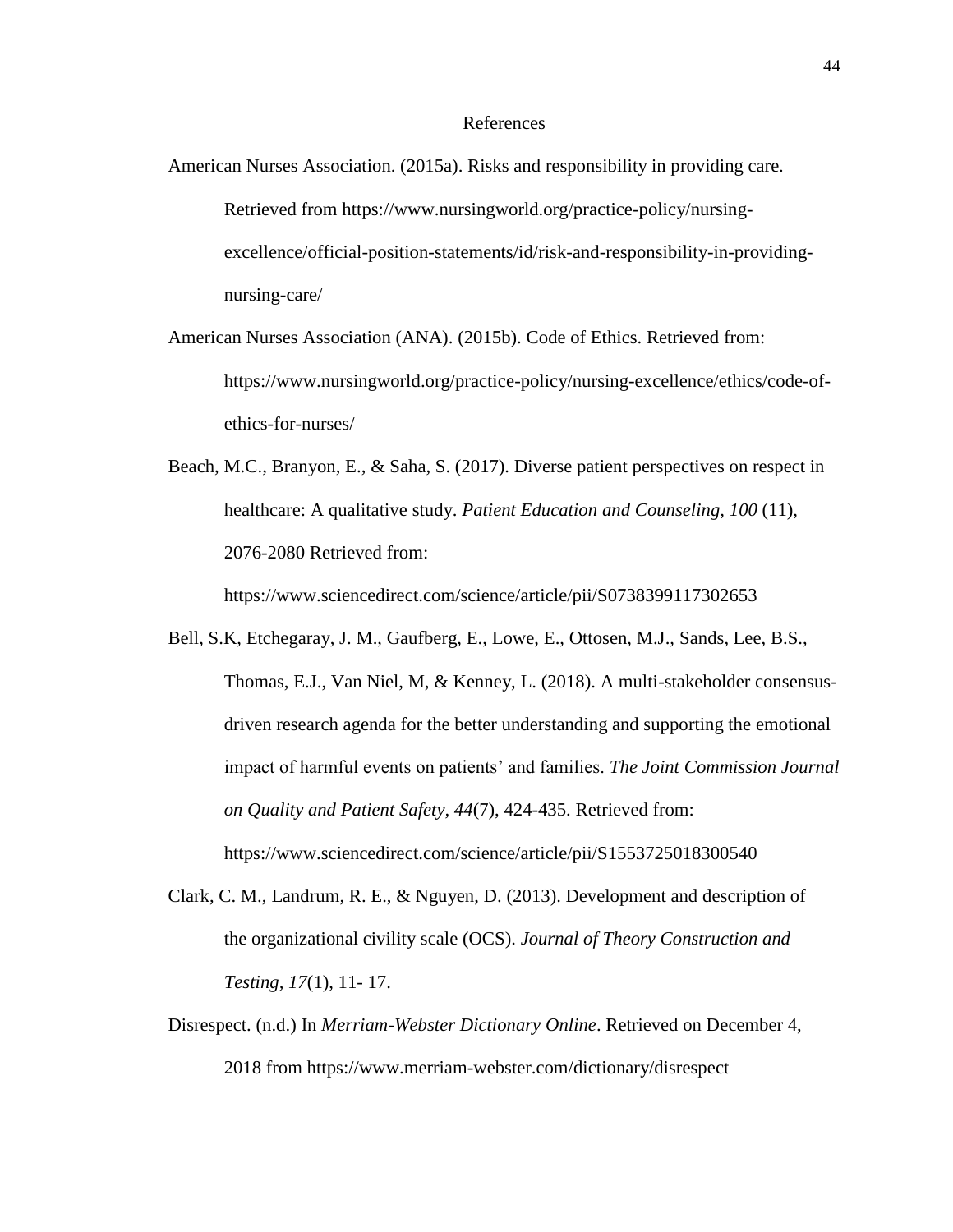- Edmondson, A.C., & Lei, Z. (2014). Psychological safety: the history, renaissance and future of an interpersonal construct. *Annual Reviews of Psychological Safety, 1,* 23-43. <https://doi.org/10.1146/annurev-orgpsych-031413-091305>
- Goodridge, D., Martyniuk, S., & Stempien, J. (2018). At risk for emotional harm in the emergency department: Older adult patients' and caregivers' experiences, strategies and recommendations. *Gerontology and Geriatric Medicine, 4*(1), 1-9.
- Grissinger, M. (2017). Disrespectful behavior in health care. *Pharmacy and Therapeutics, 42*(2), 74-77
- Halldorsdottir, S. (1996). Caring and uncaring encounters in nursing and healthcaredeveloping a theory. *Linkoping University Medical Dissertations.* Retrieved from: [https://www.researchgate.net/publication/259744406\\_Caring\\_and\\_Uncaring\\_Enc](https://www.researchgate.net/publication/259744406_Caring_and_Uncaring_Encounters_in_Nursing_and_Health_Care_-_Developing_a_Theory/download) [ounters\\_in\\_Nursing\\_and\\_Health\\_Care\\_-\\_Developing\\_a\\_Theory/download](https://www.researchgate.net/publication/259744406_Caring_and_Uncaring_Encounters_in_Nursing_and_Health_Care_-_Developing_a_Theory/download)
- Iedema, R. A., & Angell, B. (2015). What are patients' care experience priorities? *British Medical Journal Quality and Safety, 24*(1), 356-359. Retrieved from: <https://qualitysafety.bmj.com/content/qhc/24/6/356.full.pdf>
- Kaplan, B. W. (September/October 2015). Clinicians are rallied to view emotional harm as the new 'human error' in health care. *Oncology Nurse Advisor*. Retrieved from [https://www.oncologynurseadvisor.com/the-total-patient/clinicians-are-rallied-to](https://www.oncologynurseadvisor.com/the-total-patient/clinicians-are-rallied-to-%09view-emotional-harm-as-the-new-human-error-in-health-care/article/435646/)[view-emotional-harm-as-the-new-human-error-in-health-care/article/435646/](https://www.oncologynurseadvisor.com/the-total-patient/clinicians-are-rallied-to-%09view-emotional-harm-as-the-new-human-error-in-health-care/article/435646/)
- Landers, E., Servilio, K.L., Alter, P., & Hayden, T. (Summer 2011). Defining disrespect: A rural teachers' perspective. *Rural Special Education Quarterly, 30*(2), 13-18.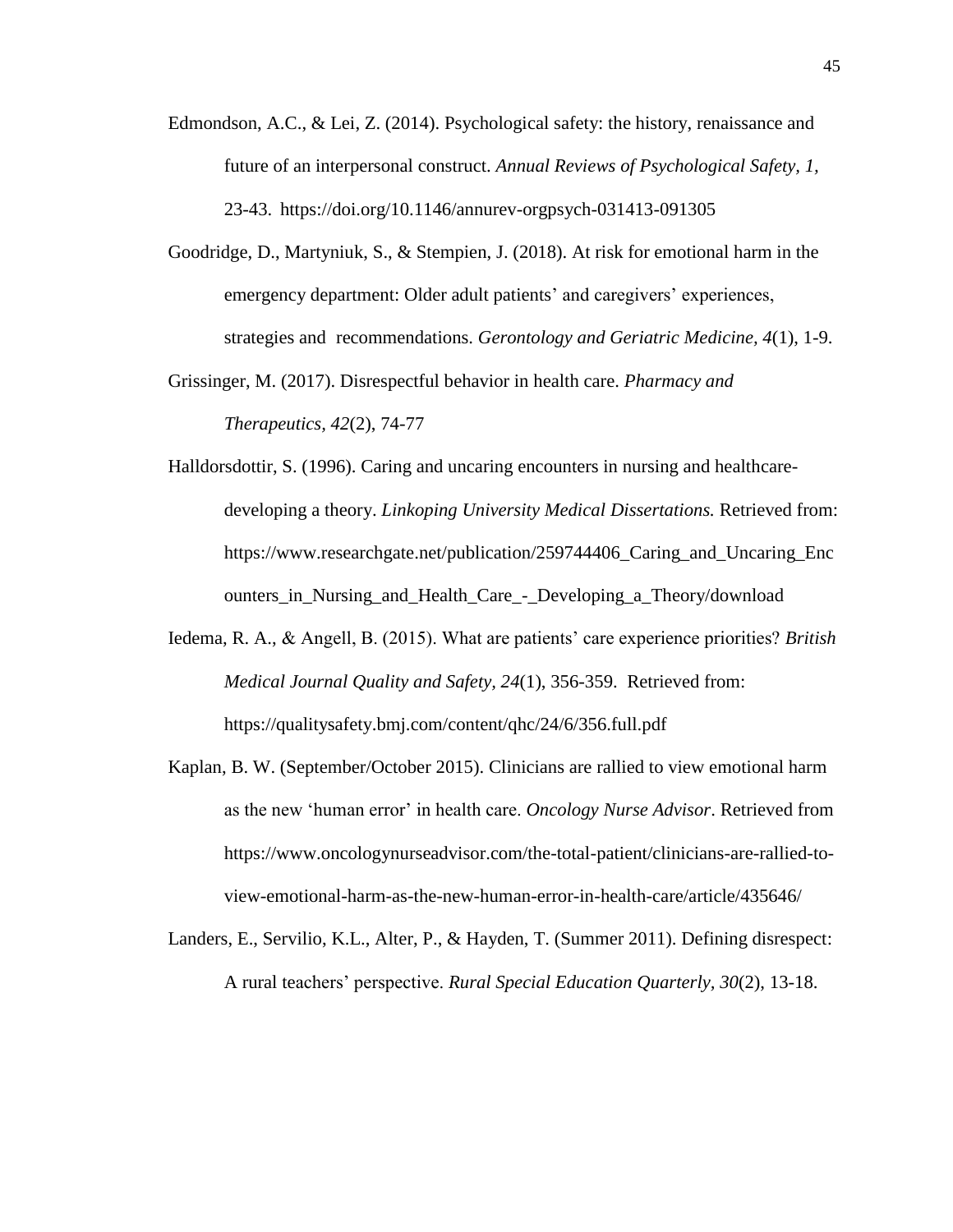- Law, A. C., Roche, S., Reichheld, B.A., Folcarelli, P., Cocch, M.N., Howell, M.D., Sands, K., & Stevens, J.P. (2019). Failures in the respectful care of critically ill patients. *The Joint Commission Journal on Quality and Patient Safety, 45*(4), 276- 284.
- Marcum, J. (2011). "First do no harm": Uncaring and incompetent healthcare. *The International Journal of Health, Wellness and Society. 1*(2), 1-11.
- Merriam-Webster. (2018). Merriam-Webster Online Dictionary. Retrieved from: <https://www.merriam-webster.com/>
- Parse, R. R. (2010). Respect! *Nursing Science Quarterly, 23*(3), 193.
- Rewakowski, C. (2018). Respect: An integrative review. *Nursing Science Quarterly, 31*(2), 190-199.
- Respect. (n.d.) In *Merriam-Webster Dictionary Online*. Retrieved on December 4, 2018 from<https://www.merriam-webster.com/dictionary/respect>
- Salyers, M.P., Bonfils, K.A., Luther, L., Firmin, R.L., White, D. A., Adams, E.L., & Rollins, A.L. (2016). The relationship between professional burnout and quality and safety in healthcare: A meta-analysis. *Journal of General Internal Medicine, 32*(4), 475-482.
- Schwartz, S.P., Adair, K.C., Bae, J., Rehder, K.J., Shanafelt, T.D., Profit, J., & Sexton, J.B. (2019). Work-life balance behaviors cluster in work settings and relate to burnout and safety culture: A cross sectional survey analysis. *British Medical Journal Quality and Safety, 28*(2), 142-150.